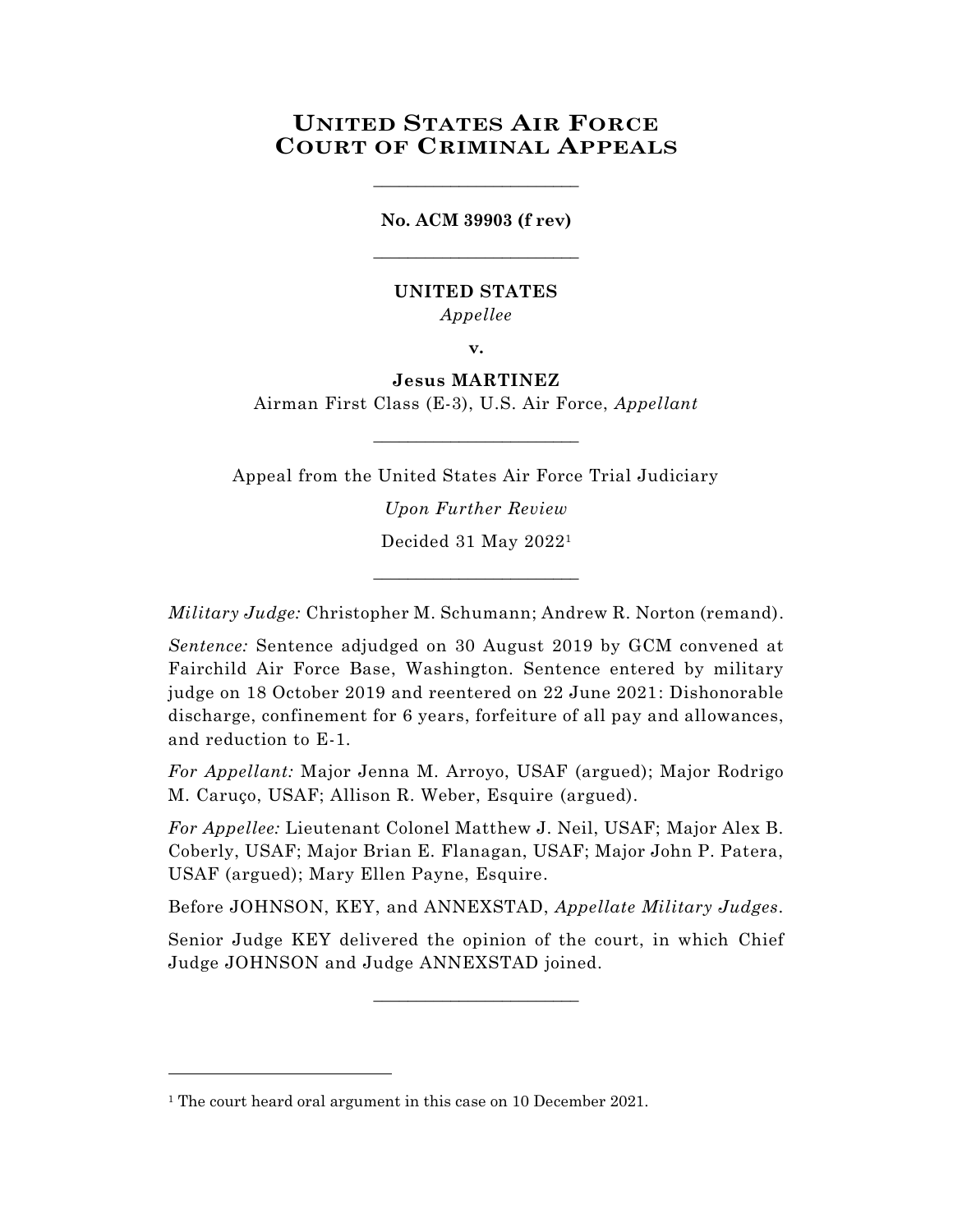# **This is an unpublished opinion and, as such, does not serve as precedent under AFCCA Rule of Practice and Procedure 30.4.**

**\_\_\_\_\_\_\_\_\_\_\_\_\_\_\_\_\_\_\_\_\_\_\_\_**

### KEY, Senior Judge:

A general court-martial composed of officer and enlisted members convicted Appellant, contrary to his pleas, of one specification of sexual assault and one specification of attempted sexual assault, in violation of Articles 120 and 80, Uniform Code of Military Justice (UCMJ), 10 U.S.C. §§ 920, 880.<sup>2</sup> The courtmartial sentenced Appellant to a dishonorable discharge, confinement for six years, forfeiture of all pay and allowances, and reduction to the grade of E-1. The convening authority has approved the sentence as adjudged.<sup>3</sup>

Appellant has raised 11 issues, one of which asserts an error in the posttrial processing of Appellant's court-martial: that the convening authority erred by not taking action on Appellant's sentence as required by Executive Order 13,825, § 6(b), 83 Fed. Reg. 9889, 9890 (8 Mar. 2018), and Article 60, UCMJ, 10 U.S.C. § 860 (*Manual for Courts-Martial*, *United States* (2016 ed.) (2016 *MCM*)). In an earlier opinion, this court agreed with Appellant and remanded his case to the Chief Trial Judge, Air Force Trial Judiciary, for corrective action. *See United States v. Martinez*, No. ACM 39903, 2021 CCA LEXIS 250, at \*7–8 (A.F. Ct. Crim. App. 21 May 2021) (unpub. op.). The convening authority subsequently approved Appellant's sentence, resulting in a new entry of judgment. With this error having been corrected, we now turn to Appellant's remaining ten issues, along with a supplemental issue raised subsequent to our first opinion on this case.

<sup>2</sup> References to the punitive articles of the Uniform Code of Military Justice (UCMJ) are to the *Manual for Courts-Martial*, *United States* (2016 ed.). Unless otherwise specified, all other references to the UCMJ, the Military Rules of Evidence (Mil. R. Evid.), and the Rules for Courts-Martial (R.C.M.) are to the *Manual for Courts-Martial*, *United States* (2019 ed.).

<sup>3</sup> On 31 March 2022, we issued an unpublished opinion in this case. *United States v. Martinez*, No. ACM 39903 (f rev), 2022 CCA LEXIS 202 (A.F. Ct. Crim. App. 31 Mar. 2022) (unpub. op.). On 29 April 2022, Appellant moved for reconsideration of this decision with respect to whether the military judge abused his discretion by failing to recuse himself. On 2 May 2022, the Government moved for reconsideration with respect to our decision to set aside of the finding of guilty as to the Specification of Charge II, and suggested this court consider the case *en banc*. On 20 May 2022, we granted both motions for reconsideration, but we denied the Government's *en banc* suggestion after a unanimous vote against such request. After reconsideration, we withdraw the court's 31 March 2022 opinion and substitute this opinion.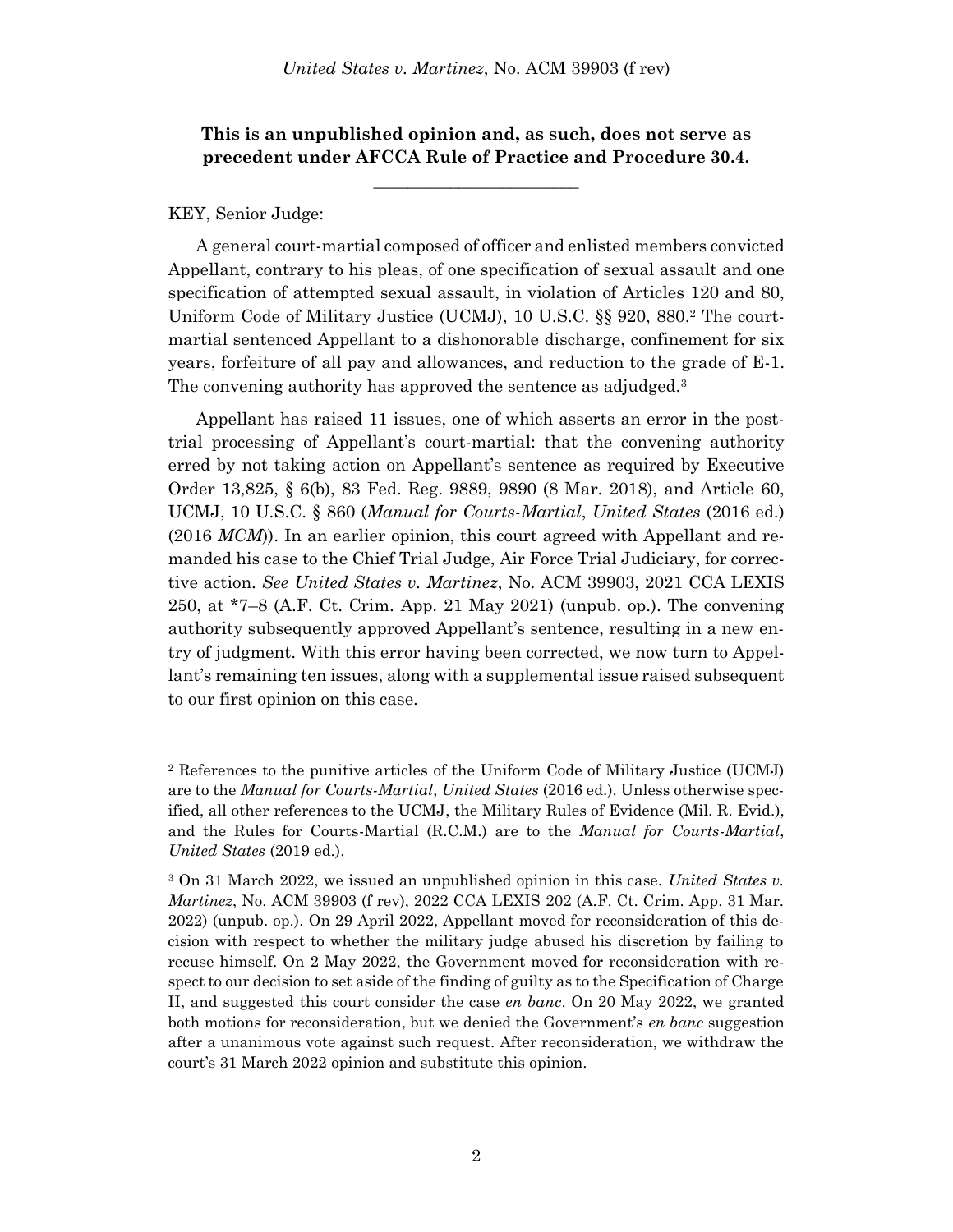The assignments of error Appellant has raised through counsel are: (1) the military judge should have recused himself from Appellant's trial; (2) the military judge failed to take appropriate action with respect to a witness who refused to disclose contact information for another witness; (3) the military judge erred in reconsidering an earlier ruling; (4) the evidence is legally and factually insufficient to support Appellant's attempted sexual assault conviction; (5) the military judge should have granted a motion for a finding of not guilty with respect to the attempted sexual assault specification; (6) the military judge failed to instruct the members on the overt acts forming the basis for the attempted sexual assault offense; (7) the record of trial is defective and incomplete; (8) Appellant's record was not docketed with this court within 150 days of his sentencing; and (9) the cumulative error doctrine requires relief. Appellant personally raised a tenth issue pursuant to *United States v. Grostefon*, 12 M.J. 431 (C.M.A. 1982): (10) the military judge erred in a ruling under Mil. R. Evid. 412 which prohibited the Defense from cross-examining a victim on a particular matter.<sup>4</sup>

Regarding Appellant's sixth assignment of error, we conclude the military judge's instructions with respect to the attempted sexual assault offense were erroneous, and we dismiss this specification without prejudice. As a result, Appellant's fourth and fifth assignments of error are moot, and we defer his eighth assignment of error until the record is returned to this court for completion of our review under Article 66(d), UCMJ, 10 U.S.C. § 866(d).

Appellant also personally raises as a supplemental eleventh issue his claim that the Constitution guarantees him the right to a unanimous verdict, a right not reflected in the current court-martial framework. We have carefully considered this issue as well as Appellant's ninth assignment of error and find neither warrants further discussion or relief. *See United States v. Matias*, 25 M.J. 356, 361 (C.M.A. 1987).<sup>5</sup>

<sup>4</sup> We granted oral argument on the first two of Appellant's assignments of error. We further directed oral argument on two specific issues: whether we were permitted to consider matters from another court-martial in assessing whether the military judge should have recused himself; and whether the military judge erred in not ordering the production of the witness whose contact information was not disclosed in Issue (2).

<sup>5</sup> Appellant raises this claim under *Ramos v. Louisiana*, 140 S. Ct. 1390 (2020), along with both the Fifth and Sixth Amendments. U.S. CONST. amend. V, VI. However, our superior court has held "there is no Sixth Amendment right to trial by jury in courtsmartial." *United States v. Easton*, 71 M.J. 168, 175 (C.A.A.F. 2012) (citations omitted); *see also United States v. McClain*, 22 M.J. 124, 128 (C.M.A. 1986) (noting that "courts-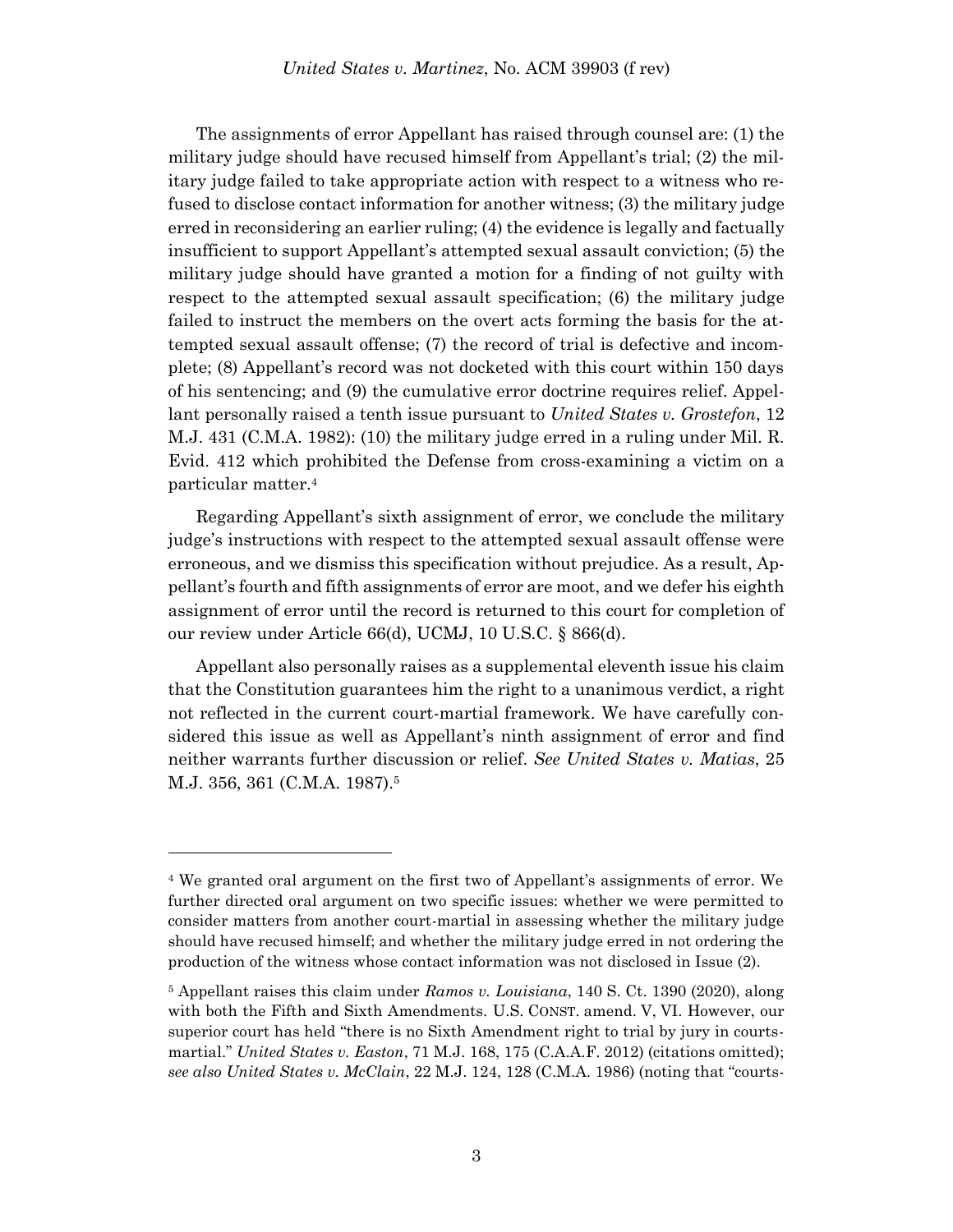#### **I. BACKGROUND**

In August 2018, while stationed at Fairchild Air Force Base, Washington, Appellant met Ms. KT—a civilian college student who lived about 90 minutes away—through an online dating application. A few days after meeting Appellant online, Ms. KT drove to Appellant's off-base house and spent the weekend with him, during which time the two embarked upon a fast-moving and sexually intimate relationship. Ms. KT returned home Monday morning, and she and Appellant made plans to see each other the following weekend, with Ms. KT making the trip back to Appellant's house that Friday evening. Appellant and Ms. KT engaged in consensual sexual intercourse Sunday night, but at some point after Ms. KT had fallen asleep, Appellant woke her up in order to initiate further sexual conduct. Despite telling Appellant "no" and physically trying to prevent his advances, Appellant penetrated Ms. KT's vagina with his penis until he ejaculated; he did not use a condom.

Ms. KT spent the following day with Appellant until early in the afternoon when she drove back to her house. Before she left, the two went shopping for an emergency contraceptive, which Appellant purchased for Ms. KT. After a few days passed, she reported to civilian law enforcement that Appellant had assaulted her, and military authorities were subsequently notified. In the ensuing investigation, Air Force Office of Special Investigations agents interviewed Ms. ES—Appellant's then-wife who was seeking a divorce from Appellant. Ms. ES disclosed that Appellant had attempted to sexually assault her in the middle of July 2018, an offense which she had not previously reported.<sup>6</sup> Appellant was charged with, and convicted of, sexually assaulting Ms. KT and attempting to sexually assault Ms. ES. He was also charged with, but acquitted of, committing abusive sexual contact on Ms. ES.

martial have never been considered subject to the jury-trial demands of the Constitution"). The United States Supreme Court similarly concluded neither the Fifth Amendment nor the Sixth Amendment creates a right to a jury in a military trial in *Ex parte Quirin*, 317 U.S. 1, 45 (1942). *See also Whelchel v. McDonald*, 340 U.S. 122, 127 (1950) ("The right to trial by jury guaranteed by the Sixth Amendment is not applicable to trials by courts-martial or military commissions. . . . The constitution of courts-martial . . . is a matter appropriate for congressional action."); *Ex parte Milligan*, 71 U.S. 2, 123 (1866); *United States v. Anderson*, No. ACM 39969, 2022 CCA LEXIS 181, at \*56– 57 (A.F. Ct. Crim. App. 25 Mar. 2022) (unpub. op.) (concluding *Ramos* does not create a requirement for unanimous court-martial verdicts).

<sup>6</sup> Appellant and Ms. ES had divorced by the time of Appellant's court-martial.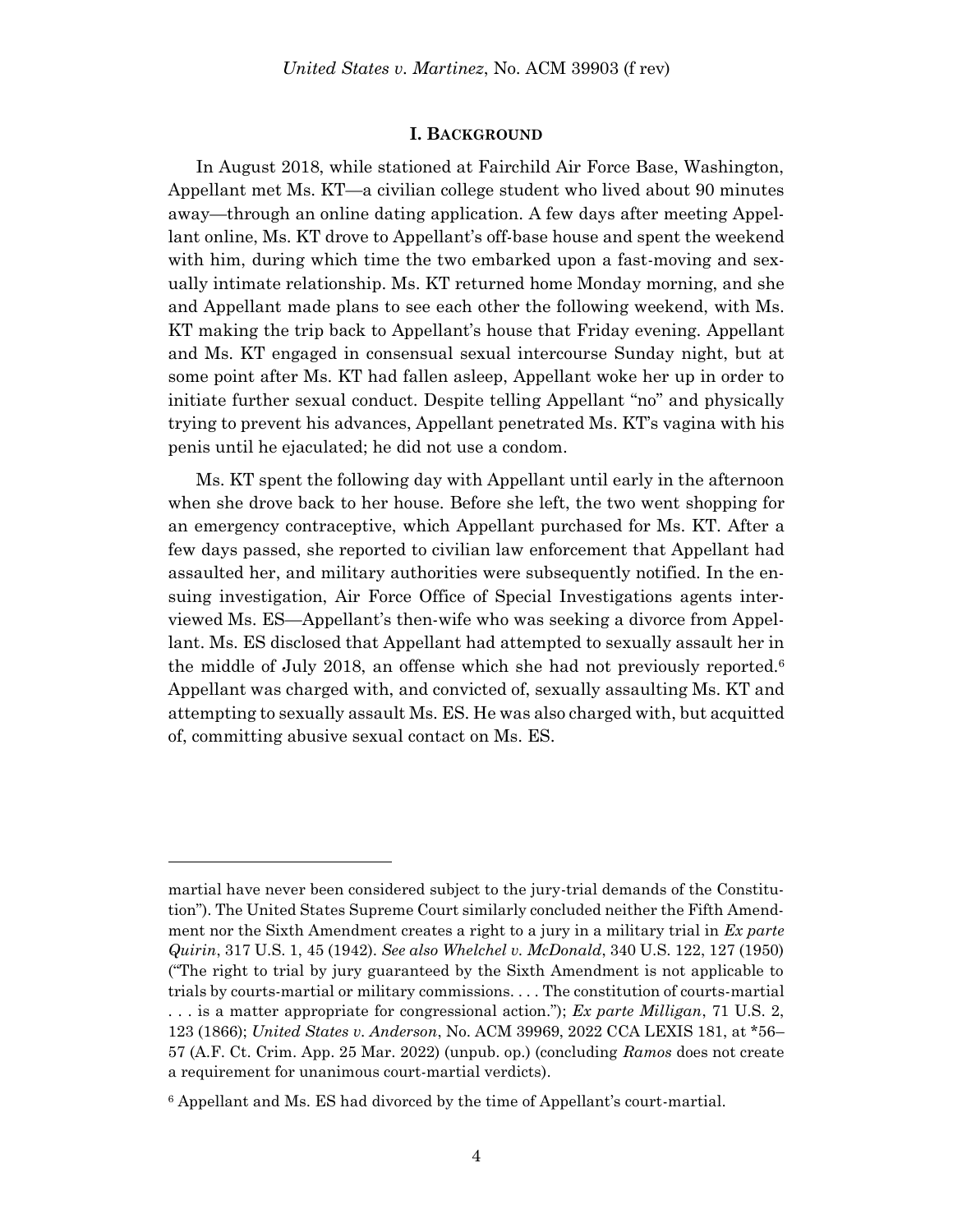#### **II. DISCUSSION**

#### **A. Military Judge Recusal**

Appellant argues the military judge was biased against the lead trial defense counsel, and the military judge should have therefore recused himself from Appellant's court-martial. Appellant argues as a second basis for relief that the military judge should have recused himself based upon the appearance of bias on the military judge's part. As a remedy, Appellant asks us to set aside the findings and sentence. In support of his argument, Appellant cites to a number of events occurring both before and during his court-martial; we only address the most significant events raised.

#### **1. Additional Background**

#### *a. Motion for Recusal*

l

Appellant's court-martial began with a two-day-long motions hearing on Thursday, 22 August 2019. The trial itself started Monday, 26 August 2019, with Appellant being represented by a circuit defense counsel as lead counsel along with a more junior area defense counsel. The military judge had previously issued a scheduling order in April 2019 which set a deadline of 22 July 2019 for filing motions.

On 15 July 2019—one week before that deadline and more than a month before the motions hearing—the Defense asked the military judge via email for permission to delay filing a motion "pertaining to charging defects" until trial, because making the motion sooner "would simply allow the Government the opportunity to correct the defects." Alternatively, the Defense sought permission to file the motion *ex parte*. Less than ten minutes later, the military judge sent a reply email to both parties in which he denied both the Defense's request to file the motion late and the request to file the motion *ex parte*. That same day, the Defense submitted a written motion asking the military judge to reconsider his ruling. The Defense argued the military judge's scheduling order was in conflict with the Rules for Courts-Martial insofar as the order set deadlines in advance of those found in the rules.<sup>7</sup> The Government opposed reconsideration, and, on 20 July 2019, the military judge sent the parties an email in which he said he had reconsidered his ruling on the Defense's motion for relief from the scheduling order deadline, and he was again denying the Defense's motion as well as the proposed alternative relief of an *ex parte* filing.

<sup>7</sup> Under R.C.M. 905(b)(2), a motion asserting a failure to state an offense may be resolved at any time during a court-martial. The Defense proposed serving their motion on the Government "after arraignment or empanelment, and the court can recess for however long is necessary to provide the trial counsel the opportunity to respond on the merits."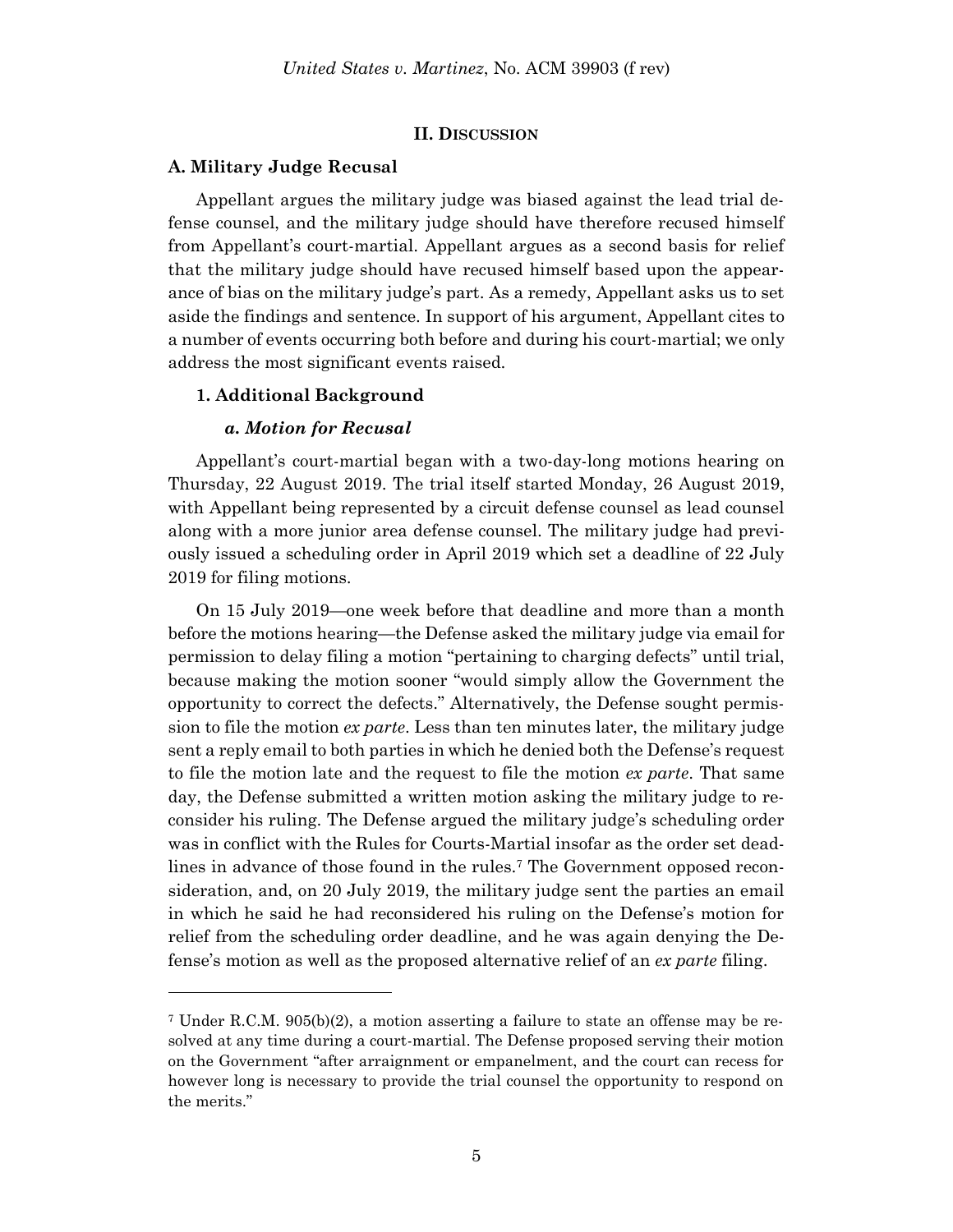The next day, the Defense submitted a motion to dismiss the attempted sexual assault charge under the theory that the charge's specification failed to state an offense. The tenor of the motion was that the specification did not provide Appellant adequate notice because it did not explain either how Appellant attempted to sexually assault Ms. ES or why he was unable to complete the offense. The Defense implied in the motion that by being compelled to submit the motion earlier than required by the Rules for Courts-Martial, there may be an appearance of the Defense "attempting to assist the Government perfect their case." The Government opposed this motion, arguing it had no obligation to allege specific acts which "amount to an attempt." Trial counsel also added in their motion this line: "General gripes about the Government's charging in this case may be therapeutic to express in a motion, but they do not give rise to the requested remedy. Had the Defense requested in a Bill of Particulars this information, it would have been theirs."<sup>8</sup> Trial counsel did not comment on the Defense's claim regarding the timing of the motion.<sup>9</sup>

During the week of 12 August 2019—that is, the week before the motions hearing—the Air Force's circuit trial and defense counsel, along with all the military trial judges, participated in the Air Force Circuit Advocacy Training workshop at Joint Base Andrews, Maryland. During the workshop, the Chief Trial Judge of the Air Force Trial Judiciary conducted a session with the circuit defense counsel in which he asked the counsel for their feedback with respect to the Air Force trial judges. Afterwards, the Chief Trial Judge held another session with just the trial judges, all of whom are subordinate to, and in the rating chain of, the Chief Trial Judge. In that session, the Chief Trial Judge explained that one of the circuit defense counsel had raised a concern about a military judge requiring defense counsel to disclose details of a particular motion earlier than required by the *Manual for Courts-Martial*. The military judge detailed to Appellant's court-martial participated in this session and concluded that the defense counsel in question was the circuit defense counsel in Appellant's case, and that the motion being referenced was the one he had denied a few weeks earlier. When the session concluded, the military judge approached the Chief Trial Judge and explained that the motion pertained to an ongoing court-martial and that, as a result, he was "probably going to mention it on the record."

<sup>&</sup>lt;sup>8</sup> The Defense had submitted a request for a bill of particulars, but trial counsel contended it did not specifically request information pertaining to the conduct underlying the attempt specification.

<sup>9</sup> The military judge later denied the motion after the motions hearing but before trial on the merits began. He concluded that Appellant was on adequate notice of the offense he was to defend against.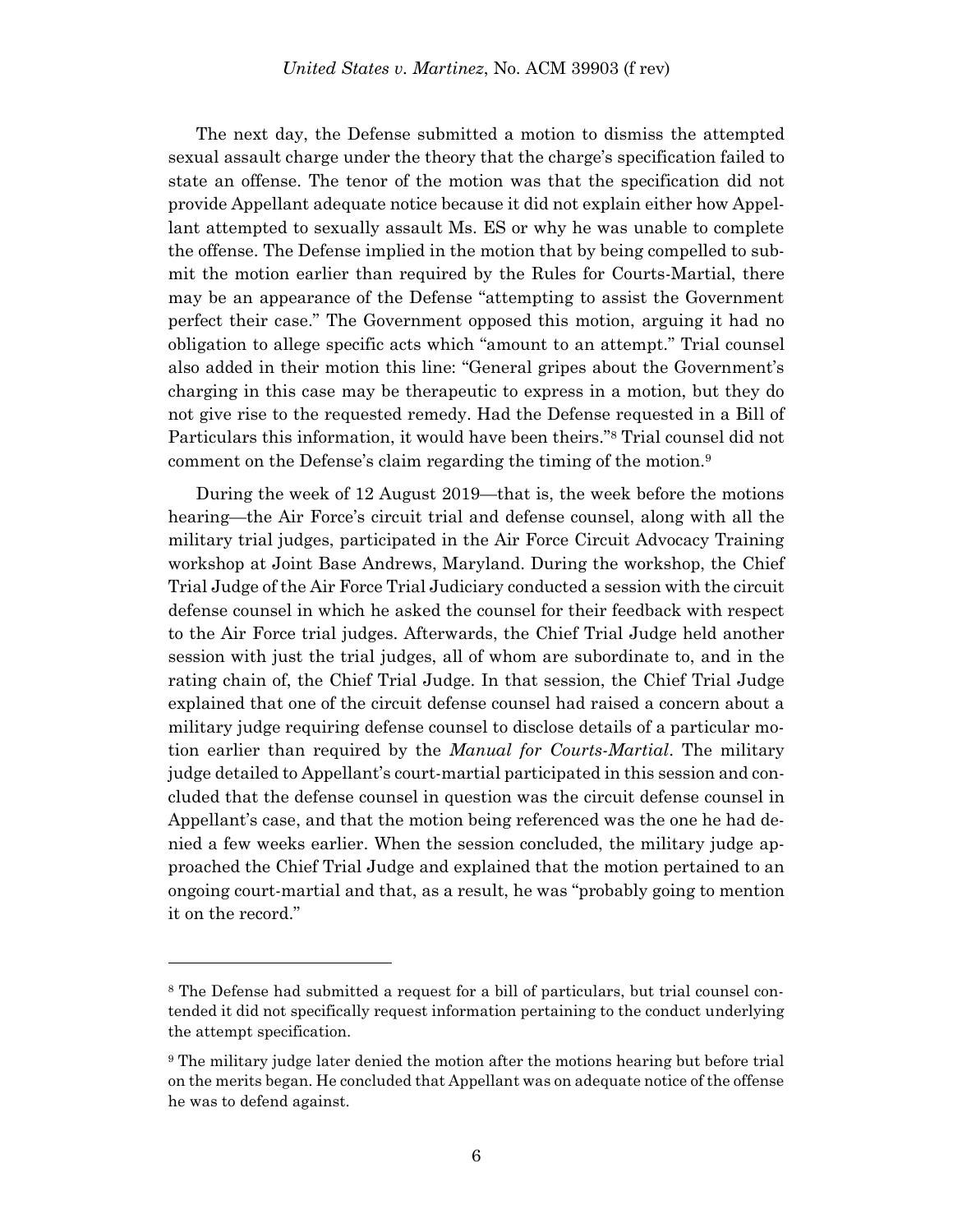After the workshop, but before the motions hearing, the military judge issued a written ruling on the Defense's reconsideration motion seeking relief from the scheduling order. The military judge's ruling denying the Defense motion was largely rooted in the prohibition of using *ex parte* communications for the purpose of gaining a tactical advantage over the other party. Because the Government would be able to withdraw defective specifications and then re-refer them to a new court-martial, the military judge reasoned that permitting the Defense to untimely file their motion would have little practical impact other than either delaying Appellant's trial or subjecting Appellant to a second court-martial. The military judge further rejected trial defense counsel's contention that they may "violate a potentially invalid modification of the [Rules for Courts-Martial] by directly ignoring a now direct requirement from this court to file the motion and serve all parties." In doing so, the military judge posited that it was a routine practice of military judges to set deadlines earlier than those found in the Rules for Courts-Martial in order to promote efficiency in the trial process. The military judge then noted that while he could not prevent the Defense from raising a motion alleging a failure to state an offense outside the time period specified in his scheduling order, he had "other potential remedies available," such as "addressing the alleged conduct on the record during trial" and holding counsel in contempt.

At the outset of the first day of motions, and apparently without advance notice to the parties, the military judge explained on the record what had happened at the workshop. He characterized the episode as the Chief Trial Judge "inform[ing] the group that a defense counsel had specifically complained that a military judge had issued a scheduling order and provided an additional, more specific order requiring the defense counsel to disclose the details of a defense motion." The military judge went on to state on the record that he found "expressing dissatisfaction to the Chief Trial Judge regarding a specific ruling issued by a military judge" was "problematic, to say the least," as it "may impact that military judge's independent judicial decision-making process in that case or future cases." Discussing rulings by our court and our superior court, the military judge said that "the process for expressing displeasure with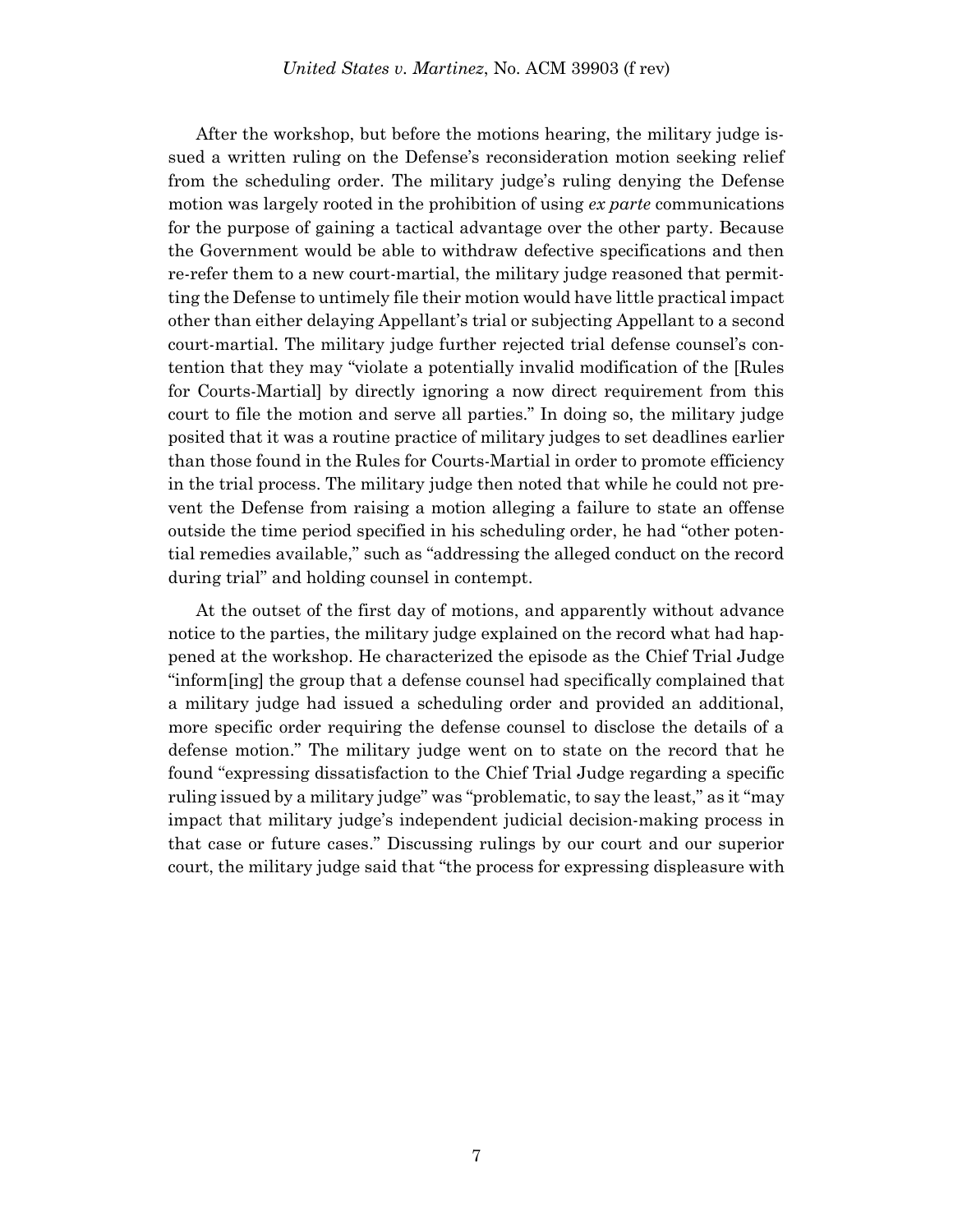the military judge's ruling" do not include "raising the complaint to that military judge's supervisor."<sup>10</sup> He also told the parties that "[e]xpressing dissatisfaction with the military judge's ruling in a specific case to that military judge's supervisor is strictly prohibited."<sup>11</sup>

The military judge went on to explain that "[s]uch conduct could call into question the military judge's decision to reconsider or not reconsider a particular motion issue out of fear of reprisal from his judicial supervisor" or, alternatively, "that the military judge's judicial independence is in question because a decision on a motion issue has been influenced by a supervisory judge." He said doing so "places the military judge in an undesirable position of having his impartiality called into question through no fault of his own because a counsel disagrees with a judicial decision and chooses to raise that concern with the military judge's direct supervisor." The military judge explained various options for counsel to address his rulings, ultimately advising them that "[c]ontacting the military judge's supervisor to express dissatisfaction with an adverse ruling in an ongoing case is not an appropriate remedy."

After providing the foregoing guidance, the military judge described the circuit defense counsel's comments at the workshop as "an unfortunate misstep on the part of counsel" but which were "immaterial on the merits of this case." He explained that at the time he learned of the comments, he had ruled and already drafted—but not yet provided to counsel—his written ruling on the scheduling-order matter. He noted the Chief Trial Judge had not sought to influence the court with respect to any rulings related to Appellant's trial. He told the parties he "ha[d] no concerns with his impartiality going forward and [was] confident that his fairness cannot be reasonably questioned" and that he "will not be improperly influence[d] by this particular matter." The military judge explained he raised the matter of the workshop out of his duty to ensure

<sup>10</sup> The military judge cited *United States v. Hutchinson*, No. ACM 38503, 2015 CCA LEXIS 269 (A.F. Ct. Crim. App. 29 Jun. 2015) (unpub. op.). That case, however, dealt with government attorneys contacting a judge's supervisor regarding the judge's scheduling decisions and whether, by doing so, the attorneys' conduct created the appearance of unlawful command influence.

<sup>11</sup> Although not entirely clear, the military judge seemed to derive this premise from *United States v. Ledbetter*, 2 M.J. 37 (C.M.A. 1976), a case which dealt with claims that The Judge Advocate General—not a defense counsel—improperly scrutinized a judge's sentencing decisions. In *Ledbetter*, the Court of Military Appeals held "official inquiries . . . which question or seek justification for a judge's decision" were barred "unless such inquiries are made by an independent judicial commission established in strict accordance" with a 1972 American Bar Association standard—a standard which no longer appears to exist.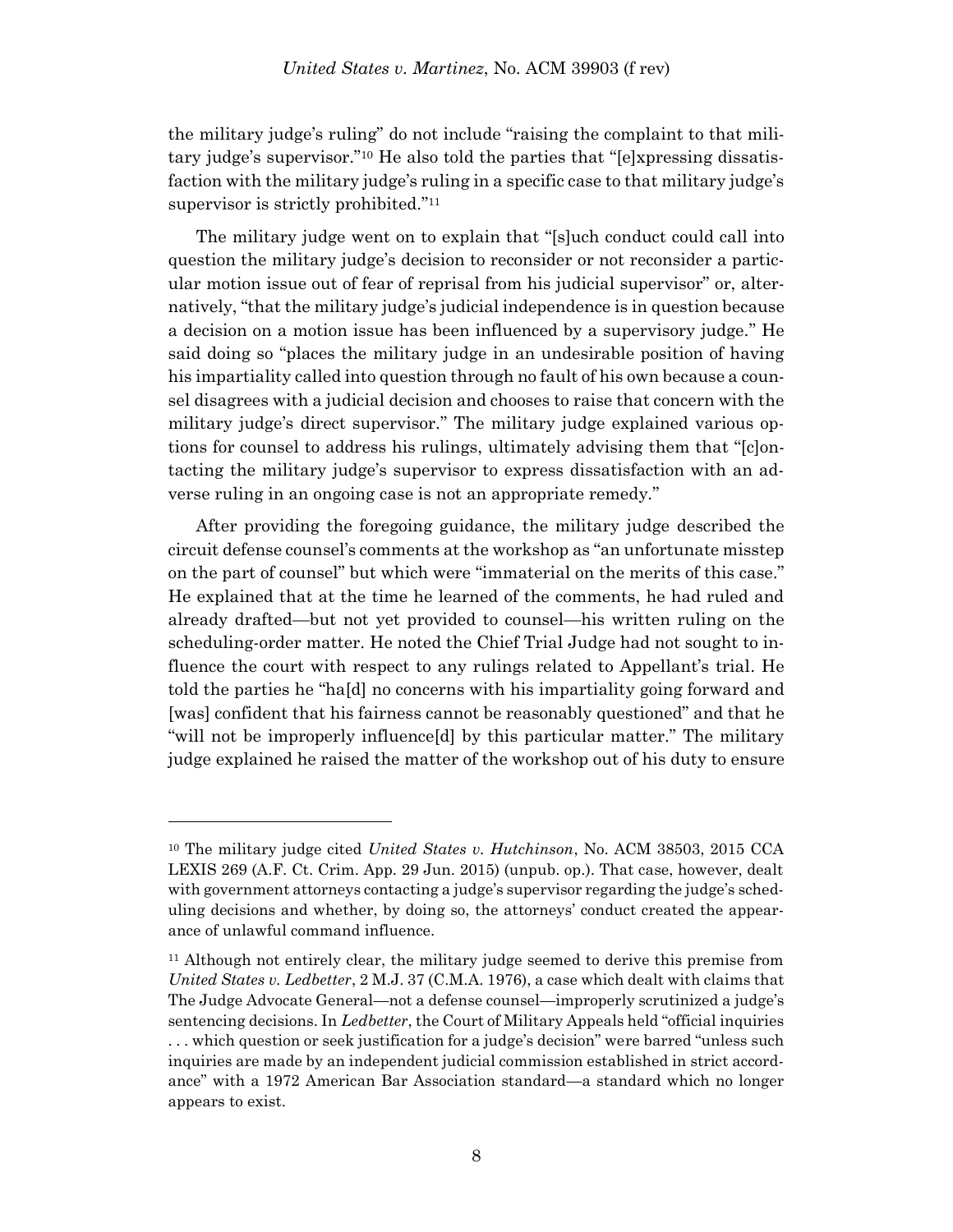the fairness of Appellant's trial as well as his concern for "absolute transparency with regard to an issue that has at least some potential to call into question the impartiality" of the court. The military judge then asked the parties if they had any questions or desired to challenge him, and circuit defense counsel answered: "No questions and no challenges."

The military judge proceeded to hear motions over the rest of the day and the next day, Friday, 23 August 2019, including a defense motion to compel the assistance of a computer analyst who could review data the Government had extracted from Appellant's cell phone. The Government had previously made a hard drive containing the extracted data available to the Defense, but trial defense counsel asserted they had no ability to access the contents of the drive, much less review the data. At some point after the court recessed on Friday, the military judge granted this motion and the analyst began his review. This analysis continued over the weekend with the Defense periodically providing newly discovered information to trial counsel.

On the morning of Monday, 26 August 2019, the military judge and the parties discussed proposed voir dire questions, and about ten minutes before the members were scheduled to be brought into the courtroom, trial defense counsel provided the military judge with 13 affidavits from people who had attended the advocacy workshop earlier in the month. In essence, the affidavits suggested Appellant's circuit defense counsel had not been referring to any particular case during the meeting with the Chief Trial Judge and that the comments were not so much a "complaint" as they were the catalyst for a discussion. Circuit defense counsel then asked to voir dire the military judge and to call the Chief Trial Judge as a witness "to determine if there's an attempt to create bias of the military judge, if the trial judge is biased against defense counsel, or if there's been [an] attempt made to chill the role of defense counsel in this case."

The military judge agreed to answer defense questions, and during the ensuing voir dire, he explained the Chief Trial Judge had never mentioned a particular counsel or a particular case, but he concluded the Chief Trial Judge was referring to Appellant's case and the detailed circuit trial counsel based upon what the Chief Trial Judge had said about the issue. The military judge further explained he felt obligated to disclose the fact the matter came up out of concern for the possible perception that he might be reviewing his decisions based upon comments made to his supervisor, even though the Chief Trial Judge had not told him to do or not do anything with respect to the court-martial. The military judge asserted he "will not be influenced by anybody" and that he "hold[s] absolutely no animus towards any counsel, ever," noting that he was "retirement eligible" and "not going to be a general officer."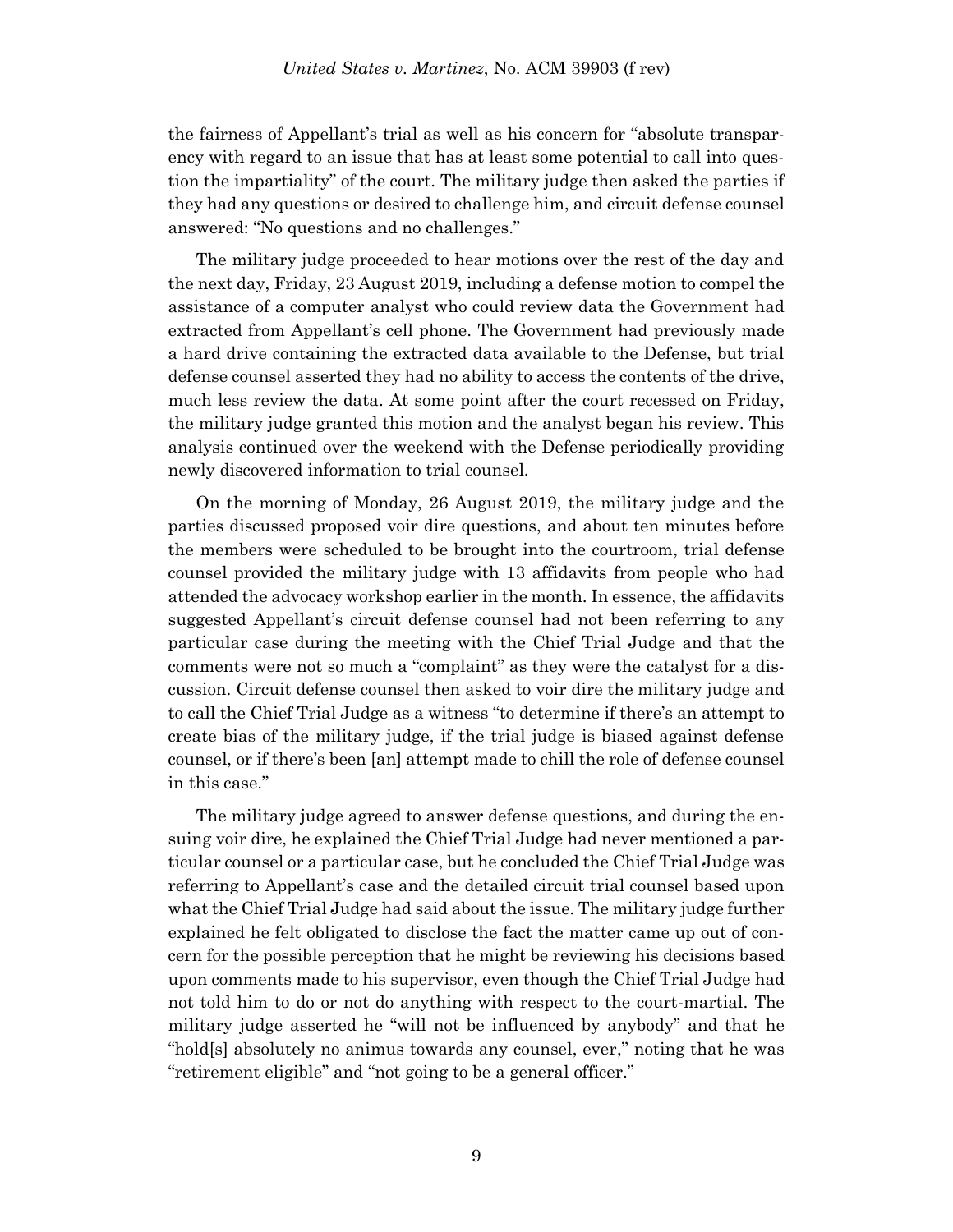The military judge did concede he might "get a little bit fired up when it comes to issues" and perhaps had been "hypersensitive" about circuit defense counsel's comments at the workshop and added, "in the future, I would love counsel, even in an academic setting, to not raise issues that are pending before any court." At one point, circuit defense counsel posed the following question:

Noting that we sit in the same building when we're not on the road, and we never discuss ongoing cases in *ex parte* fashion. You've always had an open door to me. Our families have socialized at holiday parties. You've always invited me to sit down for conversations about the Air Force, about officership, and been a mentor to me in those things. Has any of that changed as a result of this?

The military judge answered, "No, I hope not. I hope not from your perspective." Circuit defense counsel then commented, "It hasn't."

After questioning the military judge for about 30 minutes, circuit defense counsel made an oral motion for the military judge to recuse himself from the court-martial. Circuit defense counsel essentially argued there was an appearance of unfairness based upon the military judge's concession of being "perhaps hypersensitive" and having concluded counsel had "complained" at the workshop, although circuit defense counsel also said, "I want to put on the record, based on the military judge's responses, and based on the affidavits, there appears to be no actual bias in this case."<sup>12</sup> The military judge verbally denied the motion, and the rest of the day was spent selecting court members. Once that process was complete, the members were told to report back at 0830 hours the following morning.

When the court convened the next day, Tuesday, 27 August 2019, the military judge placed his written decision on the recusal motion on the record. His ruling indicated he found that "no persuasive connection has been drawn between the military judge's raising on the record the manner in which a pending matter was addressed to the [Chief Trial Judge] and a reasonable inference of partiality."

#### *b. Opening Statement Slides*

l

At 0830 hours, after placing his recusal ruling on the record, the military judge asked the parties if there were any other matters to take up before calling the members for opening statements. At that point, trial counsel told the military judge the Government had just received a copy of the slides that the Defense intended to use in their opening, and said those slides contained

<sup>12</sup> Circuit defense counsel did not renew his earlier request to have the Chief Trial Judge called to testify.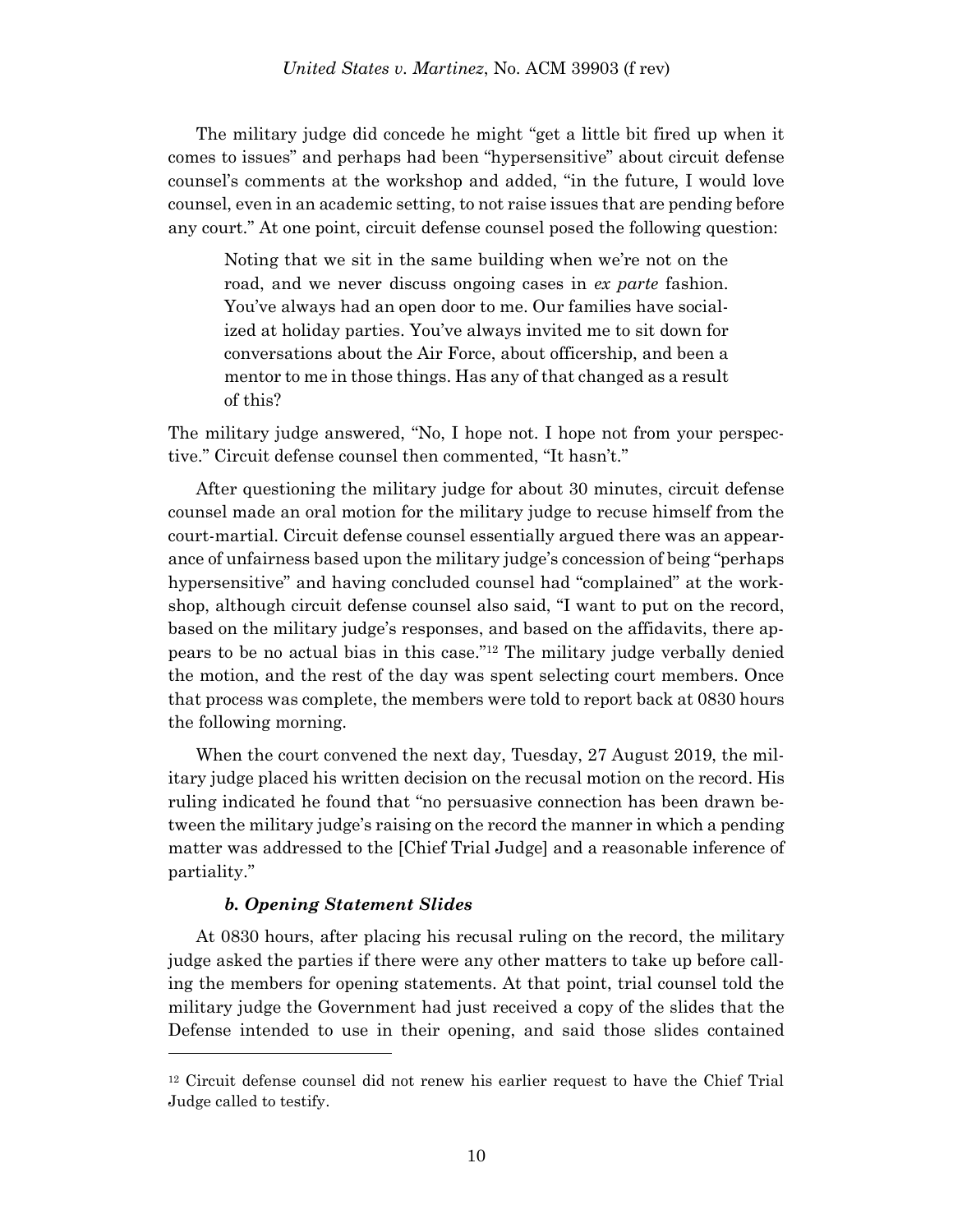"screen shots of things that are not in evidence" such as text messages between [Ms. ES] and Appellant, which trial counsel asserted had not been previously disclosed to the Government. The military judge turned to trial defense counsel and said,

Once again, [five] minutes after the time I told the members to be here that we would get started, I'm dealing with another last minute issue. I'm just—I'm curious defense. What did you think was going to happen when you presented these slides to the [G]overnment this morning? What did you think the outcome would be? . . . What did you think was going to happen? Did you think that we were going to just roll right into the court members or did you think that they might have a concern about some of the content to [sic] this?

Trial defense counsel confirmed the text messages in the slides had been discovered in their expert's analysis over the weekend of the data the Government had seized from Appellant's phone, leading the military judge to ask,

Did we or did we not discuss two or three days ago when the court granted your expert to allow you to gain access to that extraction, that there might be some issues with regard to discovery? For example, if you found anything in there that certainly you intended to introduce at trial or use at trial, you had disclosure obligations to the [G]overnment under the discovery rules under [Rule for Courts-Martial (R.C.M.)] 701, right? It's not a one-way street. It's not they have to provide you with everything and then you get to come in seven [ ] minutes after we told the members to be here and say, "Here's some stuff that we found. We're just going to give it to you now." Do you understand that?[ <sup>13</sup>]

<sup>&</sup>lt;sup>13</sup> During the motions hearing regarding the Defense's motion to compel expert assistance, circuit trial counsel argued that if the Defense found "something on the phone that they wish to use, that will create additional discovery obligations" which could result in a trial delay. The military judged asked the Defense, "Have you contemplated the implications of what will likely happen through the course of the appointment of an expert[?] You go beyond the scope of what the [G]overnment searched in that extraction, what that means as far as your obligations under discovery and potentially your obligations to provide information to the United States [G]overnment that comes off of your client's phone?" Trial defense counsel replied, "Absolutely. That has been fully considered." The military judge then said, "They're going to want to look as deeply as you want to look. Do you understand that?" Trial defense counsel responded affirmatively.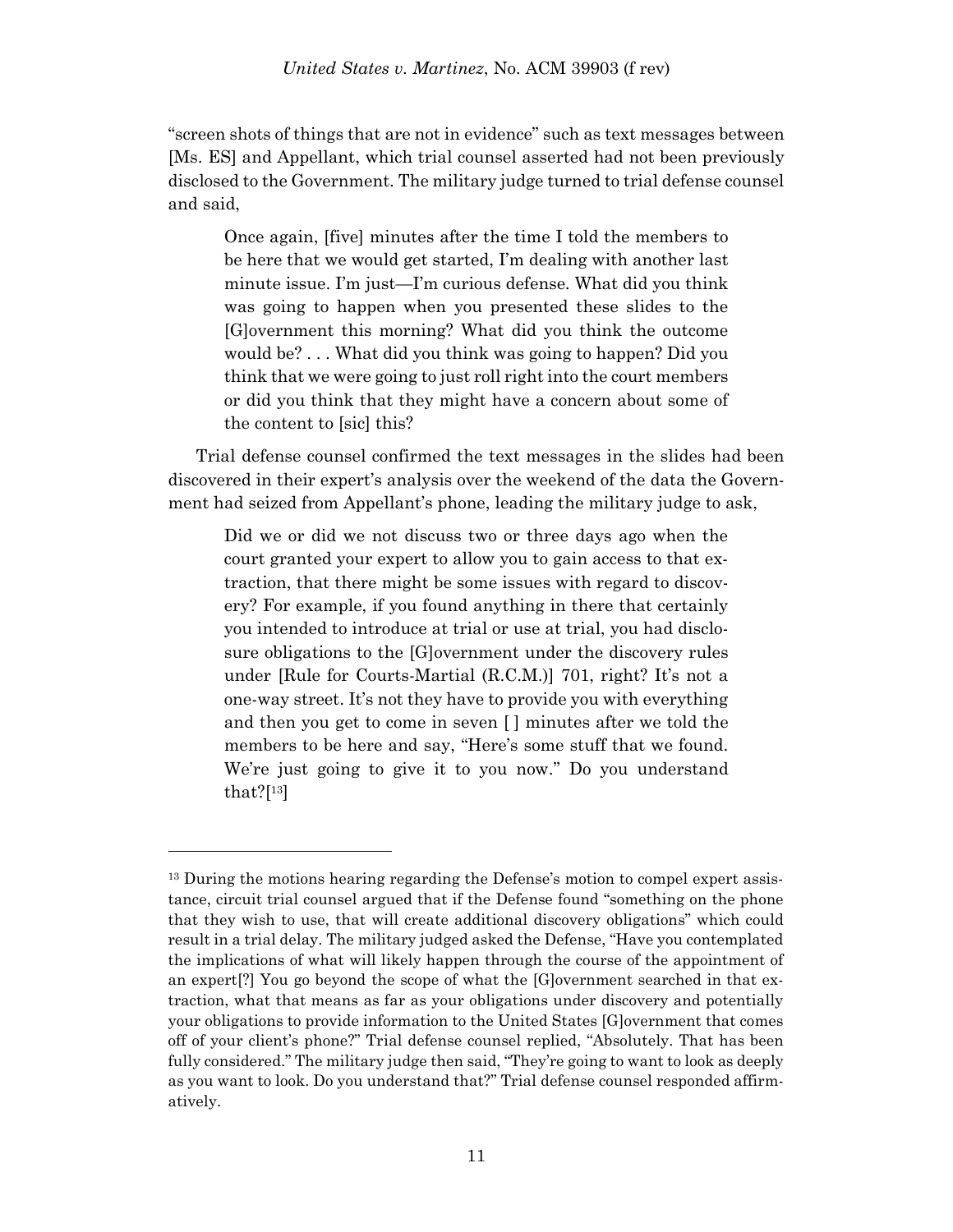After more discussion of the matter, the military judge said,

All right. I've heard enough. Government, how much time do you need? I'll give you as much time as you need. I'm not going to operate this trial on the fly and do things because they just keep dropping in my lap. I haven't—I haven't offered recesses yet to deal with these surprise issues but now we're going to start doing it because I'm just not going to deal with these on the fly.

The court reconvened shortly before noon, and the military judge said the Defense had, in fact, complied with their discovery obligations regarding the text messages. However, he concluded the Defense's use of the text messages in the opening slides "would amount to publishing an exhibit to the court members before an evidentiary ruling can be provided," and that he felt it would be "improper" to show the members the messages "without any further instruction as to how the members can consider the specific messages." As a result, trial defense counsel removed the text messages from their slides and did not reference them in the Defense's opening statement.

### *c. Mil. R. Evid. 412 Ruling and Opening Statements*

The preceding Friday, the military judge had heard arguments on a defense motion to admit evidence under Mil. R. Evid. 412 related to Ms. KT, and he provided the parties a written ruling on Saturday. <sup>14</sup> One part of this motion was the Defense's request to be able to reference the specific number of times Appellant and Ms. KT allegedly had sex during their relatively short relationship, a number which we need not repeat here. The Defense's theory, as we understand it, was that Appellant and Ms. KT had rapidly escalated the intensity and intimacy of their relationship and were frequently engaged in sexual activity such that Appellant may have had a valid mistake of fact defense as to Ms. KT's consent during the assault. An alternative defense theory was that Ms. KT was unnerved by the speed of the relationship—in which she and Appellant were discussing marriage by their second weekend together—and she falsely claimed she had been assaulted in order to extricate herself from the relationship. <sup>15</sup> Trial counsel specifically objected to the admission of this evidence, arguing that the number of times the two had sex was irrelevant and it

<sup>&</sup>lt;sup>14</sup> The pretrial motions and the transcript of the related hearing were sealed by the military judge. This opinion contains discussion of sealed material only as necessary for our analysis.

<sup>&</sup>lt;sup>15</sup> This theory also relied on the fact Ms. KT and Appellant bought an emergency contraceptive for Ms. KT to use before she returned home at the end of the second weekend. The Defense sought to characterize this as a "pregnancy scare." Ms. KT described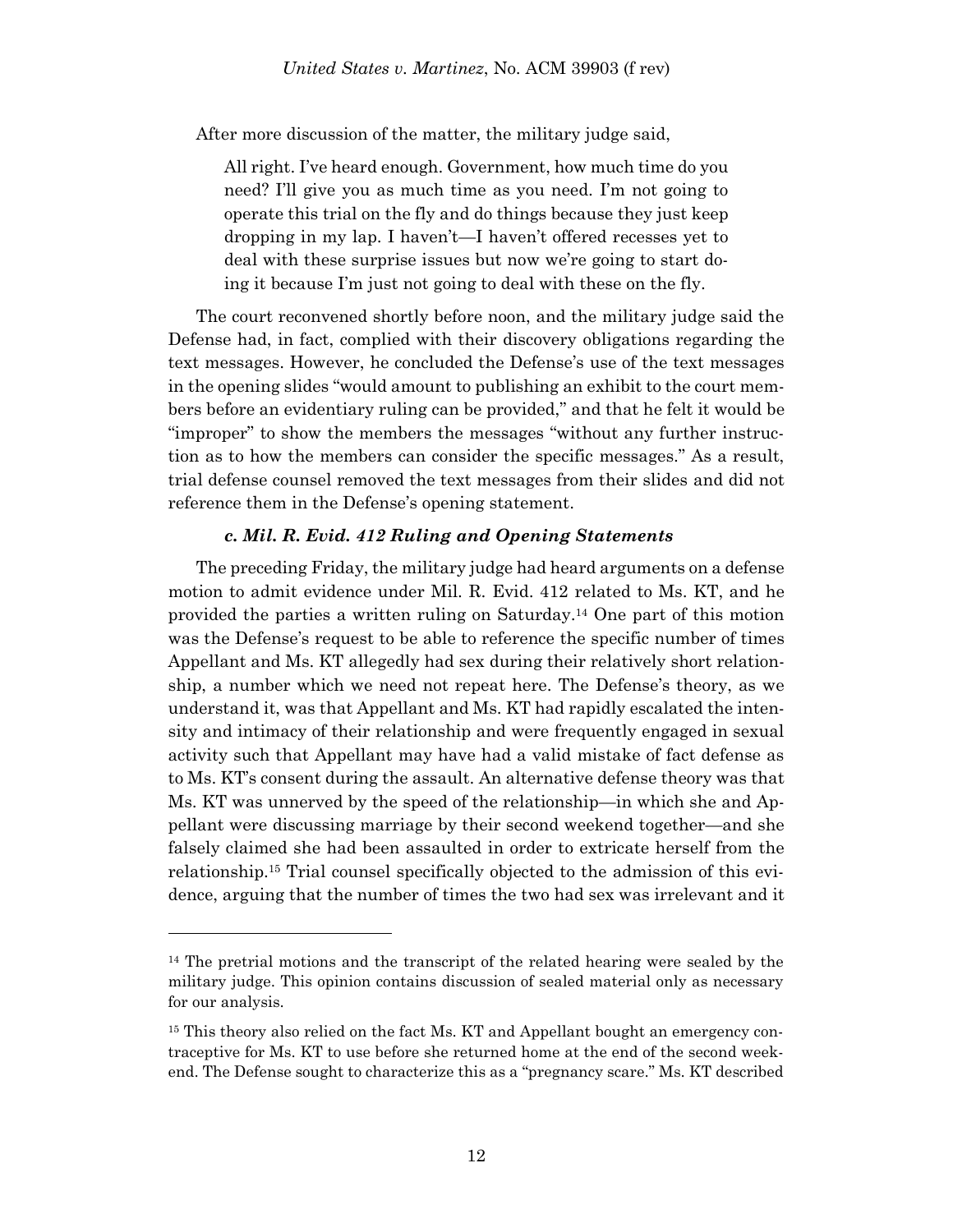was being offered simply to paint Ms. KT as being promiscuous.<sup>16</sup> Ms. KT's special victims' counsel said he thought it was "completely fair" for the Defense to "ask if it was multiple times or if it was more than one time," but noted Ms. KT did not agree with the number the Defense proposed.<sup>17</sup> In his written ruling, the military judge ruled that the Defense *could* present evidence regarding the specific number of times the Defense alleged Appellant and Ms. KT had sex because—according to the military judge—there had been no objection from either trial counsel or the special victims' counsel.<sup>18</sup> The military judge ruled the Defense *could not* present evidence either that Appellant and Ms. KT talked about having sex before they met or that they had sexual intercourse just a few hours after they did meet.

The Defense also made a motion to admit evidence under Mil. R. Evid. 412 regarding Ms. ES, Appellant's ex-wife. The military judge's ruling on that motion permitted trial defense counsel to admit evidence that Ms. ES and Appellant had been in a sexual relationship for five years, but prohibited eliciting "testimony regarding the frequency of intercourse or specific sexual acts."

In the Defense's opening statement, trial defense counsel began explaining the origins of Appellant's relationship with Ms. KT, telling the members, "They immediately start moving from [an online dating application] to talking on text message and things ramp up and intensify, intensify considerably very quickly. They get to know each other with a deep, personal, intimate level and no topic

it as a precautionary measure following the assault, because Appellant had not worn a condom.

<sup>&</sup>lt;sup>16</sup> Trial counsel's written response to the Defense's motion was more ambiguous on this point; they wrote: "The Government has no objection to the admission of evidence that [Appellant] and [Ms. KT] had consensual sex before the charged incident. That said, detailed testimony as to the frequency of the pre-assault consensual sex or an implication that it formed the whole basis of the relationship quickly risks running afoul of [Mil. R. Evid.] 412 and [Mil. R. Evid.] 403." The written motion did not address the specific number of times the two had sex that trial defense counsel alleged in their Mil. R. Evid. 412 motion.

<sup>17</sup> However, Ms. KT's special victims' counsel's written response said Ms. KT "does not object" to admission of evidence that she and Appellant had sex the specific number of times alleged by the Defense.

<sup>18</sup> In paragraph 27 of the military judge's ruling, he wrote that "the Defense identified the following matters for admission . . . (e) Between on or about 17 Aug and 27 Aug 2018 [Ms. KT] and [Appellant] had consensual sex approximately [X] times." Immediately following the heading of "Admissible Without Objection," paragraph 28 states the information in paragraph 27(e) is admissible based on the absence of objection from the Government and based on the information being "relevant to the issues of consent or mistake of fact as to consent . . . and may be constitutionally required."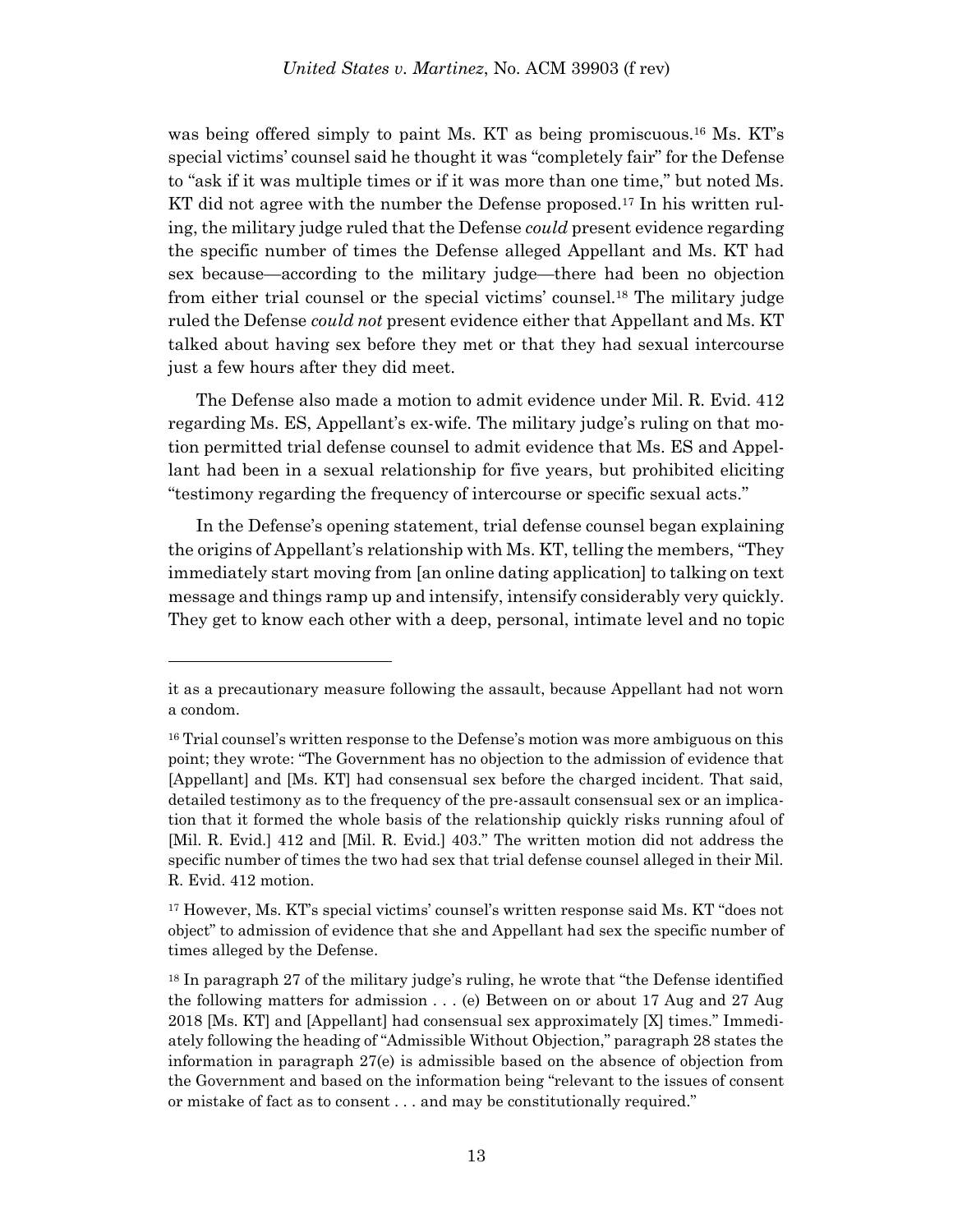is off conversation." Trial counsel objected, saying, "[w]e have litigated this issue," and the military judge sustained the objection, telling the members to disregard trial defense counsel's "last statement." Moments later, trial defense counsel told the members about the first weekend Ms. KT spent with Appellant: "They go out on the town, they're drinking, they go to coffee shops, he shows her Spokane, and they have consensual sex on multiple occasions the first week." Trial counsel objected again, saying, "We have litigated this issue. Your ruling was clear." As a result, the military judge excused the members and convened an Article 39(a), UCMJ, 10 U.S.C. § 839(a), session outside their presence. This session was closed to spectators other than the parties, Ms. KT, and Ms. KT's special victims' counsel.

In the session, trial counsel re-raised the first objection and said, "I don't know what exactly the defense counsel was trying to do. If he's trying to pull something over the [c]ourt; if he's trying to infer something; if it's bad faith; or just bad lawyering." Trial counsel further indicated the Government might need to evaluate whether new members would be required if the Defense "continue[d] to flaunt" the military judge's ruling. Trial counsel argued that by saying "no topic is off conversation," the Defense had violated the military judge's ruling regarding how soon Appellant and Ms. KT first had sex. Regarding the second objection, trial counsel pointed to the military judge's ruling prohibiting evidence of Appellant's and Ms. KT's pre-meeting discussions about having sex. <sup>19</sup> This led the military judge to turn to the Defense and say,

Okay. Defense, so we had pretty extensive motions practice under [Mil. R. Evid.] 412, I've given you an 11-page ruling that was pretty detailed—I thought—with regards the left and rights, with regards to what you could and couldn't get into. I'm being as patient as I can with these types of issues that keep sort of popping up as if there's no recollection of the discussions that we've had in the past on these types of issues.

The military judge next incorrectly asserted the Defense had told the members Appellant and Ms. KT had sex just a few hours after meeting and claimed the Defense had also violated the ruling regarding Appellant and Ms. KT talking about having sex before they had met. He asked trial defense counsel, "Why are you talking about that in light of the [c]ourt's ruling on [Mil. R. Evid.] 412?" Trial defense counsel denied he made either of those statements and argued the opening statement had been consistent with the military judge's ruling. The military judge responded,

<sup>19</sup> We presume trial counsel unintentionally reversed which part of the military judge's ruling pertained to which objection.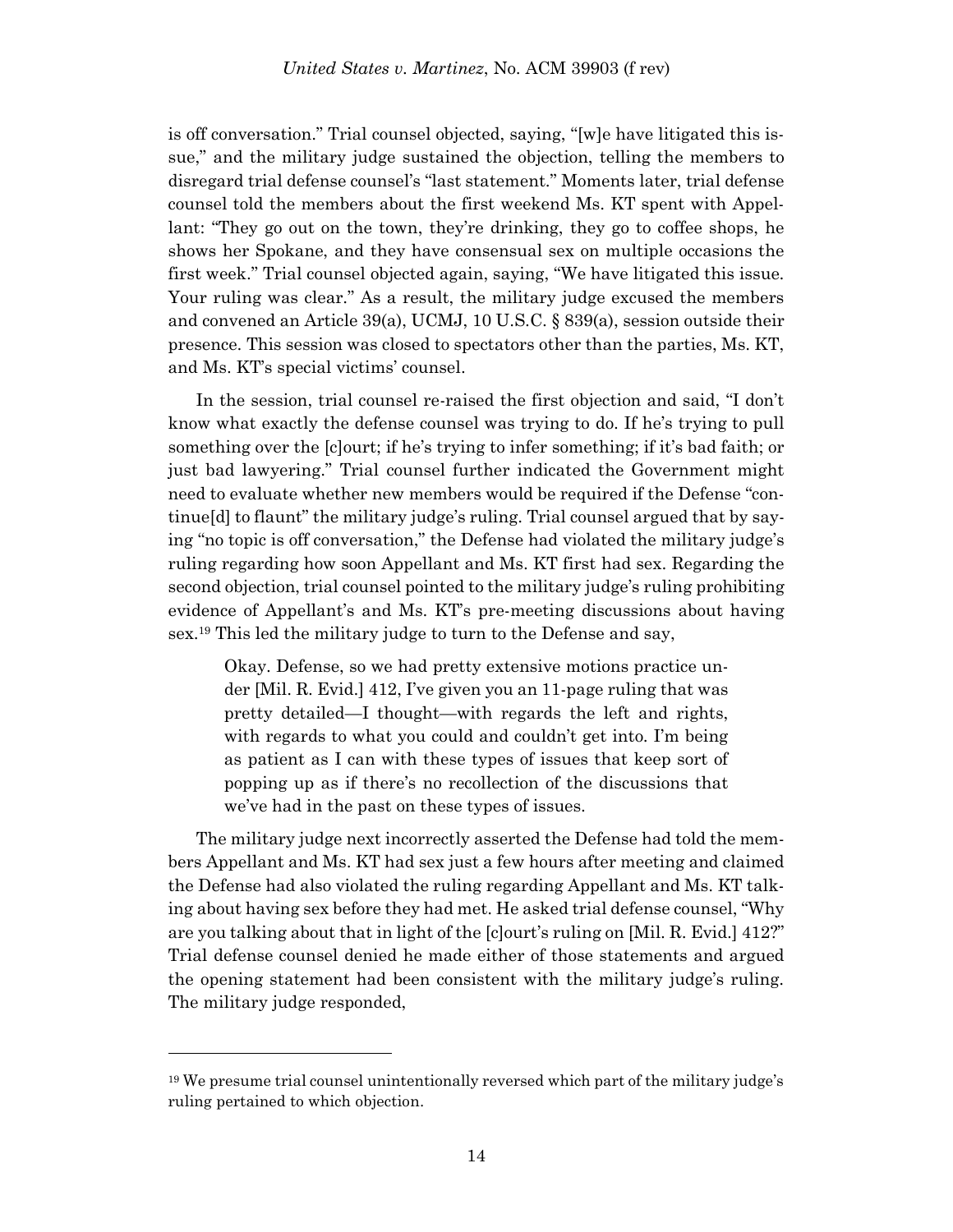What are you implying there with regard to "all topics, nothing was off-limits?" Do you mean baseball, weekends in the park? What are you talking about when you say—what's the implication that you're trying to lead with the court members when you say, before they met, they talked about all topics. Nothing was off-limits. Because, you know, we are all adults here, right? What was the implication of that? What are you trying to imply?

The Defense explained they were trying to show how quickly the relationship between Appellant and Ms. KT formed, describing that as "an incredibly crucial component to this case." The military judge said,

I'm just trying to—I don't want to believe that you're just being clever and that you're going to scrape up against the line from an implication standpoint, sort of "wink-wink, nod-nod,[ ] hey members, they talked about everything. All topics were on the table.["] I'm hoping you're not doing that. I really want to believe that that's not what's going here. [sic] But I share the [G]overnment's concern because in a matter such as this, when I've already ruled on the issue, when counsel sort of try to push the envelope on an issue that I've already ruled on to the point where I'm concerned it's going to leave an impression with the members, that causes me concern because I've already ruled on it. And now it's—I don't even need his objection because I've ruled on something and somebody goes against that ruling, well I kind of wonder what happened to the part where I ruled on it. Do people not care what my rulings are if they're going to sort of go around them?

The military judge turned to the objection regarding the Defense's statement that Appellant and Ms. KT had sex on multiple occasions, and he stated on the record that he would take a moment to read his written ruling. The military judge paused and then announced, "Okay, listen. I'm going to overrule the second objection." This led trial counsel to say that the Government and the Defense seemed to have "a fundamental misunderstanding" about the ruling, and that trial counsel were not asking for the military judge to reconsider his ruling, but that they would like to ask for "additional guidance or a supplemental ruling" regarding sexual conduct between Appellant and Ms. KT. In explaining this "misunderstanding," trial counsel pointed to the ruling regarding Ms. ES in which the Defense was prohibited from eliciting the "frequency of intercourse" between Ms. ES and Appellant.

The military judge then embarked on a lengthy explanation about how an existing sexual relationship—but not necessarily specific details of the rela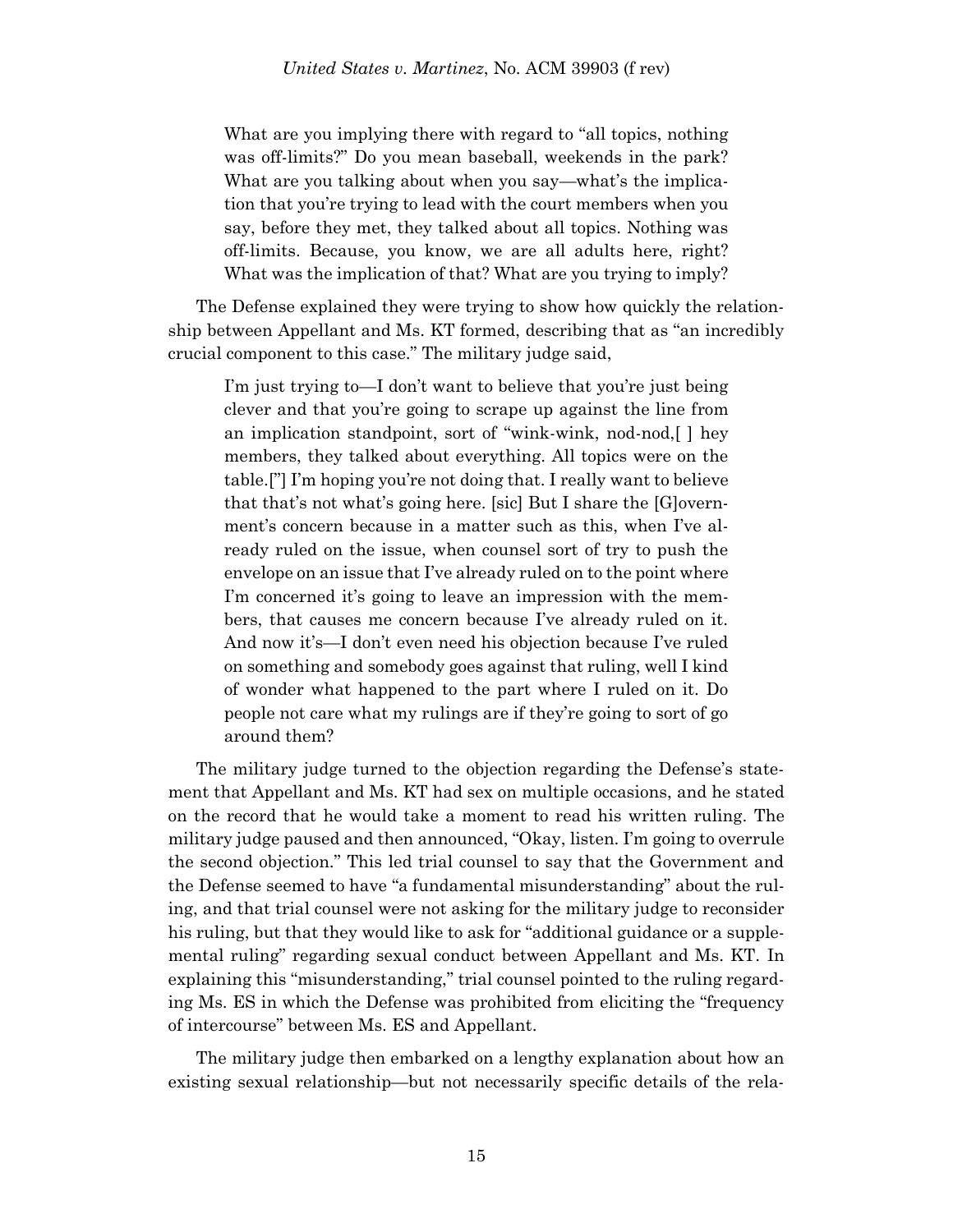tionship—is relevant to the issue of mistake of fact as to consent. He acknowledged his ruling did permit the Defense to elicit the number of times Appellant and Ms. KT had sex and then—somewhat mid-stream—he said, "consider this a reconsideration of the ruling to provide a little bit more clarity," and "[t]o the extent that is in-artfully drafted, consider it artfully drafted at this point forward." He then said that "no questions, no testimony, no statements regarding frequency or any implication that Ms. [KT] is a promiscuous person sexually" would be permitted. He said that although his ruling had permitted the Defense to elicit the number of times Appellant and Ms. KT had sex, he did not intend to permit an "inference that frequency of sex mattered, if that makes sense."

Before concluding the Article 39(a), UCMJ, session, the military judge said he was sustaining both of the Government's objections, in spite of his earlier ruling. However, when the members returned to the courtroom, the military judge neglected to inform them what his ruling was on the second objection.

### *d. Examination of Witnesses*

As discussed in greater detail below in Section II.B. of this opinion, *infra*, Ms. KT declined the Defense's requests for a pretrial interview. As a result, trial defense counsel periodically indicated during trial that they were surprised by portions of her testimony. At one point during her direct examination, trial counsel elicited that the morning after the assault, Appellant attempted to initiate sexual conduct again, and Ms. KT told him "no." Trial defense counsel objected based on lack of notice and the military judge sustained the objection. Despite having objected to this evidence, circuit defense counsel elicited the exact same evidence during his cross-examination of Ms. KT and obtained her agreement that when she told Appellant "no" on this occasion, Appellant "just respected [her]." After five questions and answers on the topic, trial counsel said, "Your Honor, I understood that the [G]overnment was precluded from asking these questions." The following colloquy ensued in front of the members:

MJ [military judge]: Yeah, I don't understand. I sustained an objection, didn't I?

CDC [circuit defense counsel]: It was very important to the members, Your Honor, so I think—

MJ: No it wasn't. When I sustain an objection that means it's not before the members. That means I sustained the objection. It means to disregard the question and the answer. Did I not sustain an objection on that issue?

CDC: You . . . You—I agree. So, Your Honor,—understand. So I'm asking about now as [sic] something I just learned about as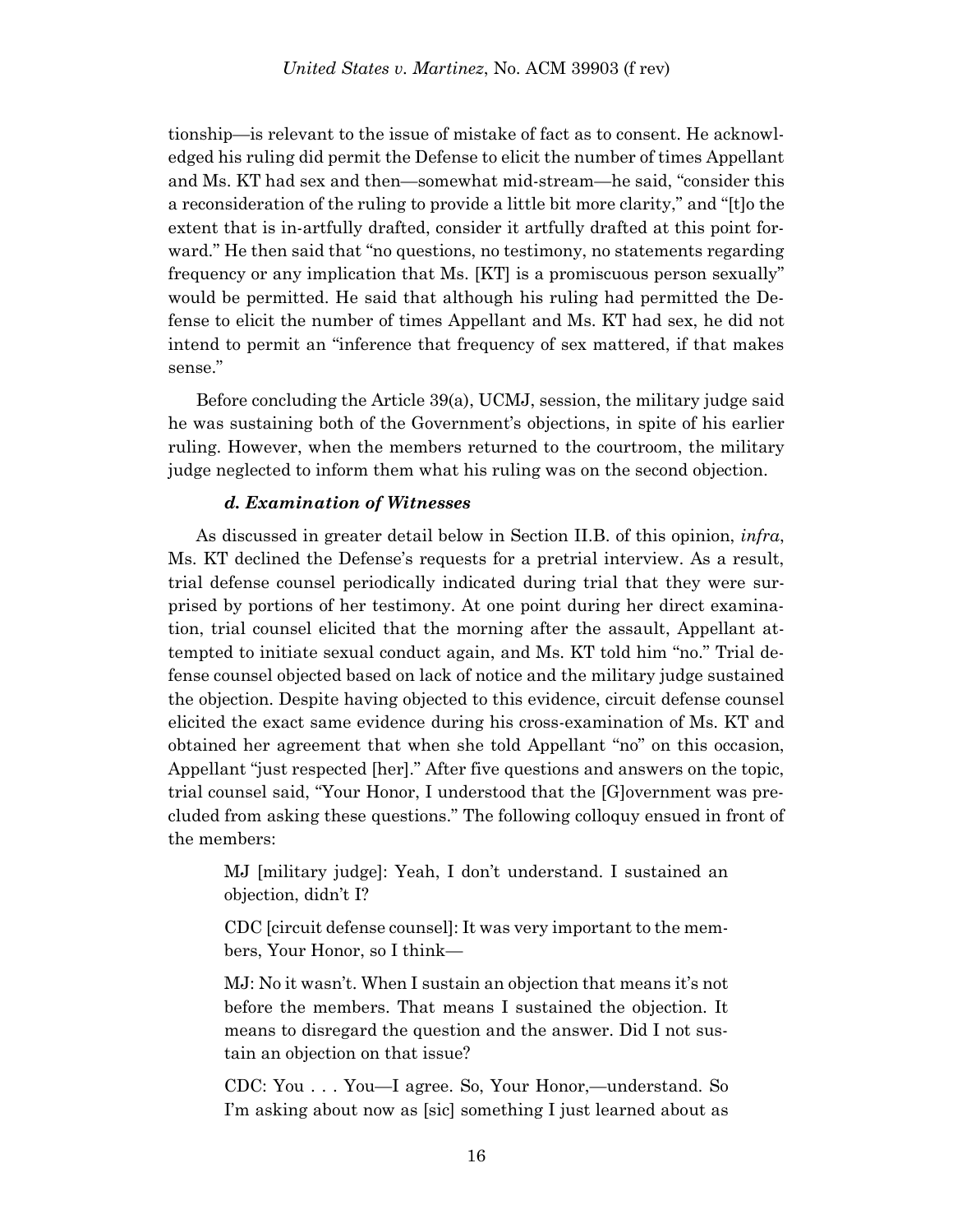part of my expanded cross and having not had the opportunity to interview this witness.

MJ: Well, this is no surprise because you heard it in the direct examination and then you objected to it and I sustained the objection.

CDC: Yes. So I think it's fair game to talk about it—and this is by which [sic] I discovered it. I'm hearing her say it for the first time. And so had I known about it before certainly would have wanted to ask.

This led the military judge to move the discussion into an Article 39(a), UCMJ, session outside the members' presence at the end of which the military judge called the members back in and told them he had overruled the objection. Trial defense counsel then proceeded to ask Ms. KT about her telling Appellant "no" that morning after the assault and how Appellant respected her wishes.

Appellant contrasts this reaction by the military judge with an objection raised by the Defense during Ms. ES's direct testimony after trial counsel asked her if she had "made any additional allegations against [Appellant] to try to get back at him for some reason." Ms. ES answered, "No. I have not," and trial defense counsel objected. In the Article 39(a), UCMJ, session that followed, trial defense counsel reminded the military judge that he had denied the Defense's pretrial motion to be allowed to elicit evidence that Ms. ES *had* accused Appellant of other sexual offenses—most of which the Government had not charged Appellant with. Regarding one offense the Government had charged Appellant with, Ms. ES apparently admitted the sexual conduct in question was, in fact, consensual, and the Government withdrew that specification before trial. Thus, trial defense counsel argued, the Government had violated the ruling—or at least created a situation wherein the only way the Defense could rebut Ms. ES's claim of not making any other allegations was to cross-examine her on matters the military judge had disallowed. After a lengthy discussion, the military judge overruled the Defense's objection and refused the Defense's request for permission to question Ms. ES on the matter.

The military judge explained his ruling on the objection as being for Appellant's benefit, insofar as it would avoid suggesting to the members that Ms. ES had, in fact, made other allegations against Appellant. Turning to trial counsel, the military judge cautioned them to "tread lightly" and to "be more careful than ever that you don't ask certain trigger questions that trigger discussions about things that this [c]ourt's already ruled on. Okay?" When the members returned to the courtroom, the military judge failed to tell them he had overruled the Defense's objection.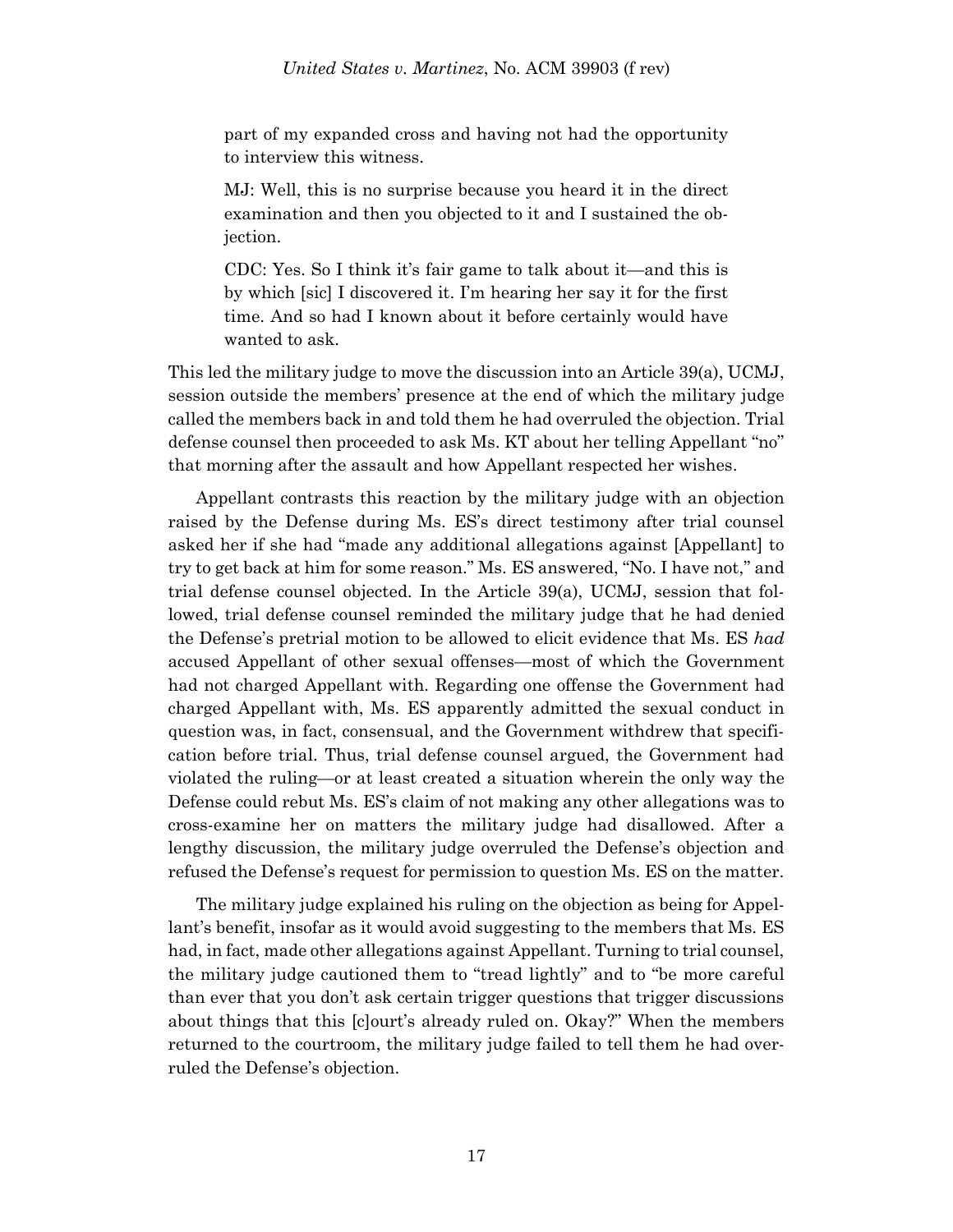Appellant also highlights that, during the Defense's cross-examination of Ms. KT, the military judge interrupted the questioning when Ms. KT and trial defense counsel began talking over each other. The military judge told trial defense counsel to "stop it," and that if it happened again he would convene an Article 39(a), UCMJ, session and "do some other remedies." The military judge then told trial defense counsel, "If you need to count to five—whatever trick you need to do to allow her to finish her answer, do it."

During the direct examination of another witness, the Government offered as an exhibit one page of phone records, a large portion of which had been redacted. Circuit defense counsel objected, explaining that he wished to have the option to question the witness about some of the obscured calls. After some discussion, the military judge convened an Article 39(a), UCMJ, session. Circuit defense counsel attempted to explain why he thought some of the blackedout information was relevant, leading the military judge to apologize if it appeared that he was "getting frustrated" because he did not understand the Defense's argument as to the relevance. The following colloquy then occurred:

MJ: Okay. Do you have a copy of this prepared that's un-redacted?

CDC: Not prepared because—

MJ: When did you get this?

CDC: I've had that for weeks, Your Honor.

MJ: You've had that for weeks, and you don't have a copy that's un-redacted?

CDC: Not printed with me.

MJ: Did you anticipate an objection when they gave this to you weeks ago and you thought they might use it and you didn't anticipate an objection weeks ago? You just anticipated it right now?

CDC: I've never seen it in that form before right now.

MJ: Hold on, you just told me you had this. Did you have this? I asked you if you had this.

CDC: Oh, no. I'm seeing it for the first time a few minutes ago. Sorry.

MJ: Okay. So you don't have—you didn't have the redacted version of this? When did you get the redacted version of this?

CDC: It was as it arrived on my table today.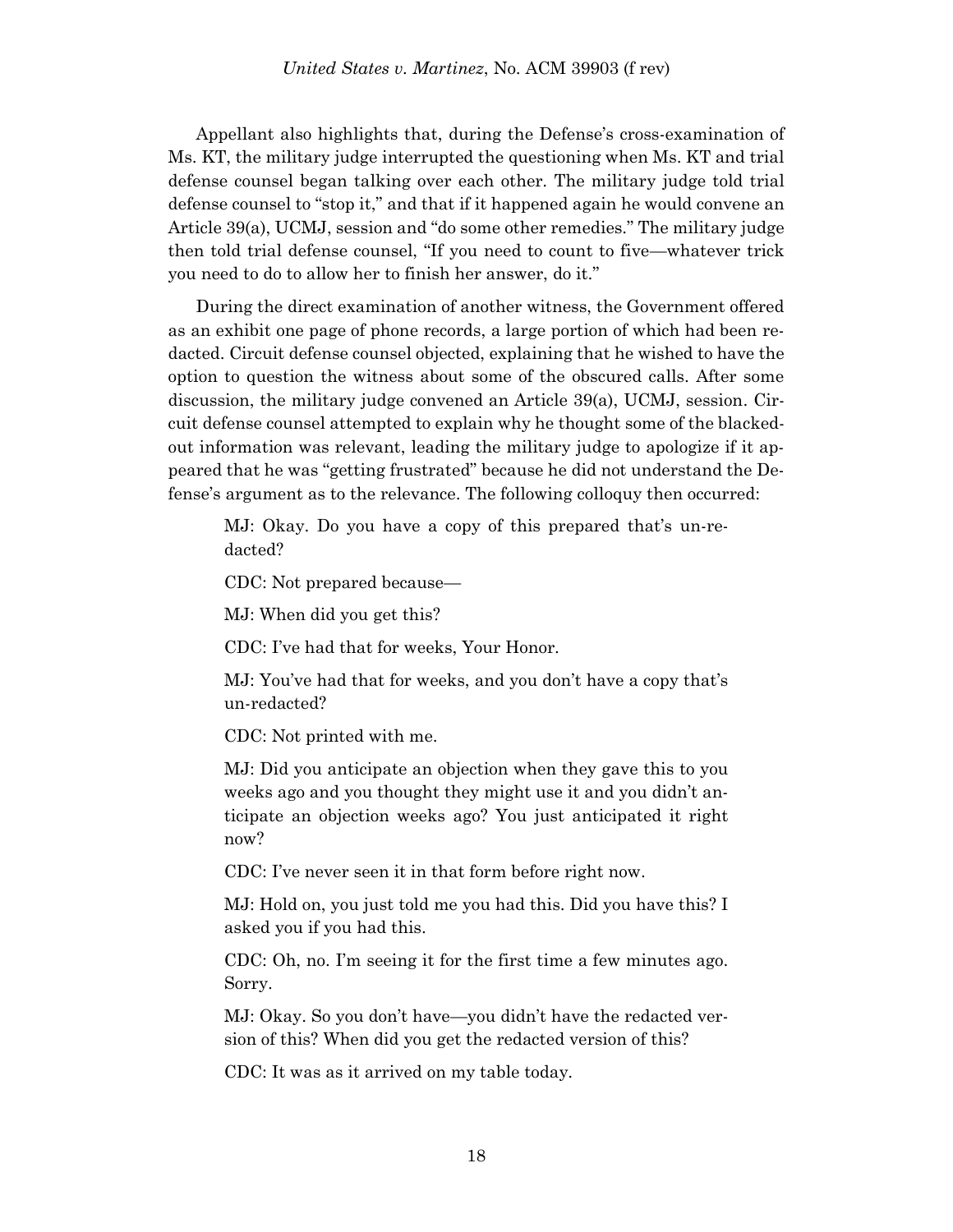CTC [circuit trial counsel]: Your Honor—and I'm sorry to interrupt the [D]efense—I will take responsibility for not ensuring that this had been provided to the [D]efense. To the extent that there was a notice issue, I will take responsibility for that, Your Honor.

In the end, the military judge overruled the Defense's objection, telling trial defense counsel that they could offer their own version of the call log into evidence if they felt such was warranted.

### *e. Revisiting the Military Judge's Mil. R. Evid. 412 Ruling*

Once the Government rested, the military judge convened an Article 39(a), UCMJ, session outside the presence of the members in order to hear several matters the Defense wished to raise, the first of which the Defense asserted was "just in an effort to protect the record for both the [G]overnment and the [D]efense." Trial defense counsel pointed to trial counsel's "bad lawyering" comment as accusing the Defense of providing Appellant with ineffective assistance and asked the military judge for "a finding of fact that no such ineffective assistance of counsel happened" based upon the Defense's adherence to the military judge's written ruling regarding Ms. KT.

In response, the military judge said he would "state a couple things for the record, sort of unscripted and unprepared kind of off the top of [his] head." The military judge then described litigation as a "contentious" and "emotional" process in which "things often get heated." He noted that "[c]ounsel are sometimes more well-behaved than old judges when it comes to keeping their cool" and "that sometimes we all say things or do things that we would like to grab back . . . particularly in the sort of heat of battle for lack of a better phrase." The military judge said courts and parties "tend to be . . . particularly sensitive" about matters related to Mil. R. Evid. 412 and that he knows "it's particularly difficult for counsel, [three] or [four] days later in the trial to kind of remember the left and rights of any particular given ruling."

The military judge conceded his written ruling had contained

at least one finding of fact that made a specific reference to the number of instances. . . . But the [c]ourt recognized that while it wasn't the intention of the court, one implication might be that that might open the door to issues such as frequency, et cetera, regarding prior sexual behavior, which was specifically not something that the court was permitting to get into based on the state of the law.

. . . .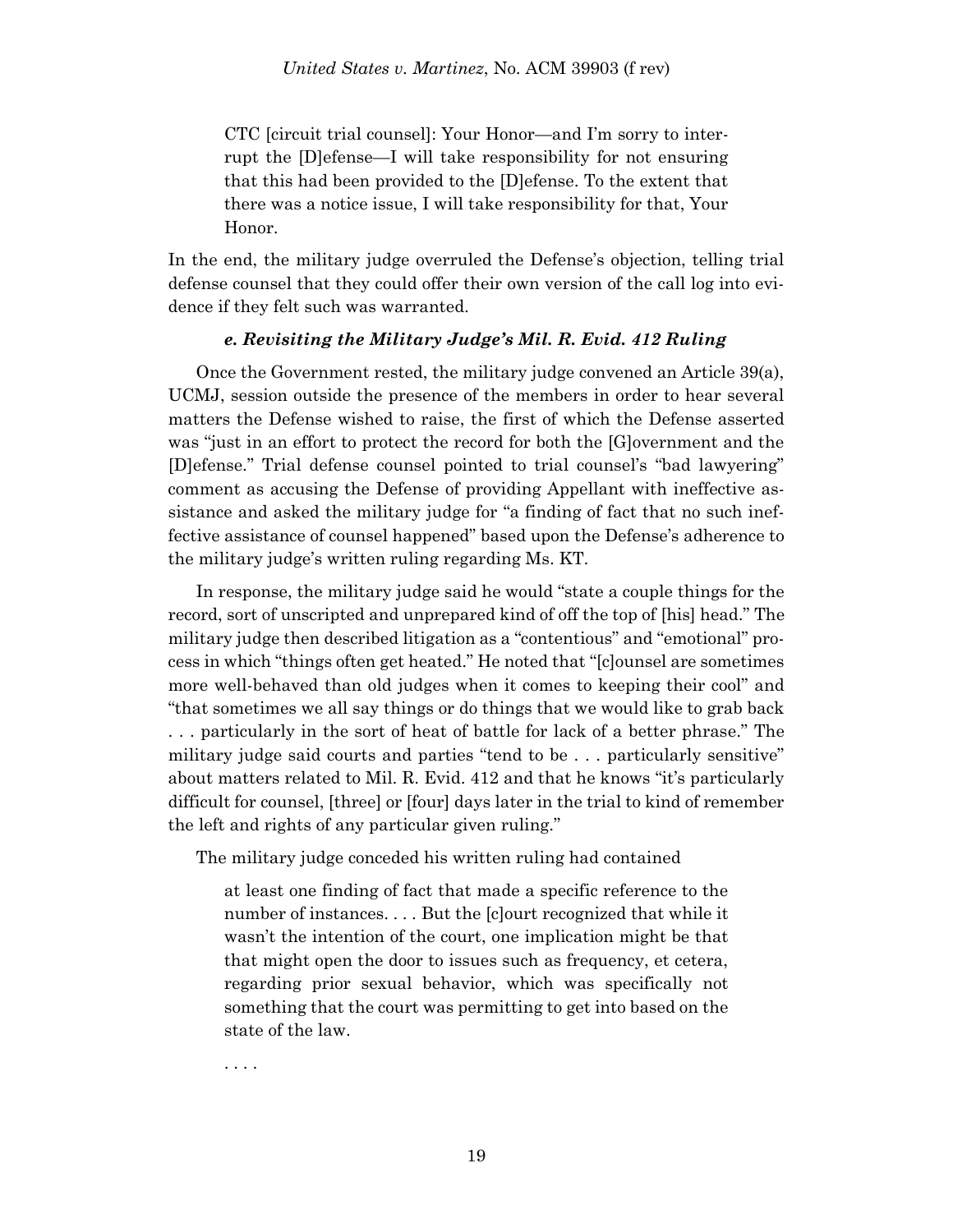So certainly once the [c]ourt recognized the inclusion of that particular reference certainly did provide at least some indication that at least discussing frequency or numbers, or however you want to characterize it, was somewhat on the table, I think we went through that, we clarified that, that frequency wasn't on the table, and we moved on from there.

Addressing trial counsel's "bad lawyering" comment, the military judge described it as "a momentary lapse of hyperbole, an emotion based on a contentious issue" and not "a formal allegation against the defense of being ineffective." The military judge went on to say he had not seen anything in the courtmartial "remotely close to ineffective assistance," that he had "zero concerns with the quality of the defense services that have been provided to [Appellant]," and that trial defense counsel "very zealously" represented Appellant. He then said, "[S]o that it's clear for the record, regardless of any frustration or intemperate comments that may have come from any source in this courtroom, the court is absolutely convinced that ineffective assistance of counsel is not a concern."

### *f. Closing Argument Slides*

Just before giving the Government's closing argument, while the members were present in the courtroom, circuit trial counsel said he would mark a copy of the slides he intended to use as an appellate exhibit, to which circuit defense counsel said, "I have not seen them Your Honor, but if there is a printed copy, I can give it a 30 second flip." The military judge asked trial counsel if they had a copy for the Defense, but trial counsel said they did not. It is unclear from the record what happened next in the courtroom, but circuit defense counsel announced "no objection," and trial counsel proceeded with closing argument.

### *g. Motion for Mistrial*

The members announced their verdict in the evening of 29 August 2019. The next morning, the Defense asked the military judge to declare a mistrial under R.C.M. 915. The Defense advanced two grounds: (1) inadequate notice with respect to the specification alleging an attempted sexual assault on Ms. ES (and relatedly, a perceived incongruity between a conviction for that offense and an acquittal for abusive sexual contact arising out of the same conduct), discussed in greater detail in Section II.D., *infra*; and (2) disparate treatment of the parties by the military judge. With respect to the second ground, trial defense counsel asserted there were "countless examples" of such disparate treatment, but they specifically referred to three instances they believed supported their argument: (1) discovery related to opening and closing slides; (2) objections to the Defense's opening statement regarding the military judge's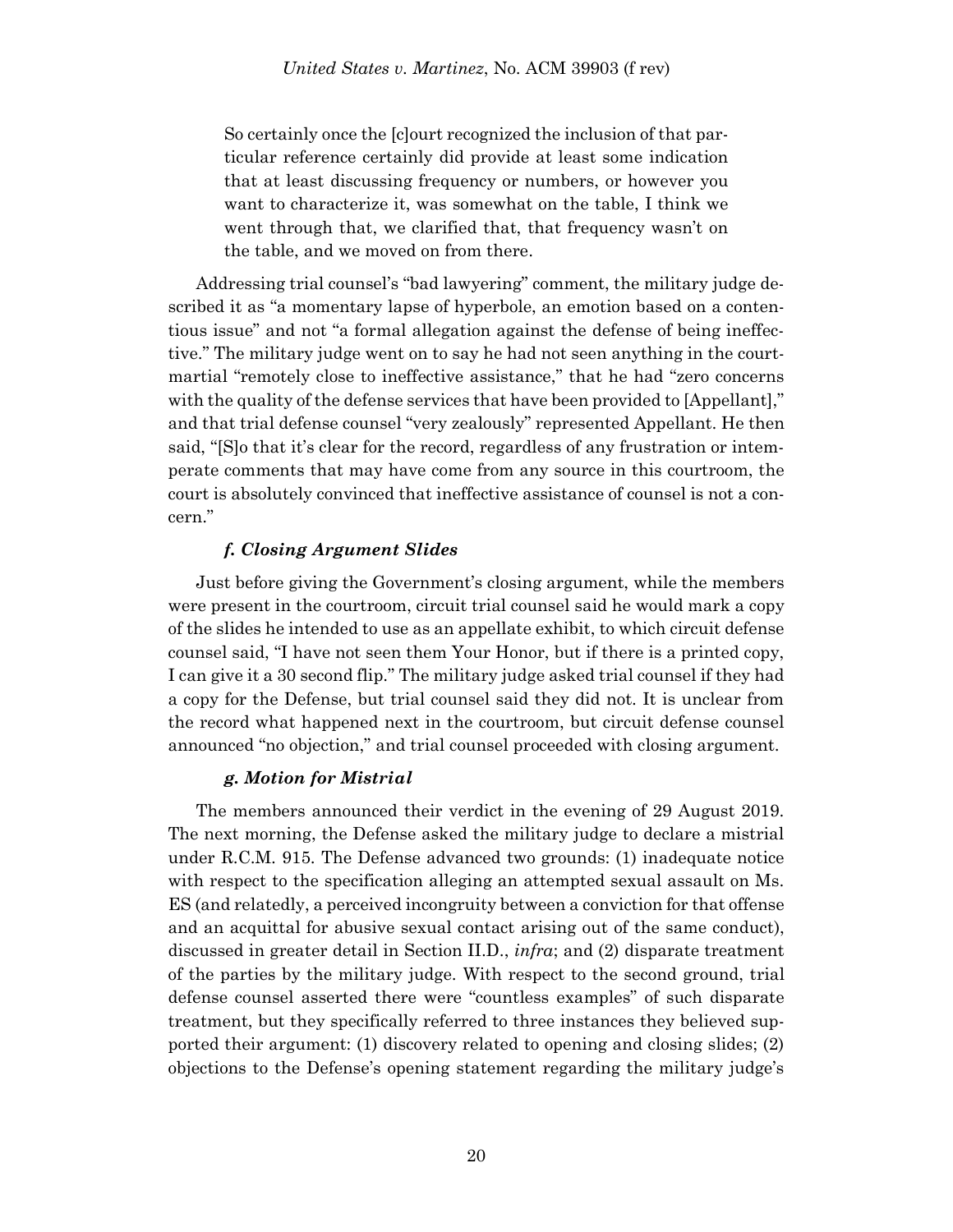Mil. R. Evid. 412 ruling; and (3) selective enforcement of the military judge's scheduling order.

As to the Defense's opening-statement slides, trial defense counsel said the military judge had "admonished" the defense team "for ambushing the trial counsel by surprise" and granted "a substantial three to four hour delay" in the court-martial. Conversely, trial defense counsel argued that just before closing argument, "trial counsel in live real time before the members went to start argument and play his PowerPoint slides through the computer without providing any notice to the defense counsel about what was in those slides and . . . what it may have contained." The Defense argued the military judge "did not treat that act in the same way [towards the Government] that the [D]efense absorbed admonishment" with respect to the Defense's opening slides. Responding to this claim, the military judge drew a couple distinctions, noting that the Defense's slides contained matters which "were part of the discovery issue" and that trial defense counsel said they had no objection to the Government's closing slides. The military judge also contended he "didn't admonish anybody in front of the members," although he conceded he "might have given [trial defense counsel] a little bit of a hard time."

Regarding the military judge's Mil. R. Evid. 412 ruling during the Defense's opening statement, trial defense counsel said trial counsel's objections resulted in "a considerable delay within the opening statement." Moreover, trial defense counsel argued, once the military judge realized the Defense had not, in fact, violated his ruling, the military judge still "strictly cautioned defense counsel from using surreptitious language that could connote the underlying prohibited conduct from the [Mil. R. Evid.] 412 ruling." Trial defense counsel then pointed to the re-direct examination of Ms. ES in which trial counsel asked about matters which the military judge had prohibited the parties from raising. Trial defense counsel said the military judge's reaction "was in stark contrast to how it was dealt with just a couple of days earlier."

With respect to the scheduling order, trial defense counsel argued trial counsel filed nearly all of their motions late and submitted their proposed voir dire questions on the first day of trial, none of which gave the military judge "any concern." Yet, when the Defense sought relief from the scheduling order, trial defense counsel claimed the military judge told them to consider the order "as a direct order from the court and from a superior commissioned officer to not violate it."<sup>20</sup> The military judge said the reason he denied the Defense's request was because he did not want to "let one side create a strategic advantage over the other." He continued:

<sup>&</sup>lt;sup>20</sup> We are unable to locate in the record any instance of the military judge saying this.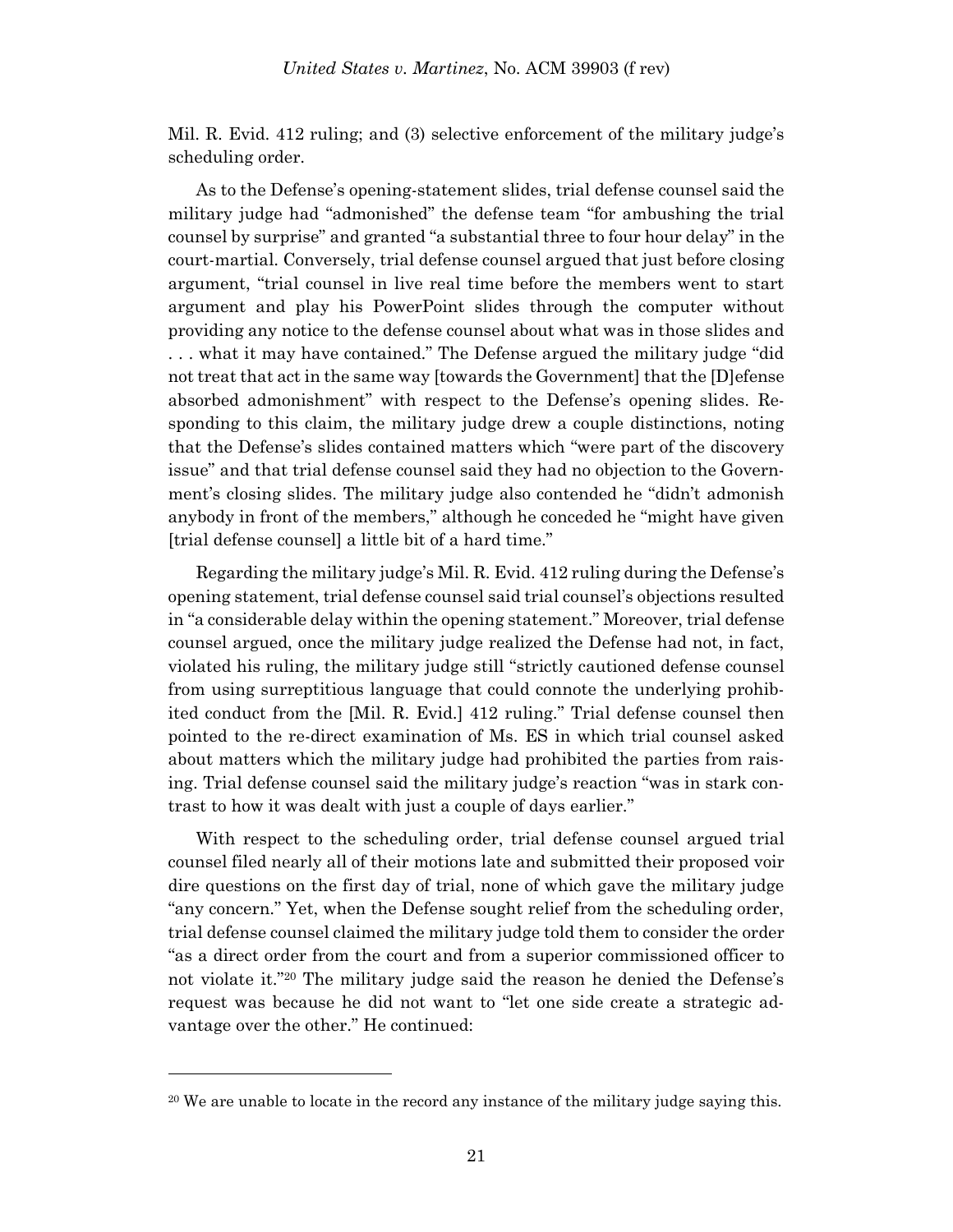I mean, if we want to re-litigate that motion then the truth of the matter is what you wanted to do was file a motion late because you mistakenly believed that they would be foreclosed from fixing an offense that failed to state an offense. It didn't[,] but you believed they would be foreclosed from fixing that offense and that you would therefore gain a tactical advantage. . . . I don't know where you all are getting this notion that you're being tactically disadvantaged by filing—by not being allowed to file a motion at the last minute. . . . [T]here's lots of things that didn't happen in this case that were not consistent with my scheduling order from both sides because I didn't enforce it the way I probably should have and maybe I will better in the future. But the denial was not based on preference. It was based on what you wanted to do in your motion. In my firm belief that it was going to be negative towards [Appellant] that he was going to face[—]potentially face a second trial.

Although trial defense counsel did not specifically allege the military judge was biased against the Defense, they did focus their argument on the claimed disparate treatment of the parties. The military judge reframed their argument: "I believe what you're essentially articulating is that the military judge should recuse himself because of bias." He said the court would recess and gave the Defense an hour to brief the issue in writing, saying, "I think there's factual distinctions between the issues that you raised but in any event I'm not inclined to put myself in a position where I have to constantly defend myself against allegations that I'm biased." Trial defense counsel subsequently submitted a written motion for a mistrial in which they stated:

In isolation, no decision or ruling by the Court would ever come close to requiring such mistrial, but the pervasive nature of such rulings over a two week litigated trial, in context with the issue put substantial doubt in the eyes of any reviewing authority or member of the public watching this trial.

Citing R.C.M. 915, the Defense further argued that "[s]ubstantial disparate treatment between the parties is evident throughout the entire recording [sic] of trial," that "no amount of curative instructions could cure the irreparable harm of continued adverse ruling and admonishments to defense counsel in a way that so starkly contrasts how the trial counsel was treated in open court," and "[t]his suggests bias in a way that for the integrity of the military justice system, this case should be declared a mistrial."

In his written ruling, the military judge found as an "essential finding[ ] of fact" that he did not take any remedial action against the Government for their late filings "[b]ecause the Defense never raised any objections to the Court's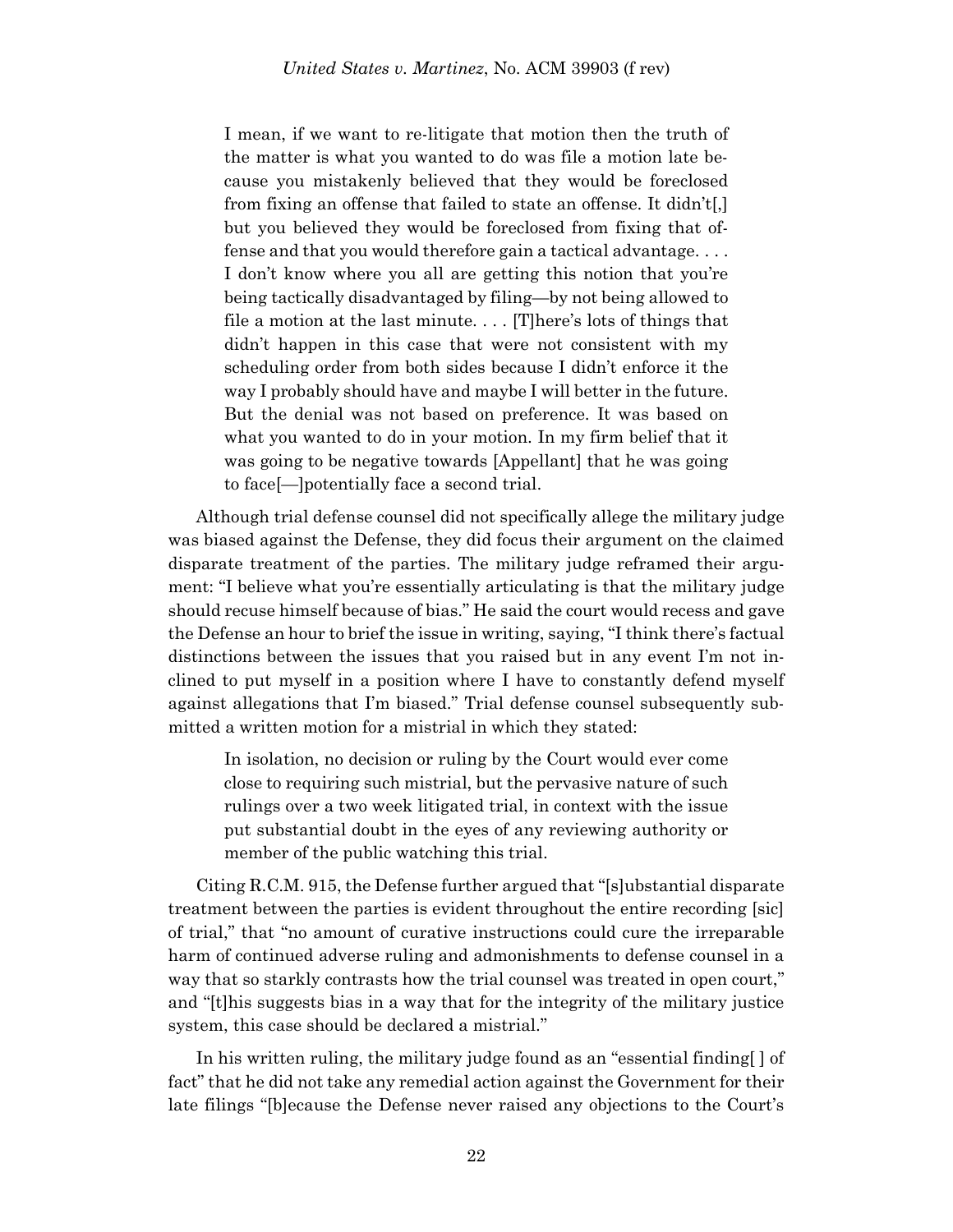consideration of the Government [sic] late responses until today nor articulated any prejudice because of the Government's failures." With respect to the text messages the Defense wished to refer to in their opening statement slides, the military judge found as fact that "[n]o negative action was taken by the Court towards the Defense in response to this issue, other than addressing the matter on the record," and that he sustained the Government's objection to the slides "as it amounted to publishing exhibits to the members that were not yet admitted into evidence." The military judge ruled that he "remain[ed] unconvinced that a reasonable person knowing all the circumstances—including the various court rulings in this case that have been favorable to the Defense . . . would harbor doubt as to the Court's impartiality." The judge continued,

[T]his [c]ourt has granted several requests for reconsideration, has allowed for expanded argument on issues raised to include multiple additional argument on the same issue, has not precluded the Defense from raising any matter despite timeliness concerns, and has considered oral motions on potentially case or offense dispositive issues raised without written filings or accompanying legal authority.

He concluded that while some matters "and the manner in which they are raised" may "generate heated discussions," the exchanges in Appellant's trial were not so "extraordinary" that they called for either recusal or a mistrial.

The military judge ruled that the Defense had not "identified any particular ruling that indicated bias on the part of the Court," or shown that trial defense counsel were precluded from presenting any evidence or raising any objections due to timeliness concerns. He also ruled the Defense had not identified any examples of him doing something that could be perceived as assisting the Government "outside of citing anecdotal examples of interactions with counsel that the Defense argues differed in tone between the Defense and the Government, without acknowledging the context surrounding those various interactions." The military judge noted that "at no time during the course of this trial did [he] make any statement expressing concern or frustration with counsel and the manner in which they were presenting their case in front of the court members." He also pointed to his instruction to the members that they were to disregard any comment or expression suggesting his opinion as to Appellant's guilt.

### *h. Clemency Submission Addressing Military Judge Bias*

The Defense reiterated its complaint that the military judge demonstrated both implied and actual bias in a clemency submission written by trial defense counsel. In that submission, trial defense counsel contended that when the mil-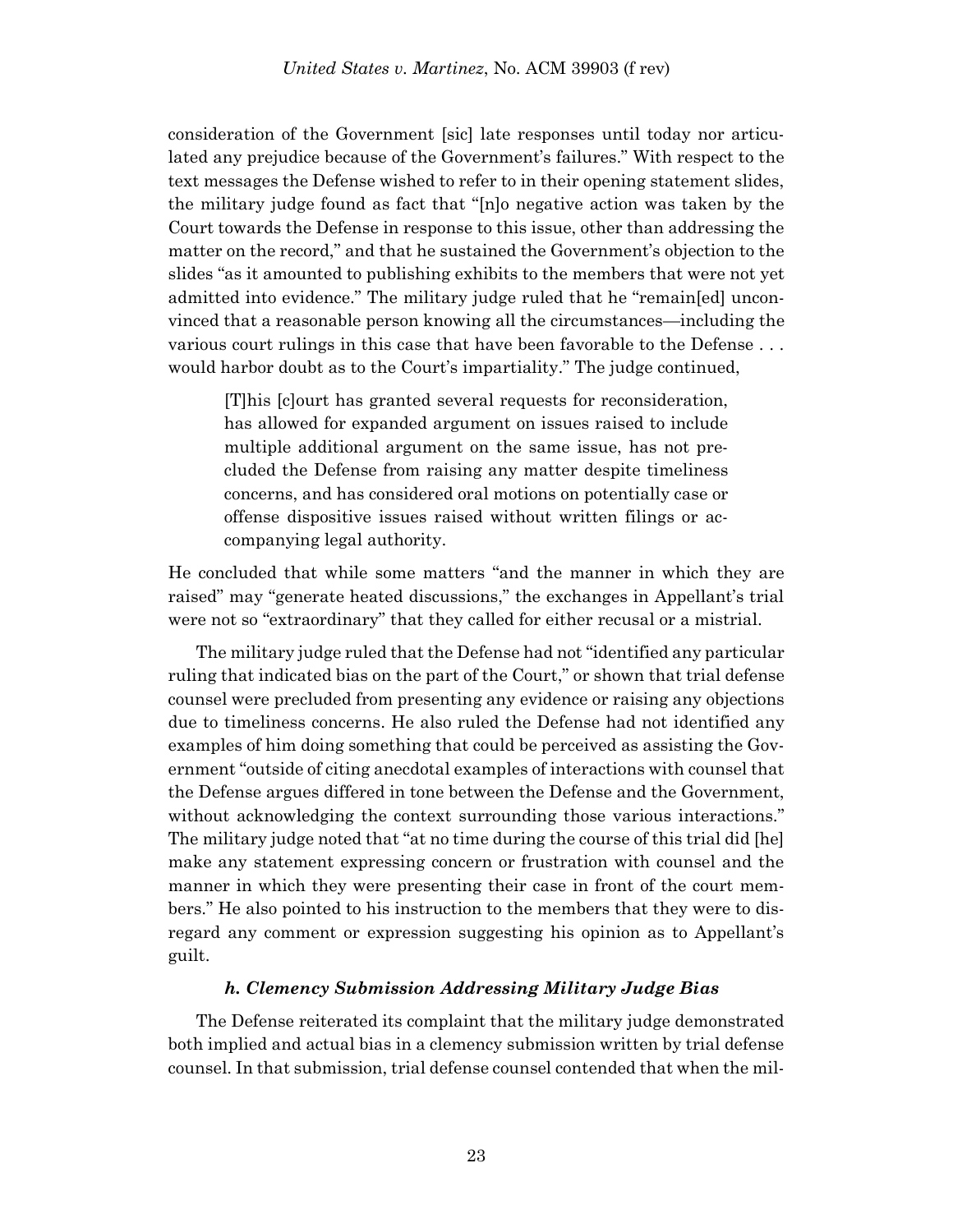itary judge denied the Defense's motion for recusal, "[t]here was an uncomfortable tension in the air, based on the language, tone, body language, and facial expressions of the military judge. All in the room could observe it. Several in the gallery commented on it after the trial." Trial defense counsel argued the Defense "lost" nearly every motion submitted to the military judge and "lost objection after objection." Trial defense counsel also reiterated that the Defense's argument for recusal was based on public perception of the proceedings, and the argument for mistrial was additionally based on a claim of the military judge's actual bias against the Defense.

### *i. Post-Trial Matters Presented for Our Consideration*

Once this case was docketed with this court, Appellant again asserted the military judge was personally biased against circuit defense counsel. In support of this contention, Appellant moved to attach a portion of a transcript from another court-martial featuring the same military judge and circuit defense counsel in which the military judge, *inter alia*, threatened circuit defense counsel with contempt proceedings for not following the military judge's directions. Appellant argues we should overlook the fact that the prior proceeding was not raised as evidence of bias at his court-martial under the theory that circuit defense counsel was not responsible for post-trial processing in the prior case, and—as a result—circuit defense counsel "would not have [had] access" to the transcript of the prior case.

#### **2. Law**

#### *a. Recusal of a Military Judge*

"An accused has a constitutional right to an impartial judge." *United States v. Wright*, 52 M.J. 136, 140 (C.A.A.F. 1999) (first citing *Ward v. Village of Monroeville*, 409 U.S. 57 (1972); and then citing *Tumey v. Ohio*, 273 U.S. 510 (1927)). The validity of the court-martial system "depends on the impartiality of military judges in fact and in appearance." *Hasan v. Gross*, 71 M.J. 416, 419 (C.A.A.F. 2012). Under R.C.M. 902(a), "a military judge shall disqualify himself or herself in any proceeding in which that military judge's impartiality might reasonably be questioned." Moreover, a military judge is required to disqualify himself or herself if "the military judge has a personal bias or prejudice concerning a party." R.C.M. 902(b)(1). Military judges "should broadly construe grounds for challenge but should not step down from a case unnecessarily." R.C.M. 902(d)(1), Discussion. A motion to disqualify a military judge "may be raised at any time, and an earlier adverse ruling does not bar later consideration of the same issue, as, for example, when additional evidence is discovered." *Id*.

When considering a challenge based on the appearance of bias under R.C.M. 902(a), we review the matter under an objective standard, "asking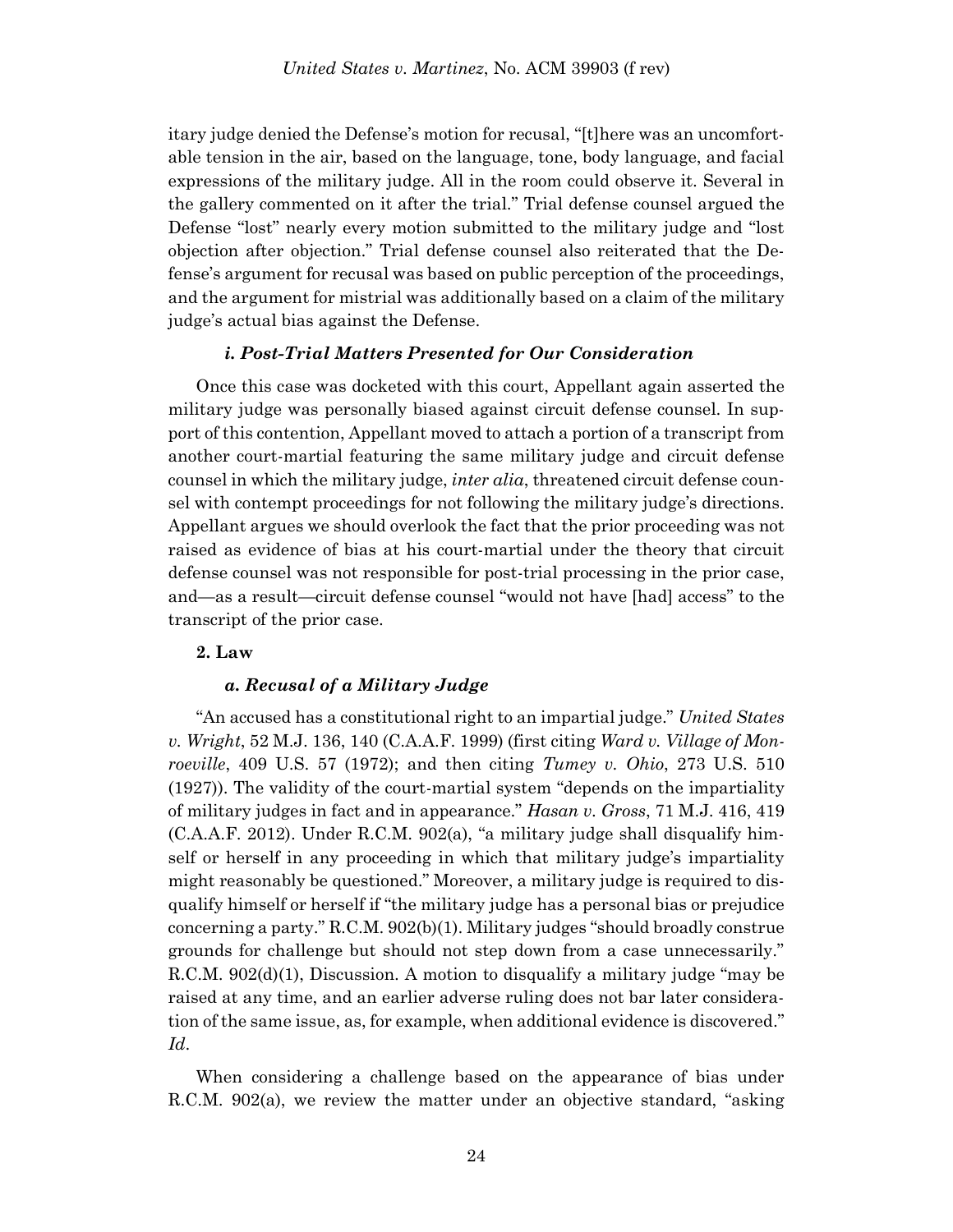whether a reasonable person knowing all the circumstances would conclude that the military judge's impartiality might reasonably be questioned." *United States v. Sullivan*, 74 M.J. 448, 453 (C.A.A.F. 2015) (citing *Hasan*, 71 M.J. at 418). Once a military judge's impartiality is challenged, we ask whether the "court-martial's legality, fairness, and impartiality were put into doubt by the military judge's actions," taking the trial as a whole. *United States v. Foster*, 64 M.J. 331, 333 (C.A.A.F. 2007) (quoting *United States v. Quintanilla*, 56 M.J. 37, 78 (C.A.A.F. 2001)). Recusal in such cases "is intended to 'promote public confidence in the integrity of the judicial process.'" *Hasan*, 71 M.J. at 418 (quoting *Liljeberg v. Health Servs. Acquisition Corp.*, 486 U.S. 847, 858 n.7 (1988)).

We recognize "a strong presumption that a judge is impartial," as well as the premise that "a party seeking to demonstrate bias must overcome a high hurdle." *Quintanilla*, 56 M.J. at 44 (citation omitted). When a military judge disclaims partiality, such a disclaimer "carries great weight." *United States v. Harvey*, 67 M.J. 758, 764 (A.F. Ct. Crim. App. 2009) (citing *Foster*, 64 M.J. at 333) (additional citations omitted). Rulings and comments made by a judge "do not constitute bias or partiality, 'unless they display a deep-seated favoritism or antagonism that would make fair judgment impossible.'" *Quintanilla*, 56 M.J. at 44 (quoting *Liteky v. United States*, 510 U.S. 540, 555 (1994)).

We review a military judge's decision on a recusal motion for abuse of discretion. *United States v. McIlwain*, 66 M.J. 312, 314 (C.A.A.F. 2008) (citation omitted).<sup>21</sup> Such a decision amounts to an abuse of discretion "if it is 'arbitrary, fanciful, clearly unreasonable or clearly erroneous,' not if [the reviewing court] merely would reach a different conclusion." *Sullivan*, 74 M.J. at 453 (quoting *United States v. Brown*, 72 M.J. 359, 362 (C.A.A.F. 2013)).

If we conclude a military judge has abused his or her discretion in denying a recusal motion, we determine whether to reverse a conviction by reviewing the factors established by the Supreme Court in *Liljeberg*. *United States v. Uribe*, 80 M.J. 442, 449 (C.A.A.F. 2021) (citing *United States v. Martinez*, 70 M.J. 154, 159 (C.A.A.F. 2011)). These factors are: (1) what injustice was personally suffered by the appellant; (2) whether granting relief would foster more careful examination of possible disqualification grounds and their prompt disclosure; and (3) whether the circumstances of the case at hand would "risk undermining the public's confidence in the military justice system" when viewed through an objective lens. *Id*. (quoting *Martinez*, 70 M.J. at 159).

<sup>21</sup> Our superior court, the United States Court of Appeals for the Armed Forces, has specifically rejected the de novo standard for judicial recusal decisions. *United States v. Butcher*, 56 M.J. 87, 90–91 (C.A.A.F. 2001).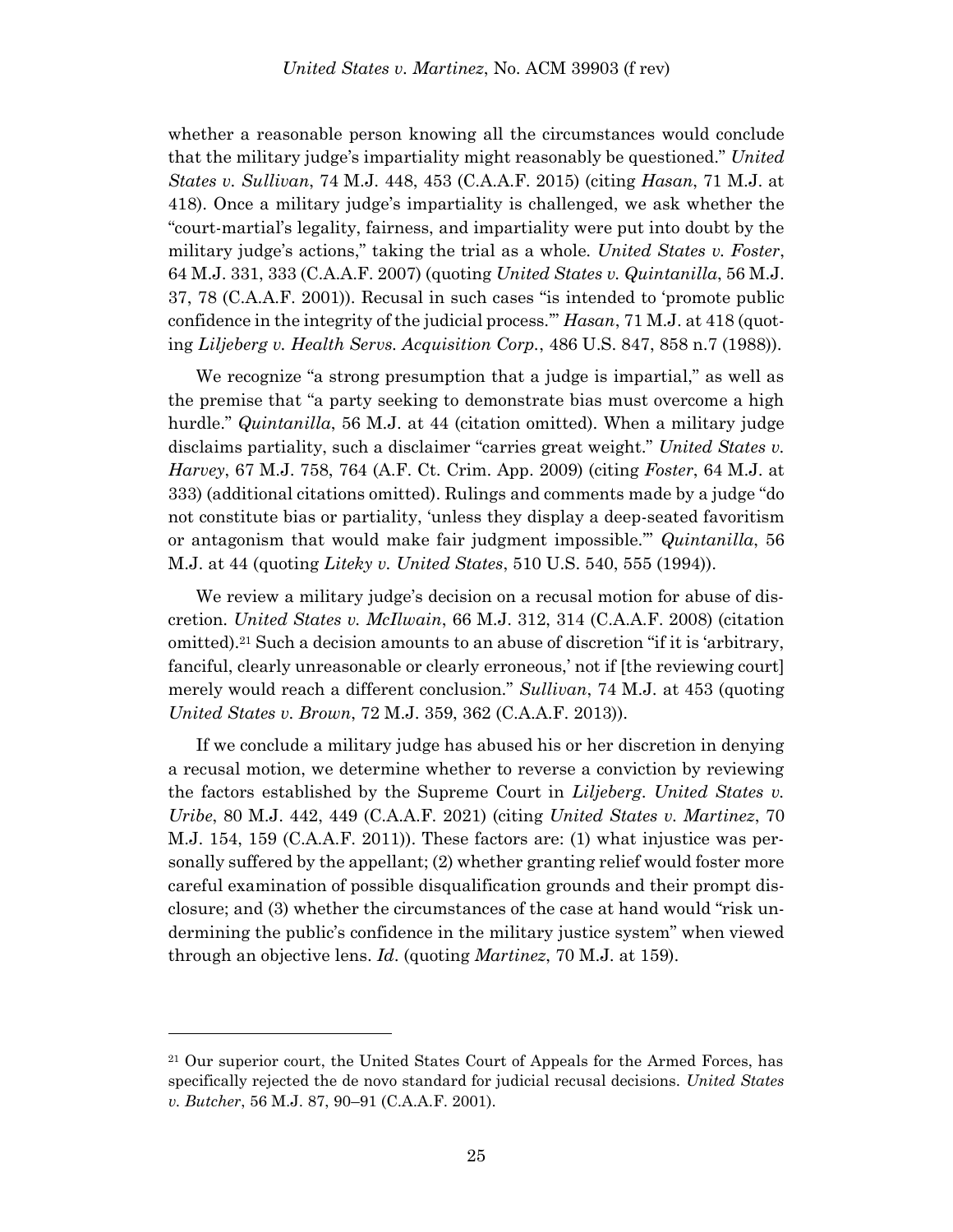#### *b. Consideration of Matters Outside the Record*

In conducting a review under Article 66, UCMJ, 10 U.S.C. § 866, military Courts of Criminal Appeals are generally limited to considering the "entire record," which includes the record of trial, allied papers, and briefs and arguments presented by appellate counsel addressing matters found in either the record of trial or allied papers. *United States v. Jessie*, 79 M.J. 437, 440–41 (C.A.A.F. 2020). One exception to this rule covers matters submitted for the first time on appeal regarding issues "raised by materials in the record but not fully resolvable by those materials." *Id*. at 445.

#### **3. Analysis**

#### *a. Post-Trial Matters Presented for Our Consideration*

We begin our analysis by declining to consider the portion of the earlier trial's transcript submitted by Appellant as evidence of a claimed bias of the military judge against circuit defense counsel. Appellant's defense team thoroughly litigated the issue of the military judge's participation in Appellant's court-martial from their pretrial recusal motion through their post-findings mistrial motion and clemency submission. In the Defense's initial recusal motion, trial defense counsel focused solely on the appearance of bias, specifically stating, "there appears to be no actual bias in this case." By the time of the mistrial motion, trial defense counsel had broadened their argument to include actual bias against the Defense, but even then, the claimed bias was towards the Defense generally, not against circuit defense counsel himself.

We also find unavailing Appellant's claim on appeal that circuit defense counsel did not raise personal bias—as supported by portions of a transcript from proceedings in the prior court-martial—because this counsel was not responsible for handling Appellant's representation for that court-martial's posttrial processing. Whether or not circuit defense counsel possessed his own copy of the transcript from those earlier proceedings, he was indisputably present at those proceedings and therefore had personal knowledge of his interactions with the military judge. We see nothing in the record indicating circuit defense counsel intended to make a claim of personal bias, much less that he did not raise the matter because he had tried to obtain and was somehow denied access to a copy of the earlier proceedings. Given his statement disavowing any actual bias on the military judge's part, we think the more correct assessment is that circuit defense counsel chose not to claim the military judge was personally biased against him, and—by extension—elected not to support such a claim with evidence derived from other courts-martial.

We acknowledge the matter of the appearance of the military judge's fairness was called into question by the Defense, but that argument was never premised on the military judge's interaction with circuit defense counsel in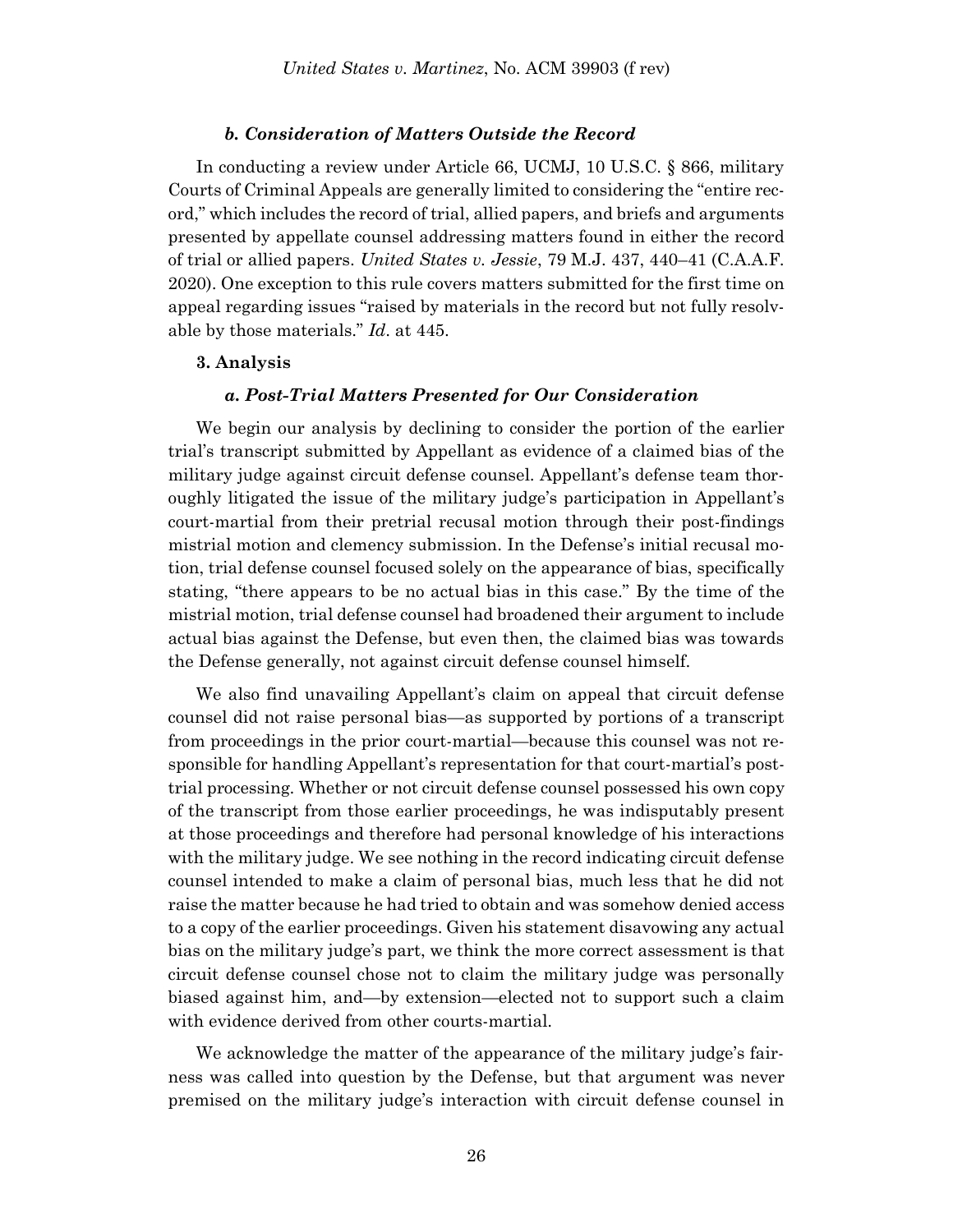other cases. Appellant may not raise this new theory for the first time on appeal. *See, e.g.*, *United States v. Carpenter*, 77 M.J. 285, 289 (C.A.A.F. 2018) (noting that appellate review of a motion is limited to the motion submitted to military judge at trial, not the motion which appellate counsel wished had been submitted).<sup>22</sup> By disavowing the claim of personal bias at trial, we conclude Appellant not only failed to raise this argument, but that he has waived it for purposes of appellate review. Although we have authority under Article 66, UCMJ, 10 U.S.C. § 866, to pierce an appellant's trial waiver in order to correct a legal error, we decline to do so here. *See United States v. Hardy*, 77 M.J. 438, 443 (C.A.A.F. 2018). In any event, the fact this matter was not raised in the record means Appellant may not now supplement the record with transcript excerpts from unrelated proceedings under *Jessie*.

#### *b. Recusal*

l

On appeal, Appellant argues the military judge should have recused himself due to "actual bias and/or appearance of partiality" in order to "ensure public confidence in the judicial process." While many aspects of the interaction between the military judge and trial defense counsel may be subject to valid criticism, we conclude the record does not support a conclusion the military judge abused his discretion in not recusing himself.

In their original recusal motion, trial defense counsel essentially disclaimed any actual bias on the military judge's part. That, as explained above, changed by the time the Defense moved for a mistrial, and Appellant's actualbias argument is not entirely without basis. The record contains several instances where the military judge was squarely confrontational with trial defense counsel. One example was when the military judge admonished the Defense for disclosing text messages Monday morning that they discovered over the weekend—when the military judge had only granted the Defense's request for expert assistance to look for the messages the preceding Friday. The military judge's language speaks to his frustration, as he chastised the Defense for "another last minute issue," asking them "[d]id we or did we not discuss" the matter and "[w]hat did you think was going to happen?" while complaining that issues "keep dropping in my lap."

The military judge was also quick to lecture the Defense about following his rulings, asking rhetorically at one point, "Do people not care what my rulings are if they're going to sort of go around them?" This question, of course,

<sup>22</sup> Having carefully reviewed the record in this case, we see no indication the theory Appellant now seeks to advance on appeal was apparent from the claims he made at trial. *See United States v. Toy*, 65 M.J. 405, 409 (C.A.A.F. 2008) (concluding an alleged error—while not raised at trial—was "apparent from the context" of an issue that was raised, and was therefore arguably preserved for appeal).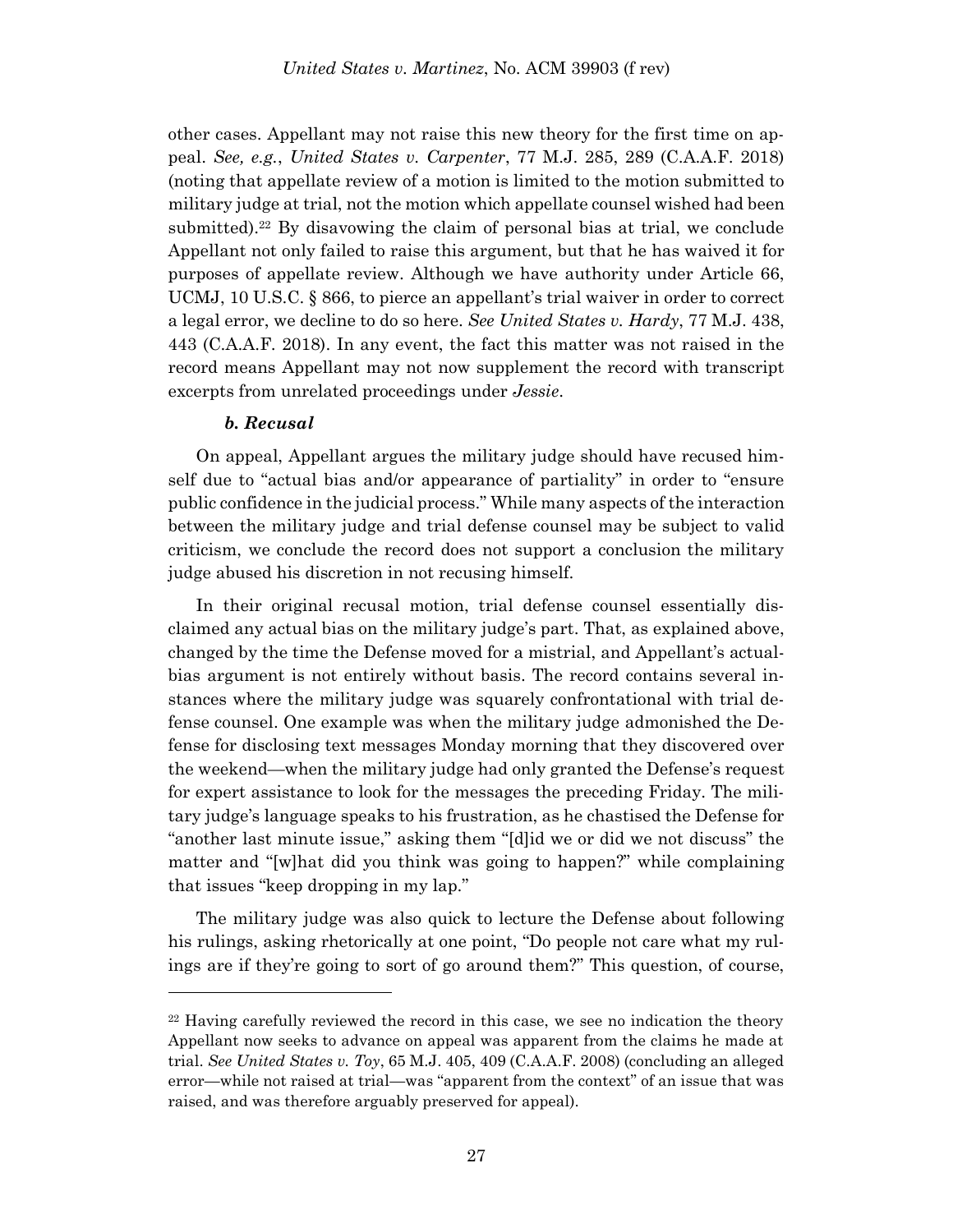came in the middle of a longer critique of the Defense which had been initially spurred by the military judge's erroneous recollection of his own written Mil. R. Evid. 412 ruling. Rather than admit his error, the military judge suggested the ruling was just "inartfully drafted," *sua sponte* reconsidered the ruling "to provide a little bit more clarity," and sustained two of the Government's objections to the Defense's opening statement—even though that opening statement fell within the bounds of the military judge's original ruling. In the midst of Ms. KT's cross-examination, the military judge lectured the Defense on the meaning of an objection being sustained and asked, "Did I not sustain an objection on that issue?" Yet, once an Article 39(a), UCMJ, session was convened and emotions seemed to have calmed, the military judge ruled in the Defense's favor. During another Article 39(a), UCMJ, session, however, the military judge essentially cross-examined trial defense counsel about why they did not have an unredacted copy of phone records on hand—an interrogation that only ended when trial counsel interjected and told the military judge they were to blame for not having earlier provided the Defense with the document trial counsel wished to admit.

Government counsel, on the other hand, largely escaped unscathed. For example, when trial counsel suggested trial defense counsel had engaged in "bad lawyering"—a comment flowing from trial counsel's incorrect recollection of the military judge's written Mil. R. Evid. 412 ruling—the military judge charitably referred to the comment as "a momentary lapse of hyperbole, an emotion based on a contentious issue." When trial counsel defied the military judge's ruling prohibiting evidence of Ms. ES's prior allegations of sexual assault, the military judge not only allowed Ms. ES's arguably false answer to stand, but he simply told trial counsel to "tread lightly" and "be more careful than ever."

We are nonetheless mindful that "judicial remarks during the course of a trial that are critical or disapproving of, or even hostile to, counsel, the parties, or their cases, ordinarily do not support a bias or partiality challenge." *Liteky*, 510 U.S. at 555. The question is whether those remarks "reveal such a high degree of favoritism or antagonism as to make fair judgment impossible." *Id*. We find the matter of the training workshop telling in this case. The military judge's lengthy and sharp on-the-record critique of circuit defense counsel, punctuated by invocations of questionable—if not entirely inapplicable—legal standards, seems far out of proportion to the scale of the perceived "misstep" at issue. When the Defense re-raised the matter, the military judge conceded he might have been "a little bit fired up" and "hypersensitive" about the events at the workshop. This paints a picture not of a military judge who harbored a bias against the Defense, but instead of one who was acting somewhat impulsively on occasion rather than in the calm, temperate manner judges aspire to. Based upon our review of the record, we see scant support for the claim that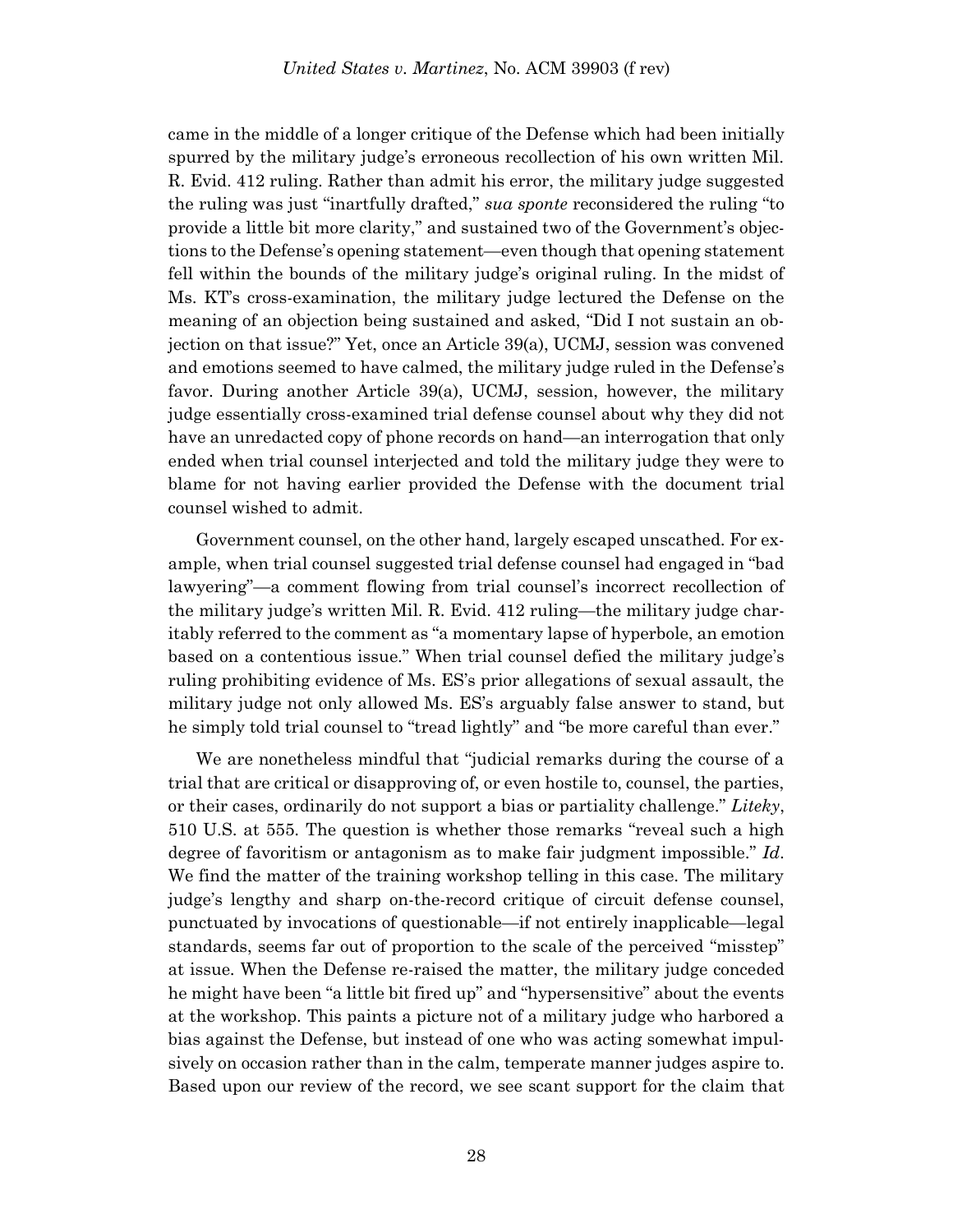the military judge was actually biased against the Defense, and we will not conclude the military judge erred in not recusing himself on that ground.

The closer question is whether or not there was an appearance of bias that is, whether the military judge's impartiality might reasonably be questioned. In his ruling on the mistrial motion, the military judge claimed he had not made any statement expressing concern or frustration with counsel nor had he admonished them in front of the court members. Even if this statement were accurate, this is not the standard for determining a judge's impartiality. The correct standard is "whether a reasonable person *knowing all the circumstances*" would question the military judge's impartiality. *Sullivan*, 74 M.J. at 453 (emphasis added). Thus, we consider the military judge's words and actions regardless of whether they occurred before the court members or even in the courtroom at all. This is so because the appearance of fairness is tied to the public's confidence in our judicial system, a concern that reaches far beyond the deliberation room in Appellant's court-martial.

Considering all the circumstances present in this case, we conclude the military judge did not abuse his discretion in not recusing himself, even under an "appearance of bias" standard. We arrive at this conclusion based on the fact that, notwithstanding caustic comments directed at trial defense counsel, the military judge's conduct raised more questions about his patience than his partiality. For example, the military judge seemingly assumed the worst with respect to the events of the workshop and decided to suggest on the record that the circuit defense counsel had committed professional misconduct, rather than discuss the matter in an off-the-record R.C.M. 802 conference and provide more tailored commentary in open court. However, once the Defense re-raised the issue with the military judge, his demeanor changed, and he admitted he had perhaps been "hypersensitive" about the matter. Similarly, when trial counsel objected during the Defense's opening statement, the military judge initially insinuated that trial defense counsel had intentionally flouted his ruling. When he revisited the matter, the military judge commended trial defense counsel for "very zealously" representing Appellant. That being said, the military judge also minimized trial counsel's "bad lawyering" comment as "a momentary lapse of hyperbole," when it was trial counsel's misreading of the military judge's written ruling and ensuing objection that gave rise to the lengthy excusal of the members in the middle of the Defense's opening statement in the first place.

Other aspects of the military judge's treatment of the Defense do give us pause. For example, the military judge's summary conclusion that trial defense counsel were prohibited from showing text messages to the members during the Defense's opening statement was seemingly untethered to the basis of the Government's objection, even if within the military judge's discretion. Notably,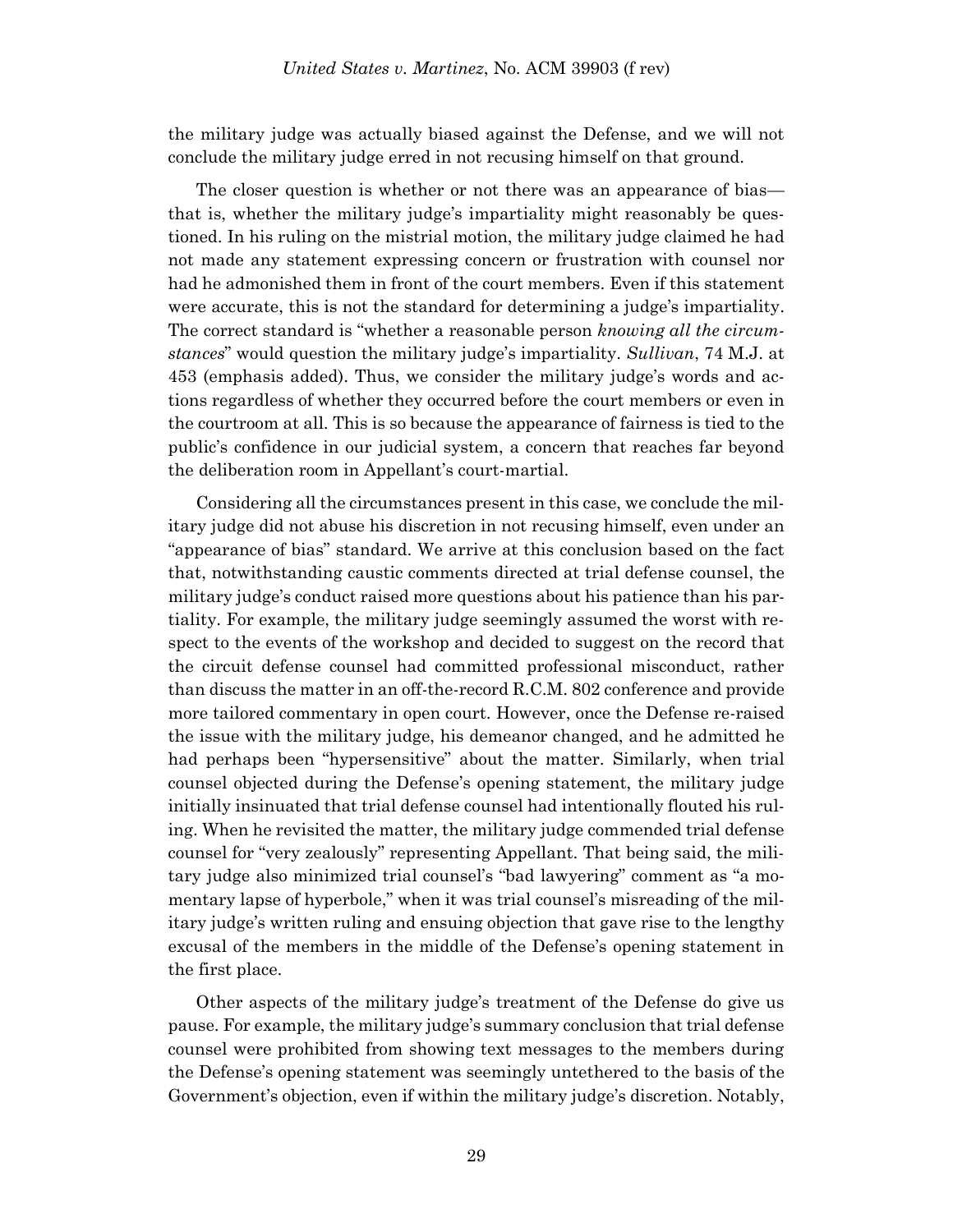the exchange over this issue—in which the military judge complained of "another last minute issue"—occurred just after the military judge issued his ruling on the Defense's motion for his recusal. Later, when the Government elicited Ms. ES's arguably false claim that she had not made any other allegations against Appellant—a matter which was the subject of a pretrial ruling adverse to the Defense—the military judge not only did not rebuke trial counsel, but he prohibited the Defense from challenging Ms. ES on that point. The military judge said he based this conclusion on his view that such a challenge would work to Appellant's disadvantage. While one could chalk these instances up to debatable decisions, one could also legitimately ask whether a reasonable person might conclude the military judge's impartiality could be questioned.

Contrary to Appellant's argument, we do not place much stock in certain events he points to on appeal, such as the Defense's last-minute review of the Government's closing-argument slides. From our review of the record, trial defense counsel offered to quickly review the slides on the spot, and they did so. The Defense did not object or ask for an Article 39(a), UCMJ, session or seek any other remedy, so we see nothing that would illuminate our analysis of the military judge's decision not to recuse himself. Similarly, the alleged "selective enforcement" of the scheduling order is insufficiently supported by the record before us. To the extent Appellant is trying to point to the Defense's request to file their failure to state an offense motion only after trial commenced, we conclude the military judge was on firm legal footing and well within his discretion in denying that request.

While we may see indications of an annoyed or brusque military judge, we see less to support the notion of actual deep-seated antagonism towards the Defense. Reasonable observers could question whether this court-martial was carried out in an exemplary fashion, but we conclude that—on balance—the military judge's conduct would not give rise to a reasonable person concluding his impartiality might reasonably be questioned. His conduct did not rise to the level that would undermine the court-martial's legality and fairness, and we therefore decline to find the military judge abused his discretion in not recusing himself.

Even if we had concluded the military judge should have recused himself from Appellant's court-martial, we would not grant Appellant relief based upon our analysis of the *Liljeberg* factors. First, Appellant points to only a few examples of injustice he personally suffered. Trial defense counsel were denied the ability to display text messages to the members during their opening statement, even after satisfying their discovery obligations. The Defense's opening statement was also derailed for a period of time based upon trial counsel's objection and the subsequent confusion over and discussion about the military judge's written ruling. Beyond these examples, however, Appellant argues less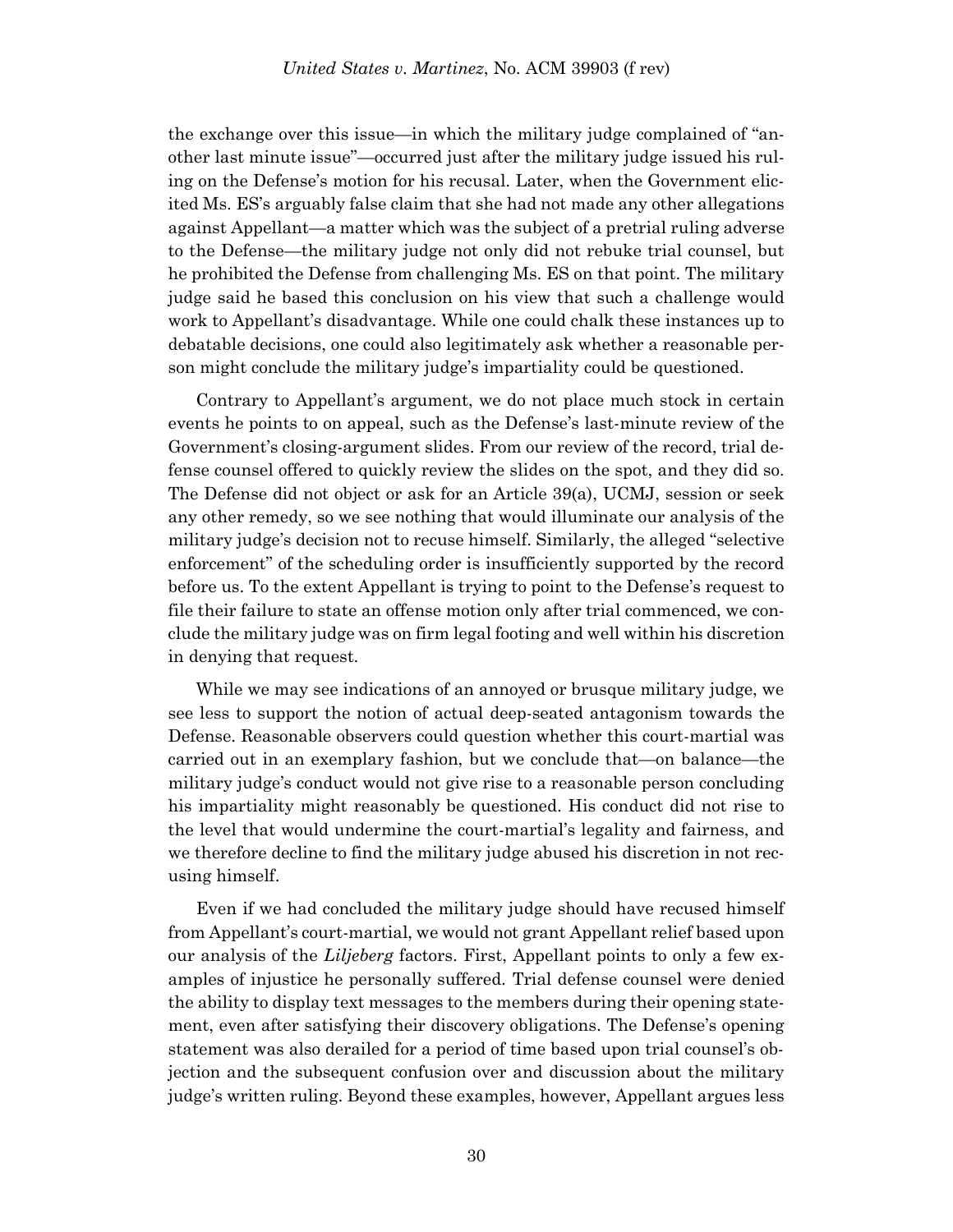that he was personally prejudiced by adverse rulings and more that his trial might seem unfair to an outside observer. We may not endorse the tone of the entire court-martial, but even caustic comments towards counsel are qualitatively different from incorrect adverse rulings with prejudicial impacts. Our review of the record reveals comparatively few instances of the latter and no indication that the errors we do find were the result of this particular military judge's service on Appellant's court-martial.

Regarding the second *Liljeberg* factor, we see little indication that granting relief in this case would result in other military judges more carefully examining their own possible grounds for disqualification. We make this assessment based upon the fact that if the military judge here should have recused himself, he should have done so under an appearance of bias standard. Given the highly context-specific analysis that standard calls for, we are unconvinced that granting relief under the unique facts presented here would provide other judges with much useful guidance for assessing their own conduct in other cases. Instead, we believe military judges will be mindful of our above analysis and be vigilant for the appearance of bias even in the absence of Appellant being granted relief.

Finally, under the third *Liljeberg* factor, we see little risk of undermining the public's confidence in the military justice system for many of the same reasons we determine that a reasonable person is not likely to conclude the military judge's impartiality might reasonably be questioned. We think that while the public may rightfully have high expectations for the military justice system, the public must also recognize that it is an adversarial system comprised of imperfect human beings—one in which counsel and military judges will invariably debate and disagree with each other. Demonstrations of impatience or criticism by the military judge in this case are simply inadequate to give rise to an objective risk of undermining the public's confidence in the overall justice system.

### **B. Ms. KT's Refusal to Disclose Contact Information**

On appeal, Appellant argues the military judge abused his discretion by permitting Ms. KT to testify without first compelling her to either provide contact information for her mother or, alternatively, answer questions in support of the Defense's motion to compel her mother's production.

#### **1. Additional Background**

One of the Defense's theories was that Ms. KT only alleged she had been sexually assaulted after she talked to her mother. Specifically, the Defense alleged that Ms. KT spent the weekend as well as the morning and early afternoon of Monday, 27 August 2018, with Appellant before driving back home. Over the course of several hours, Ms. KT continued to exchange affectionate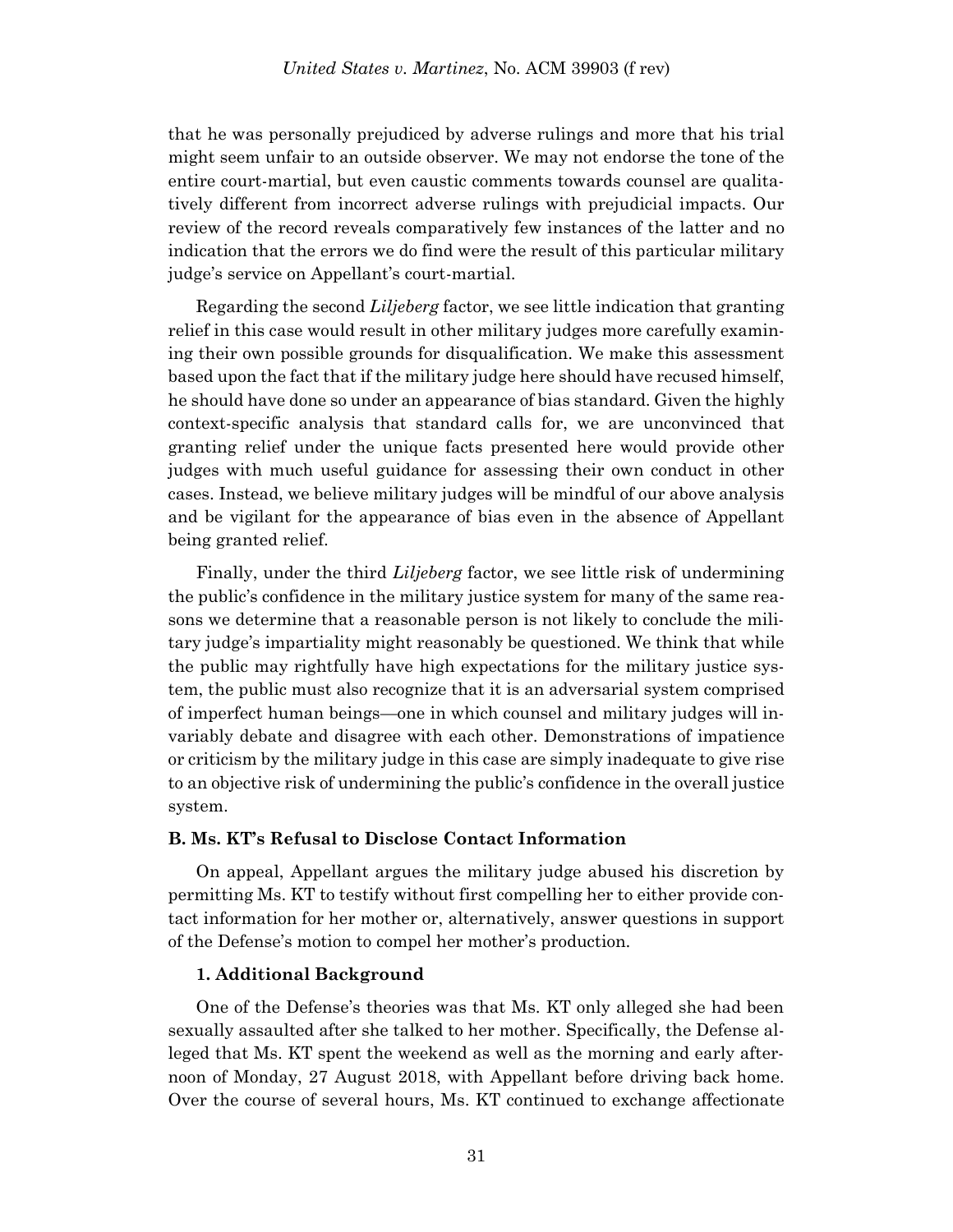text messages with Appellant and discussed her plan to spend time with Appellant the upcoming weekend. That night, Ms. KT texted Appellant—apparently in response to an incoming phone call from him—stating that she was talking to her mother. The following morning, Ms. KT texted Appellant that she "just need[ed] time." About three hours later, she texted him that she felt "super disrespected." This led to a response from Appellant in which he said, *inter alia*, "I got carried away and I'm so sorry for what happened. . . . I regret everything. This is the biggest mistake I've ever made. . . . It'll take time to heal and I know that. I don't expect you to be over this right now." Over the following days, Ms. KT expressed her frustration with Appellant and the impact his actions had on her, while Appellant made significant additional admissions about the assault.

The Defense postulated that it was after Ms. KT's Monday-night conversation with her mother that Ms. KT's attitude towards Appellant shifted dramatically. Ms. KT, however, refused to be interviewed by trial defense counsel prior to trial. The Defense requested Ms. KT's mother's contact information in discovery, but trial counsel maintained they did not have it. Upon receiving the Defense's request, the Government sought the contact information from Ms. KT, but Ms. KT—through her special victims' counsel—declined to provide it. Government agents attempted to assist the Defense in this endeavor by providing possible phone numbers for Ms. KT's mother, but none of the numbers was valid. As a result, the Defense had little else other than the text message to confirm or refute their understanding of when Ms. KT spoke with her mother.

On 21 August 2018—the day before the motions hearing began—the Defense made a motion to compel the production of Ms. KT's mother via subpoena and to abate of the proceedings until Ms. KT agreed to interview with the Defense. <sup>23</sup> During the hearing on this motion, trial defense counsel indicated they wished to call Ms. KT to testify. Circuit trial defense counsel also said he did not intend "to call her to interview her," and that perhaps the military judge would "accept the proffer from her counsel that she won't talk to [the Defense]." He continued: "So I don't know if the [c]ourt needs to hear from her saying she won't talk to me, but we have an issue in which—there some [sic] evidence in conversation with her mother happens [sic] both very approximate [sic] in time to the charged event." After some discussion, the following colloquy occurred:

MJ: All right. But you don't actually know what, if anything, she discussed with her mother?

<sup>&</sup>lt;sup>23</sup> Nothing in the record indicates that the Defense requested the Government produce Ms. KT's mother for trial prior to making this motion.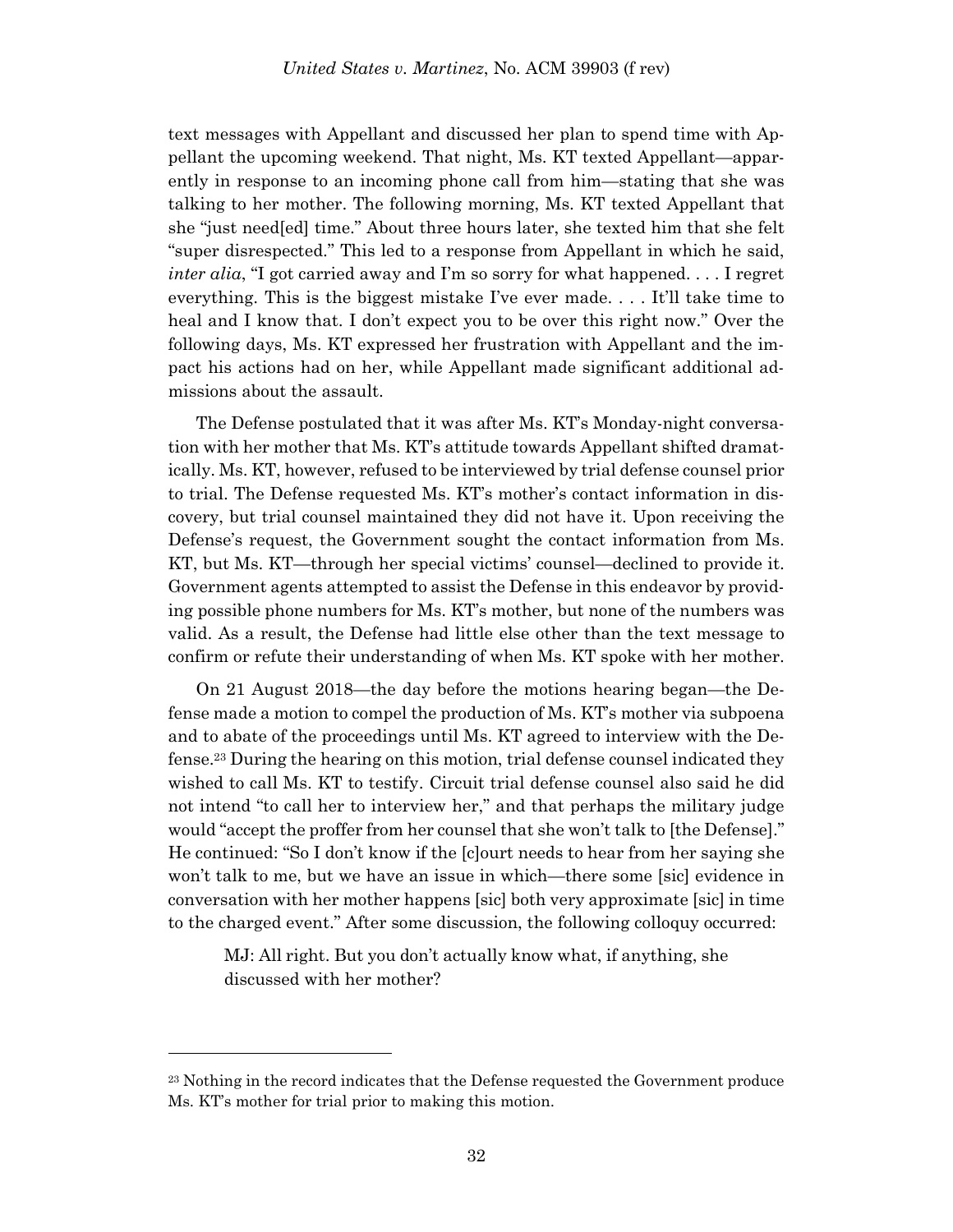CDC: I don't. I haven't spoken with mother and I haven't spoken with [Ms. KT].

MJ: And so you want to call [Ms. KT] to find out what she talked about with her mother?

CDC: Yes.

MJ: And if she says on the stand, I never talked to my mother that night. I was lying to him.

CDC: Yes. And instead we have an impeachable statement, but it doesn't help me with producing the mother. You're right.

MJ: Sure. And it doesn't help—I'm not here to help build impeachable statements either. I mean, if we don't know what she's going to say, then we don't know if she's going to be helpful to me in the analysis of whether or not you've met your burden of production of mother. That's really what it's all about. But you haven't—I understand you haven't spoken to [Ms. KT] and that's another discussion. But I understand that you want to talk to someone to find out what that conversation was with mom but you have no idea what they are [sic] she talked about.

CDC: Well—

MJ: You're speculating that there was discussion post-alleged assault that then led to [Ms. KT] taking some certain action breaking up with the accused, et cetera—and you believe that mother may have said something to [Ms. KT] that caused her to suddenly change her attitude towards the accused, but you don't know that for sure.

CDC: I have—well, I don't know for sure, but I have a very good faith basis to believe it because [Ms. KT's father] says, mom called me and told me that [Ms. KT]—something happened to her, and that's why you need to call her.

MJ: So the father said that the mother called him and said call her because she just told me something happened.

CDC: Yes, Your Honor. So that's my good faith basis, not just that this content was discussed but when it was discussed, because of where [Ms. KT's father]—what he says about the conversation and when he places it.

MJ: Okay. And you're being told that the contact information is—the family is not willing to provide you with the contact information?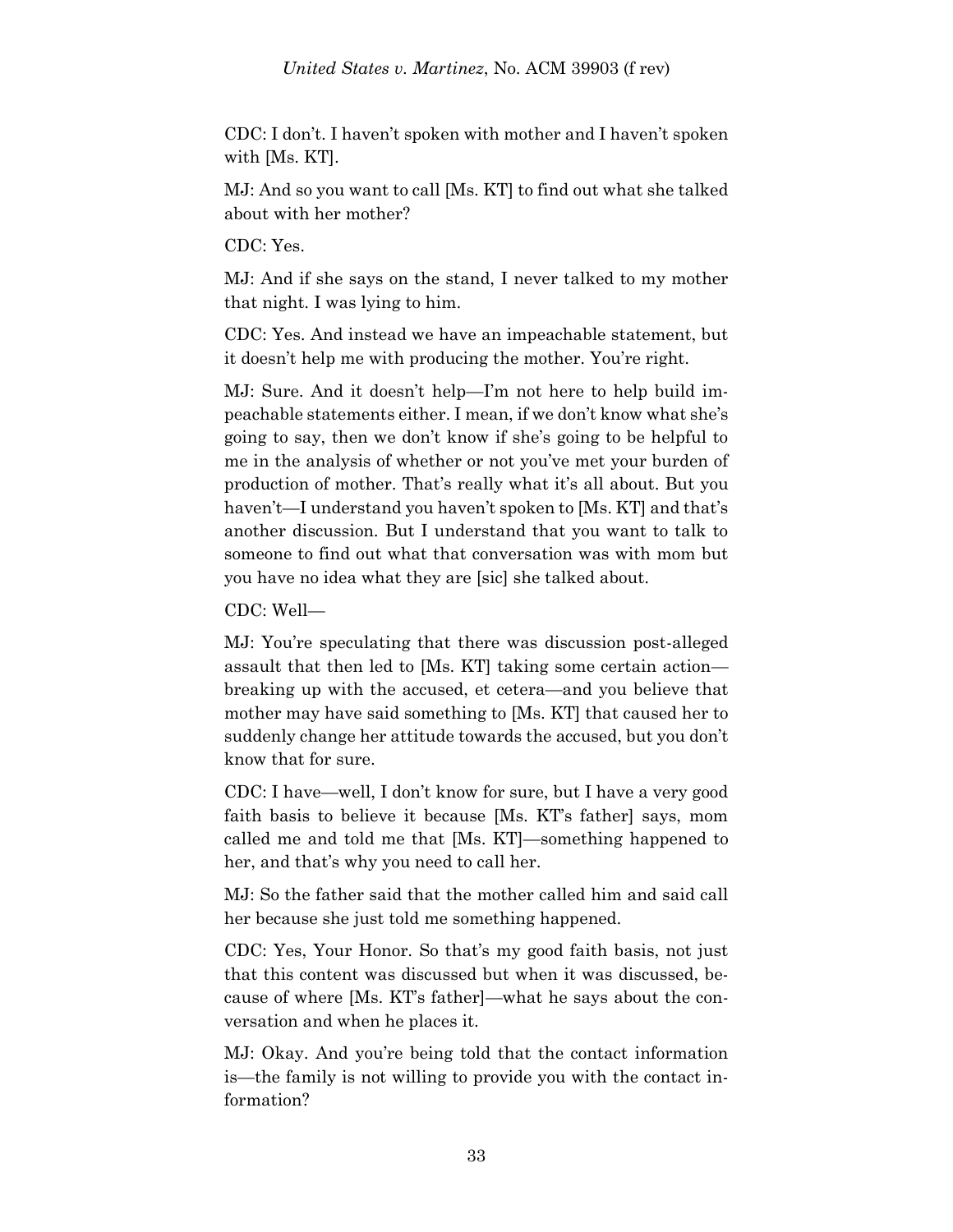CDC: Yes, Your Honor. . . .

. . . .

MJ: Okay. So the relevance is essentially—the defense theory is that it's potential impeachment evidence. That's the relevance of [Ms. KT's] mother because there's at least some indication that the alleged victim was in a certain positive frame of mind—however you want to characterize it—with the accused. Post-offense, she spoke to her mother then immediately thereafter, things turned. And the theory being is that something that mom said to her or implied to her caused her to change and then ultimately report an offense?

CDC: Yes, sir.

Before moving on to the next motion, the military judge asked, "Anything further on [Ms. KT's] mother?" Trial defense counsel answered, "In terms of argument or evidence, Your Honor?" The military judge replied,

Just argument. I mean I think I've got the gist of the relevance. I think you do have a bit of a problem in that you don't know what she's going to say. So relevance, in the traditional sense, I'm not sure 100 percent that you've established relevance because you don't know what she's going to say. I get that that's not your fault, but ultimately it is [a] factor to consider in the analysis. But I do believe you've raised a valid theory as to why she might be relevant on the issue of motive, bias, impeachment, et cetera. So I'll consider all that, but ultimately I see this as a witness production issue [ ] so I'll analyze that through that particular lens.

Although the Defense conceded the military judge had no authority to compel Ms. KT to submit to a pretrial interview, trial defense counsel argued the proceedings should be abated until Ms. KT agreed to a defense interview due, in part, to the fact Ms. KT had been interviewed by trial counsel. The military judge declined to abate the proceedings on this ground, finding there was no indication the Government had done anything to impede the Defense's access to Ms. KT. The military judge did direct trial counsel to continue to encourage Ms. KT to interview with the Defense, and he said he would consider such remedies as allowing the Defense some period of time after her direct testimony to prepare for cross-examination as well as greater latitude in that crossexamination.

The military judge further ruled he would not order the production of Ms. KT's mother, whom he treated as an unavailable witness. He invoked the standard for production of an unavailable witness under R.C.M. 703(b)(3),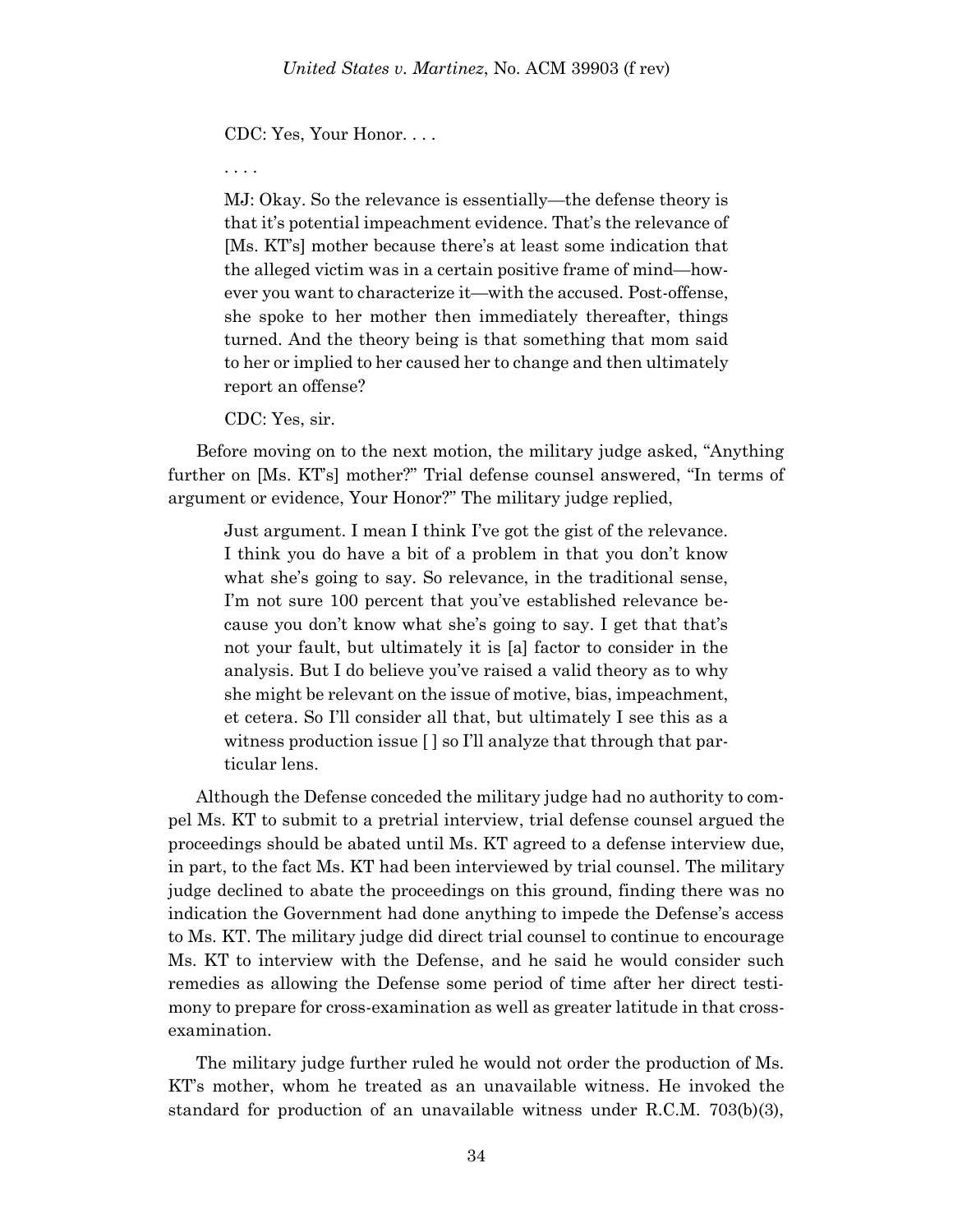which relates to witnesses deemed unavailable under the meaning of Mil. R. Evid. 804(a). Under this standard, a military judge shall grant relief when the testimony of an unavailable witness "is of such central importance to an issue that it is essential to a fair trial, and . . . there is no adequate substitute for such testimony." R.C.M. 703(b)(3). The military judge said Ms. KT's mother's testimony was "being raised under an impeachment theory, and only to the extent that it would provide [Ms. KT] with a motive to fabricate or be some evidence of bias." He concluded the Defense had not met the R.C.M. 703(b)(3) "central importance" standard, "even assuming [Ms. KT] did discuss the alleged assault with her mother and then changed her tone towards [Appellant] after that conversation." He based this conclusion on the fact that in the text messages, Appellant was "apologizing for his conduct in a manner that could constitute consciousness of guilt;" that Ms. KT's mother's testimony would only be relevant for impeachment if Ms. KT denied speaking to her mother; and that Ms. KT's mother's testimony was unnecessary to establish motive or bias, because the Defense already had the text message. The military judge explained: "The timing of the text message reference to a conversation with her mother provides the [D]efense with the opportunity to explore this issue on cross-examination . . . to demonstrate on the part of [Ms. KT] a possible bias or motive to fabricate." The military judge also concluded the Defense had failed to meet their burden "to provide the witness[']s name, contact information and a synopsis of her expected testimony" under R.C.M.  $703(c)(2)(B)(i).^{24}$ 

Just before opening statements, the military judge returned to the issue of Ms. KT refusing to interview with the Defense and asked trial defense counsel for their "proposed remedies." The Defense suggested a recess for Ms. KT to reconsider submitting to an interview; that the military judge personally encourage her to be interviewed; being afforded "expanded cross," to include asking Ms. KT about her refusal to interview with the Defense and her "refusal to provide access to other witnesses in this case to include her mother;" and the military judge giving an instruction to the members on the matter.<sup>25</sup> The military judge said he would permit "a reasonable inquiry on cross examination into the fact that [Ms. KT] declined to submit to a pretrial interview and that she did not wish for her mother to meet with [the D]efense for an interview." He further said he would entertain a request for a 30-minute recess after Ms.

<sup>&</sup>lt;sup>24</sup> The military judge further said: "Defense has provided no legal authority, nor could the court find any legal authority to support the proposition that the [D]efense is entitled to the relief requested when they are unable to discover through their own reasonable efforts information sufficient to meet their burden under [R.C.M.] 703 when there is no evidence of government interference."

<sup>&</sup>lt;sup>25</sup> The Defense indicated a draft instruction would be prepared at a later point in time.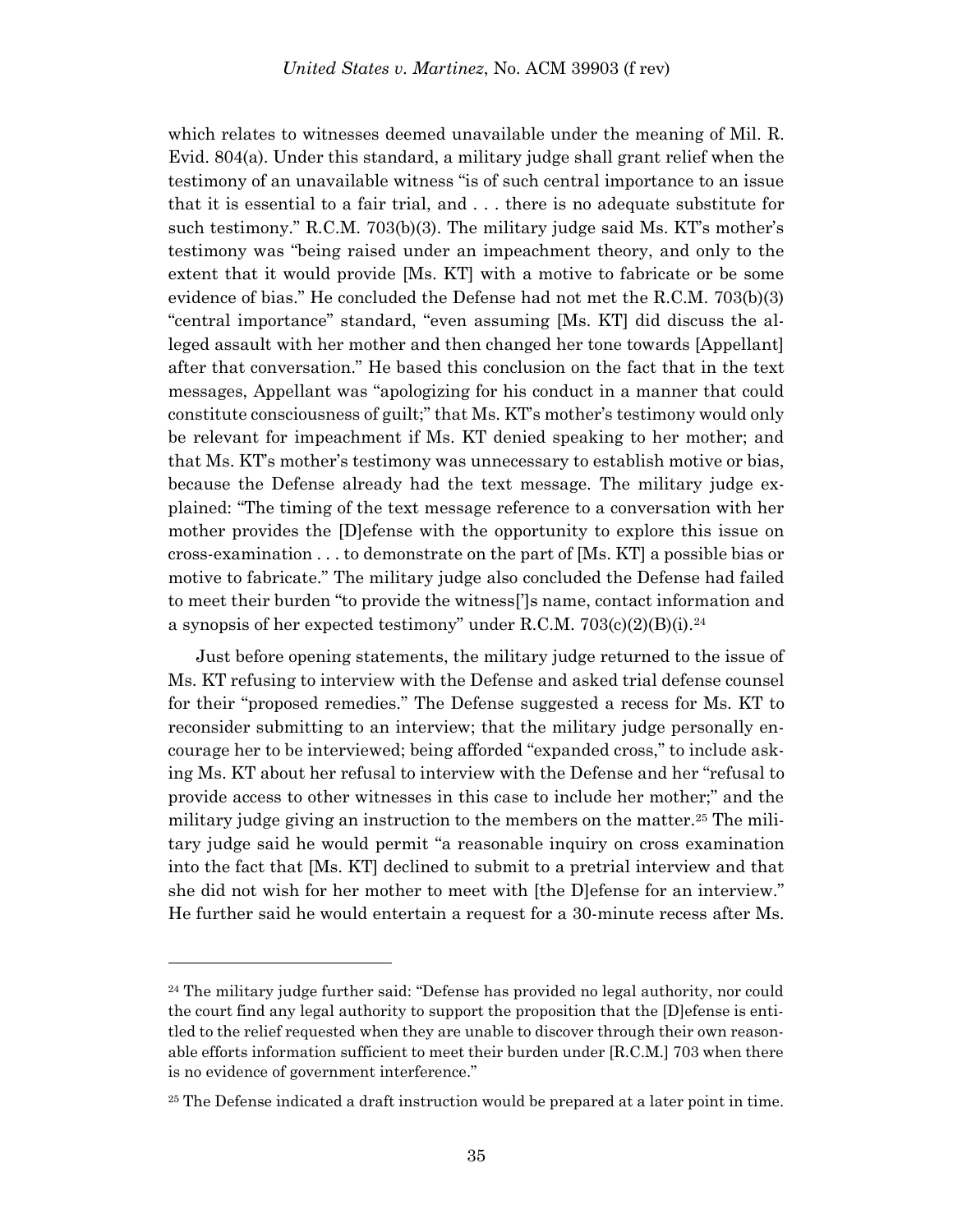KT's direct testimony to permit the Defense to prepare for her cross-examination.

In the Defense's opening statement, trial defense counsel told the members the events regarding Ms. KT "turn[ed] from a misunderstanding to a criminal investigation" once Ms. KT talked to her mother after she returned home from visiting Appellant. Trial defense counsel said that it was after the call when "the tone changes" and "[i]t's no longer a mistake. Now it's an accusation." He told the members they would not be hearing from Ms. KT's mother.

When Ms. KT took the stand, her testimony ran counter to the Defense's theory about the timing of her call with her mother. Ms. KT testified on direct that she first talked to her mother and disclosed the assault as she drove home from Appellant's house and not at some later point, as the Defense had posited during their opening statement. On cross-examination, Ms. KT further testified she had lied to Appellant when she texted him that she was talking to her mother, and she was actually talking to a friend of hers at the time. She explained she felt Appellant was less likely to question her choosing to talk to her mother instead of him, versus than if she was merely talking to a friend. Ms. KT also conceded she hid her mother's contact information from the Defense and asked her father to do the same. Trial defense counsel did not ask Ms. KT to provide that contact information while she was on the stand, nor did they ask the military judge to direct Ms. KT to disclose it.

After the Government rested, the Defense moved to strike Ms. KT's testimony or, alternatively, to dismiss the specification alleging Appellant had sexually assaulted her. The Defense said their alternate request was rooted in an alleged violation of *Brady v. Maryland*, 373 U.S. 83 (1963). The Defense accused the Government of not revealing that Ms. KT had lied to Appellant in her text message when she said she was talking to her mother. The Defense also argued that even if the Government was unaware Ms. KT had lied to Appellant about whom she was talking to, the Defense was blindsided by this testimony, resulting in undue prejudice to Appellant because the theory the Defense advanced to the members in the opening statement had been squarely undermined. The Defense also suggested Ms. KT had been able to modify her testimony after hearing the Defense explain their theory during the motions hearing.

In discussing the matter with the military judge, trial defense counsel conceded they did not know whether or not trial counsel were aware that Ms. KT was not actually talking to her mother when she texted Appellant that she was. Trial counsel said they did not recall asking Ms. KT about the text message and were "not tracking that [they] even talked with her about that message, let alone knew that there was some dishonesty there." The military judge found there had been no violation of *Brady*, saying, "I don't believe the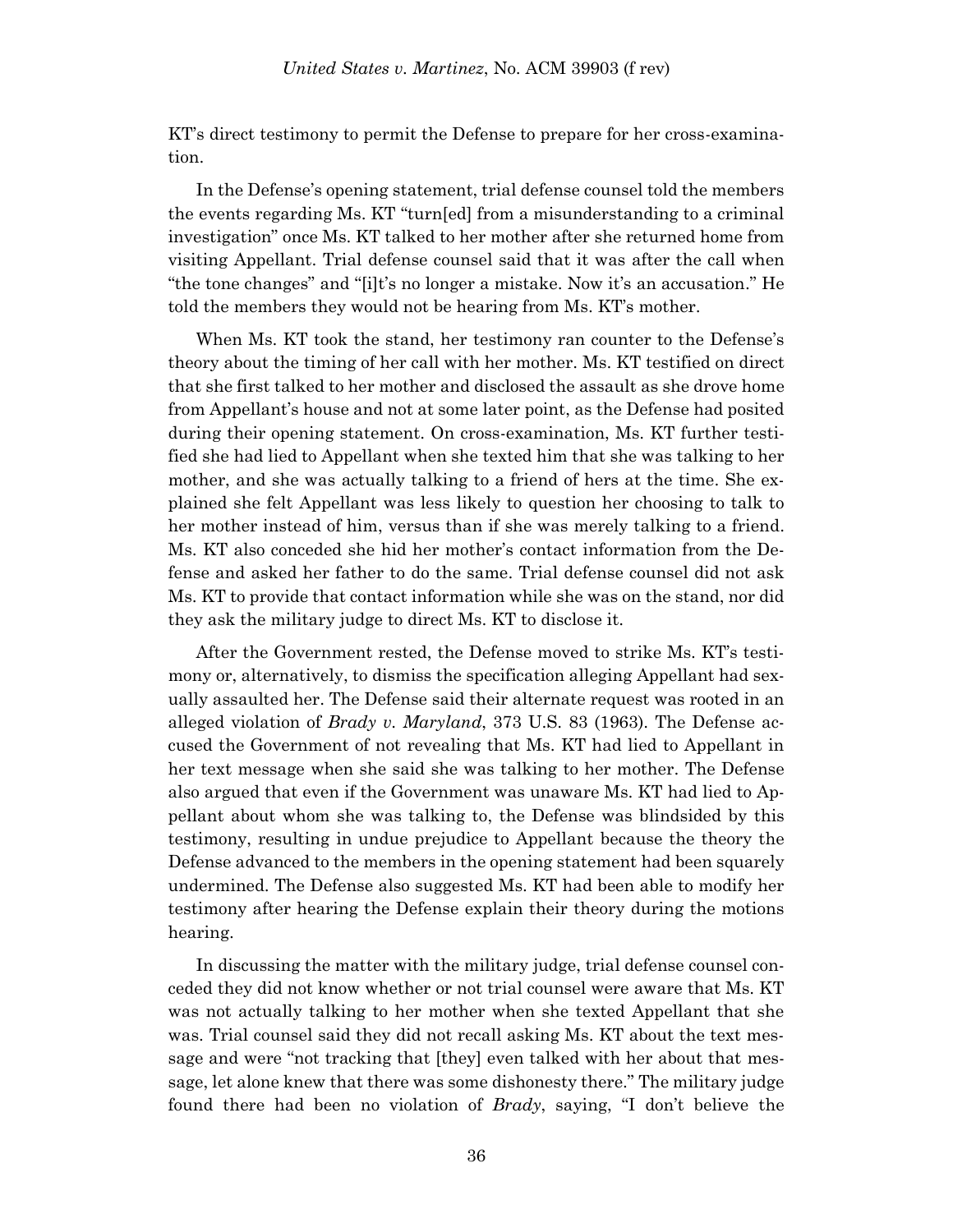[G]overnment specifically knew that the witness was going to say that[,] she may have just never been asked by anyone," and that there was no evidence the Government withheld or failed to turn over any evidence.

The military judge reminded the Defense that he had no authority to compel Ms. KT to submit to a pretrial interview and that Appellant's constitutional confrontation rights were satisfied by virtue of Ms. KT testifying. He then said that the Defense had approached their opening statement "with eyes wide open"—that is, they knew they had not been able to interview Ms. KT or her mother to confirm the two of them actually had a conversation at the time the Defense believed they had. Although the military judge said he recognized Ms. KT had undermined the Defense's theory, such did not warrant striking her testimony—especially in light of the fact he had granted trial defense counsel additional time after the direct examination to prepare their cross-examination.

In the Defense's closing argument, trial defense counsel told the members:

Reasons for reporting. We hear for the first time, she talked to her mom on the way home . . . she was trying to figure out what to do . . . . And she talks to her dad and there is an important intervening step that I hope you picked up her dad does not hear what happens. Dad gets a text from a mysterious, unheard from mother. And what it says is you need to talk to your daughter. And so this first version what happens, this first version of what she says, he never got to hear. The Government did not present it to you.

At this point, trial counsel said, "Objection, Your Honor, it is improper argument." The military judge sustained the objection and told the members to recall his instruction that they "are to consider the evidence that is properly before [them] when considering whether or not the Government has met their burden in this case." Trial defense counsel then continued, "And what you heard from [Ms. KT] is that she hid her. Among other things hid in this investigation, she hid her."

### **2. Law**

#### *a. Discovery*

Under Article 46(a), UCMJ, "the trial counsel, the defense counsel, and the court-marital shall have equal opportunity to obtain witnesses and other evidence" pursuant to rules prescribed by the President. 10 U.S.C. § 846(a). One of those rules, R.C.M. 701(e), provides that each party shall have "equal opportunity to interview witnesses." Even in the absence of a defense request, trial counsel must disclose "the existence of evidence known to trial counsel" which tends to be exculpatory, be evidence in mitigation or extenuation, or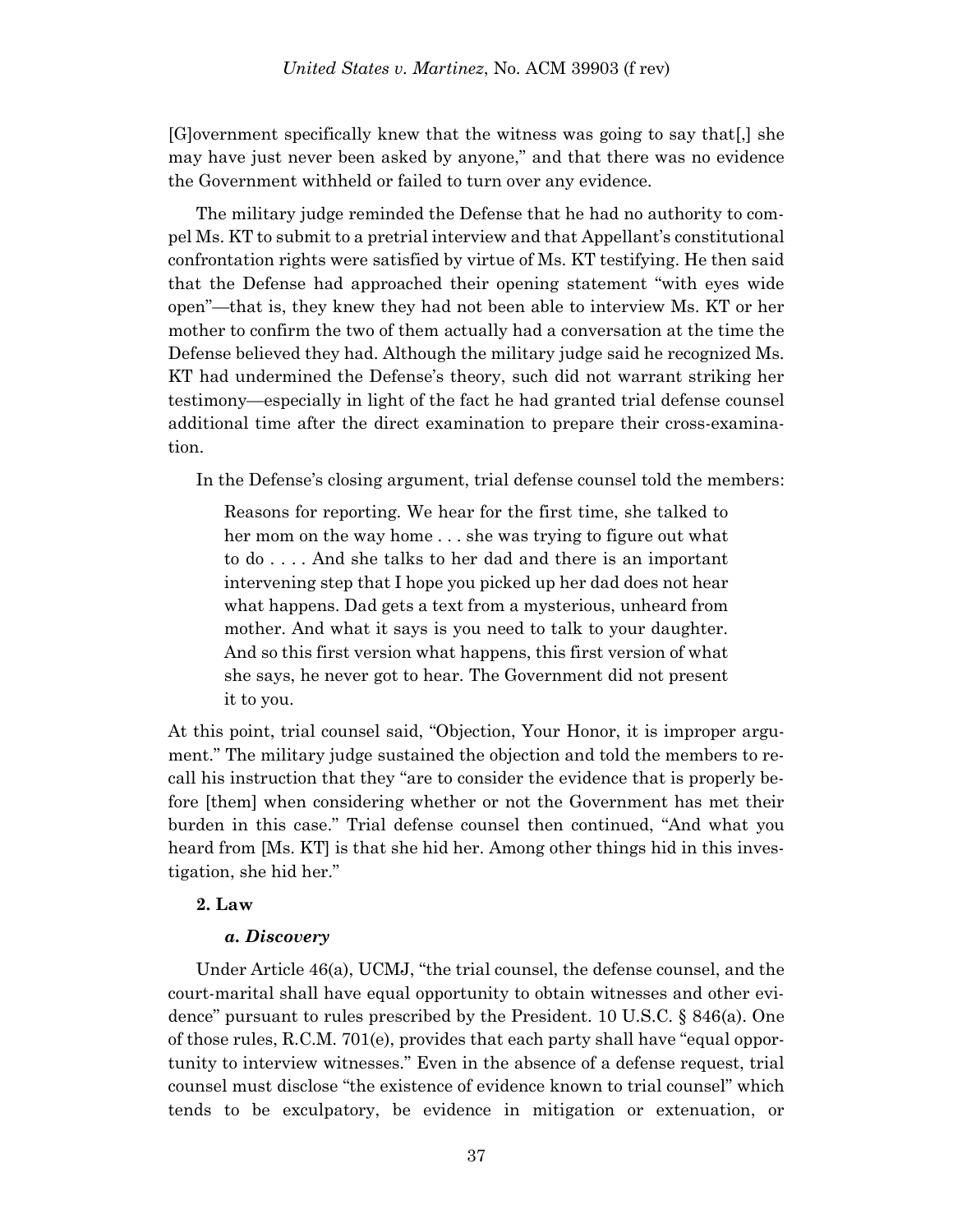"[a]dversely affect the credibility of any prosecution witness or evidence." R.C.M. 701(a)(6). Trial counsel has the "duty to learn of any favorable evidence known to the others acting on the government's behalf in the case, including the police." *Kyles v. Whitley*, 514 U.S. 419, 437 (1995).

"[T]he suppression by the prosecution of evidence favorable to an accused upon request violates due process where the evidence is material either to guilt or to punishment, irrespective of the good faith or bad faith of the prosecution." *Brady*, 373 U.S. at 87. "Evidence is favorable if it is exculpatory, substantive evidence or evidence capable of impeaching the [G]overnment's case." *United States v. Behenna*, 71 M.J. 228, 238 (C.A.A.F. 2012) (citations omitted). Impeachment evidence "may make the difference between conviction and acquittal." *United States v. Bagley*, 473 U.S. 667, 676 (1985). Evidence is material "when there is a reasonable probability that, had the evidence been disclosed, the result of the proceeding would have been different." *Smith v. Cain*, 565 U.S. 73, 75 (2012) (quoting *Cone v. Bell*, 556 U.S. 449, 470 (2009)).

### *b. Production*

An accused has the due process right under the Sixth Amendment<sup>26</sup> to compulsory process to obtain and present witnesses to establish a defense. *Washington v. Texas*, 388 U.S. 14, 18–19 (1967). Under the rules promulgated by the President, "[e]ach party is entitled to the production of any witness whose testimony on a matter in issue on the merits or on an interlocutory question would be relevant and necessary." R.C.M. 703(b)(1). This includes "the benefit of compulsory process." R.C.M. 703(a). An accused's right to compel the production of witnesses for trial is not unfettered; rather, the right is tied to "consideration of relevancy and materiality of the expected testimony." *United States v. Carpenter*, 1 M.J. 384, 385 (C.M.A. 1976) (citations omitted).

Under R.C.M.  $703(c)(2)(A)$  and (B), the Defense is required to submit a written request for the production of witnesses to trial counsel, and that request "shall include the name, telephone number, if known, and address or location of the witness such that the witness can be found upon the exercise of due diligence" along with "a synopsis of the expected testimony sufficient to show its relevance and necessity." Trial counsel then arranges for the production of such witnesses unless trial counsel contends production is not required—a contention the defense may challenge before a military judge. R.C.M. 703(c)(2)(D).

If the military judge grants a defense motion to produce a witness, trial counsel shall produce the witness. *Id*. The presence of civilian witnesses may be obtained by subpoena issued by trial counsel.  $R.C.M. 703(g)(3)$ . When a subpoenaed witness neglects or refuses to appear, the military judge may issue a

<sup>26</sup> U.S. CONST. amend. VI.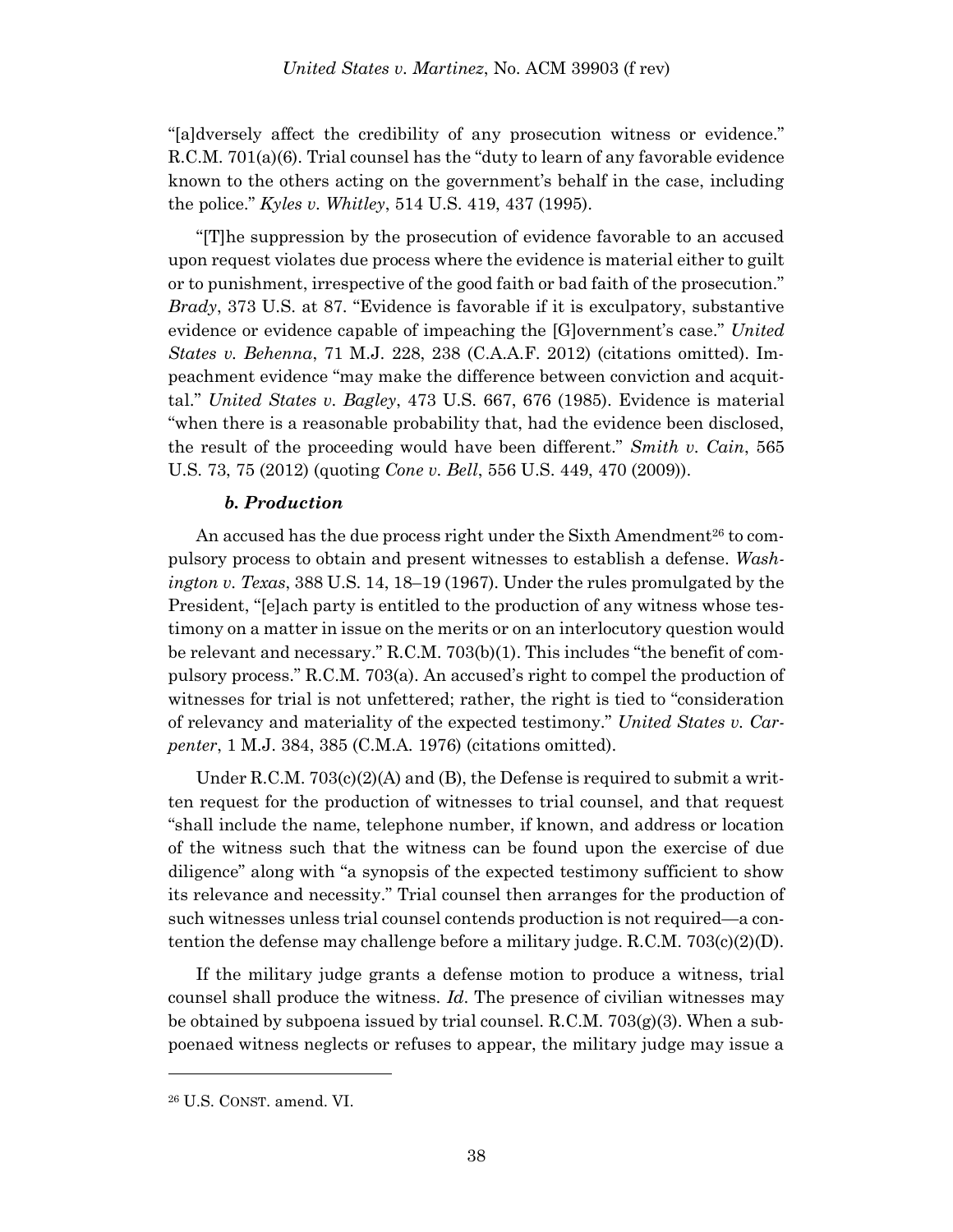warrant of attachment to compel that witness's attendance at a court-martial. R.C.M.  $703(g)(3)(H)$ .

In the event a witness is deemed "unavailable," the standard for relief is not simply that the witness's testimony is relevant and necessary, but that it "is of such central importance to an issue that it is essential to a fair trial, and . . . there is no adequate substitute for such testimony." R.C.M. 703(b)(3). The term "unavailable" is given the meaning found in Mil. R. Evid. 804(a). Under that rule, a witness is unavailable if he or she "is absent from the trial or hearing and the statement's proponent has not been able, by process or other reasonable means, to procure" the witness's attendance. Mil. R. Evid.  $804(a)(5)$ . Upon a showing that a witness both meets the "central importance" standard and is unavailable, "the military judge shall grant a continuance or other relief in order to attempt to secure the witness'[s] presence or shall abate the proceedings  $\ldots$  ." R.C.M. 703(b)(3). Unavailability is determined by asking "whether the witness is not present in court in spite of good-faith efforts by the Government to locate and present the witness." *United States v. Cabrera-Frattini*, 65 M.J. 241, 245 (C.A.A.F. 2007) (quoting *United States v. Cokeley*, 22 M.J. 225, 228 (C.M.A. 1986)). Government effort to produce a witness is a prerequisite to finding a witness to be unavailable. *Id*. (citing *Barber v. Page*, 390 U.S. 719, 724–25 (1968)).

We review a military judge's rulings on discovery and production matters, as well as a military judge's selection of remedies for violations, for an abuse of discretion. *United States v. Stellato*, 74 M.J. 473, 480 (C.A.A.F. 2015) (citations omitted) (reviewing military judge's ruling finding discovery violations); *United States v. Breeding*, 44 M.J. 345, 349 (C.A.A.F. 1996) (citation omitted) (reviewing military judge's denial of request for production of witnesses); *Cokeley*, 22 M.J. at 229 (citation omitted) (reviewing military judge's determination of witness availability). "The abuse of discretion standard calls for more than a mere difference of opinion." *United States v. Wicks*, 73 M.J. 93, 98 (C.A.A.F. 2014) (internal quotation marks and citation omitted). An abuse of discretion only occurs "when [the military judge's] findings of fact are clearly erroneous, the court's decision is influenced by an erroneous view of the law, or the military judge's decision on the issue at hand is outside the range of choices reasonably arising from the applicable facts and the law." *United States v. Miller*, 66 M.J. 306, 307 (C.A.A.F. 2008) (citations omitted).

A military judge's denial of a witness request will not amount to an abuse of discretion unless we have "a definite and firm conviction that the court below committed a clear error of judgment in the conclusion it reached upon a weighing of the relevant factors." *United States v. Houser*, 36 M.J. 392, 397 (C.M.A. 1993) (internal quotation marks and citations omitted). In the context of witness-production issues, the factors to be considered in determining whether a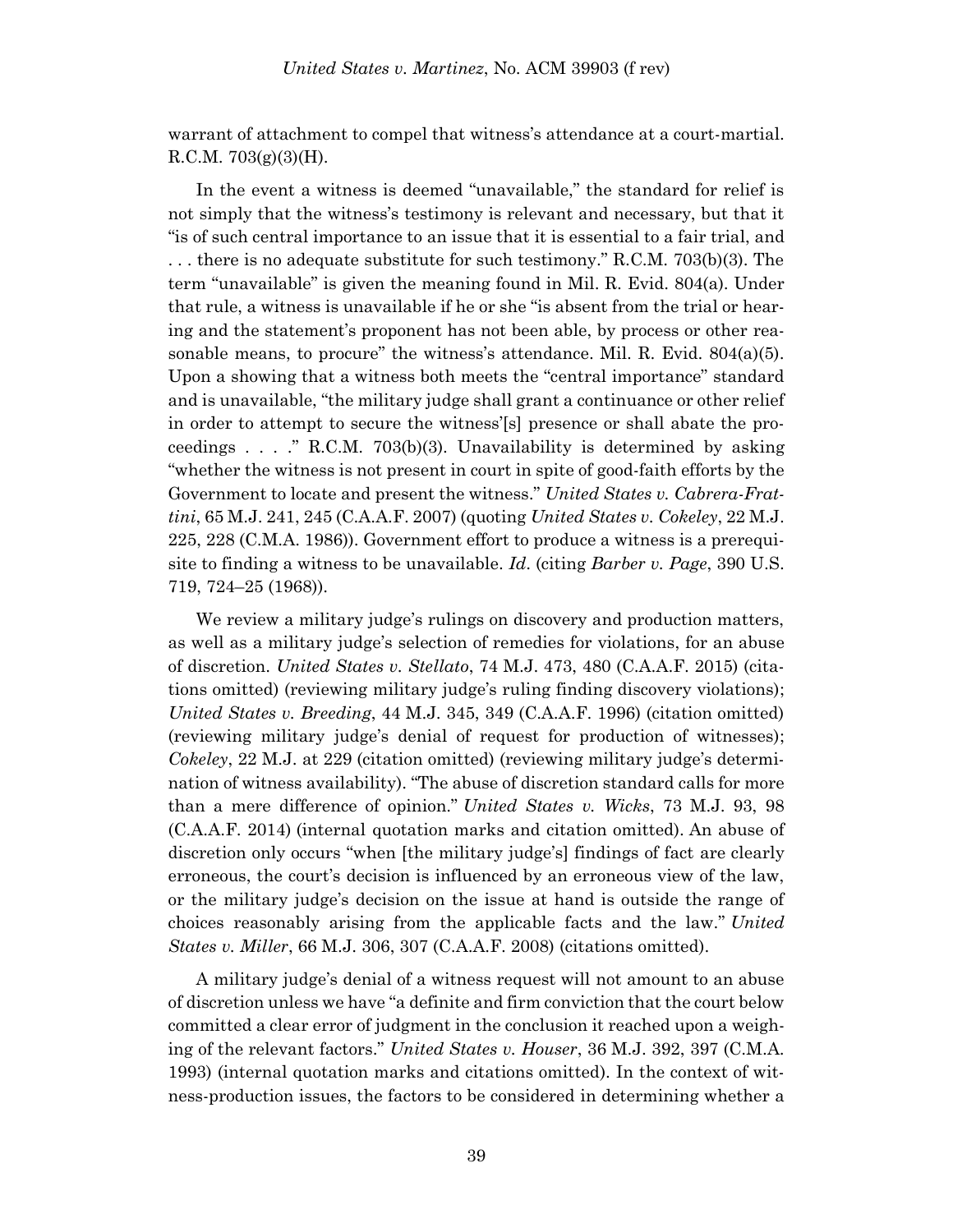witness is necessary include: "the issues involved in the case and the importance of the requested witness to those issues; . . . whether the witness's testimony would be merely cumulative; and the availability of alternatives to the personal appearance of the witness." *United States v. McElhaney*, 54 M.J. 120, 127 (C.A.A.F. 2002) (citations omitted). The timeliness of the defense's request may also be considered. *Id*. (citations omitted).

If an appellant is entitled to the production of a witness, the erroneous denial of such production will not require relief if we are convinced the error was harmless beyond a reasonable doubt. *United States v. Shelton*, 62 M.J. 1, 3 (C.A.A.F. 2005) (citing *United States v. Powell*, 49 M.J. 220, 225 (C.A.A.F. 1998)).

#### **3. Analysis**

#### *a. Compelling Ms. KT to Answer Questions*

The thrust of Appellant's argument on appeal is that Ms. KT improperly withheld her mother's contact information from the Defense and that the military judge erred in allowing her to testify without first disclosing that information. Appellant also argues that although Ms. KT was not a party to the court-martial, she "should be viewed as a party, or at the very least, a quasiparty, to the proceeding" based upon the rights afforded to crime victims—and she was therefore bound by discovery rules.

Analysis of Appellant's allegation of error is complicated by the fact that Appellant does not precisely identify what the error was or who committed it. In his pleadings before this court, Appellant framed this assignment of error as the military judge erring by "failing to compel [Ms. KT] to answer relevant questions to remedy her obstruction of access to witnesses and evidence." Yet, at no point during Appellant's court-martial did the Defense ask the military judge to compel Ms. KT to answer any particular questions. When Ms. KT testified during the trial, she admitted she had withheld information from the Defense and that she had urged her father to do the same. But Ms. KT did not refuse to answer any questions put to her, nor did the Defense ask the military judge to compel her to answer any.

During the earlier motions hearing, the Defense sought two forms of relief regarding Ms. KT via written motion: (1) to abate the proceedings on the specification related to Ms. KT until Ms. KT agreed to be interviewed by the Defense, and (2) to order the Government to subpoena Ms. KT's mother for trial. As to the first form of relief, the Defense's argument was that Ms. KT had agreed to be interviewed by the Government while declining to be interviewed by the Defense, thereby depriving the Defense of the equal opportunity to interview witnesses. Despite conceding the military judge had no authority to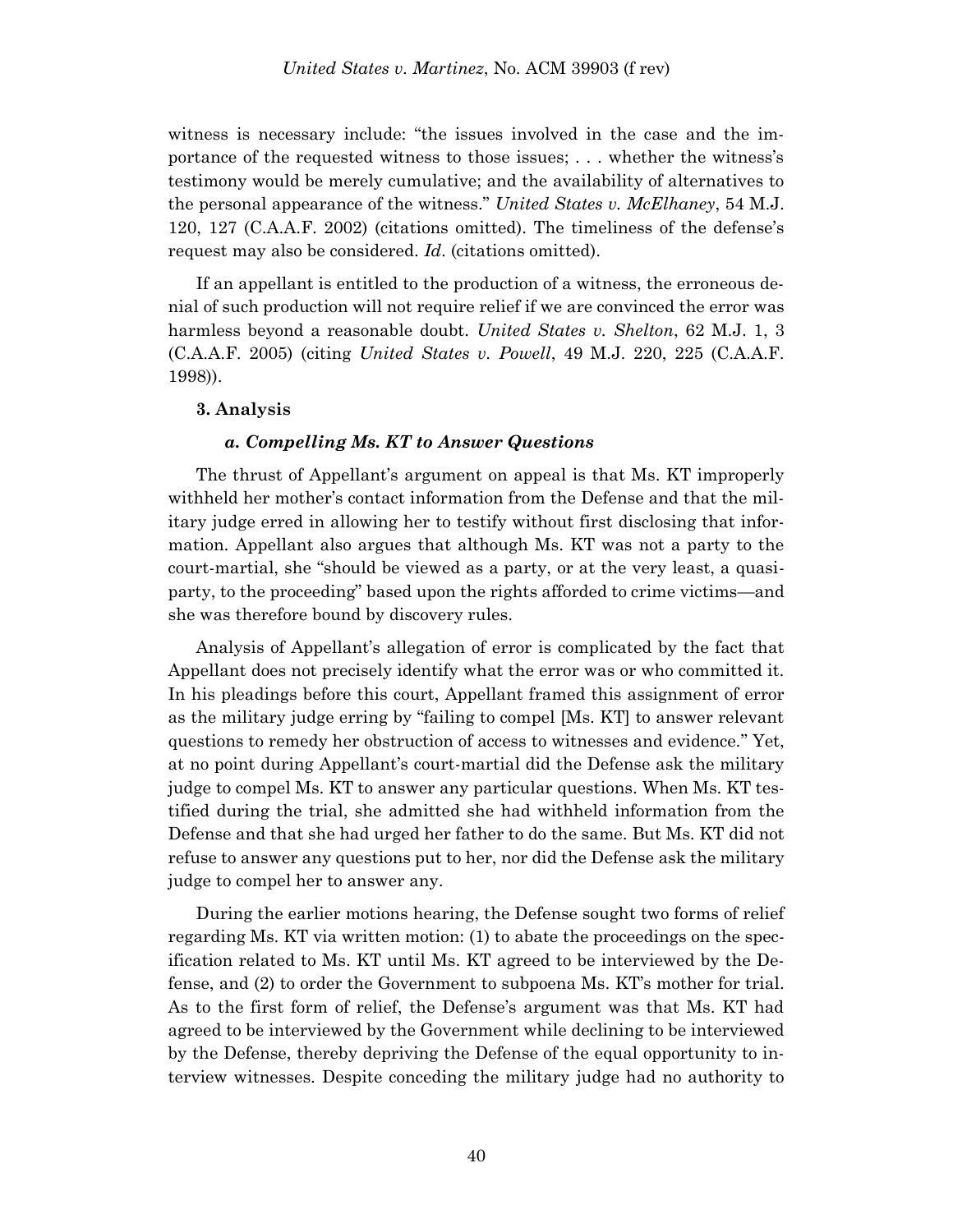compel such an interview, the Defense asked him to abate the proceedings until she submitted to an interview. The motion did not, however, seek to require Ms. KT to divulge her mother's contact information or any other particular matter, nor did it indicate any particular topics the Defense wished to ask Ms. KT about in the interview.

With respect to the production of Ms. KT's mother, trial defense counsel asked to call Ms. KT to testify on the motion so that they could ask her about the substance of her phone call with her mother. Trial defense counsel did not, however, specifically indicate what information they intended to elicit from Ms. KT, much less whether they wished to ask her for the contact information while she was on the stand. The military judge declined to receive evidence on the motion, short-circuiting the Defense's effort to question Ms. KT at all, so we can only speculate about what specific questions trial defense counsel might have wanted to ask Ms. KT. The military judge did, however, expressly state the Defense would be permitted to cross-examine Ms. KT during the findings portion of the trial about the fact she did not want her mother to be interviewed by the Defense.

At the close of the Government's case—when the Defense asked the military judge to either strike Ms. KT's testimony or dismiss the sexual assault specification pertaining to Ms. KT—the Defense did not argue that Ms. KT had refused to answer any particular question or that the military judge should have compelled her to provide any information. Instead, the Defense's arguments were: (1) that the Government failed to disclose that Ms. KT lied to Appellant when she told him via text that she was talking to her mother, when in fact she was talking to a friend; and (2) that Ms. KT's refusal to be interviewed resulted in a "trial by ambush."

We are somewhat stymied by Appellant's claim that the military judge abused his discretion by not compelling Ms. KT to "answer relevant questions," because she never refused to answer any questions, and the Defense never asked the military judge to compel her to do so. During oral arguments in this case, Appellant asserted his claim of Ms. KT not being compelled to answer relevant questions should be read as an allegation the military judge erred by not allowing the Defense to call Ms. KT to the stand for the purposes of the motion.

Had the military judge simply permitted the Defense to present evidence on this motion by way of Ms. KT's testimony, we would actually know what questions Ms. KT did or did not answer, and we would have clearer understanding of the relevance of Ms. KT's mother's testimony. Instead, the military judge decided the motion based upon the proffers of counsel, even though the better practice is to permit counsel to call witnesses and present actual evi-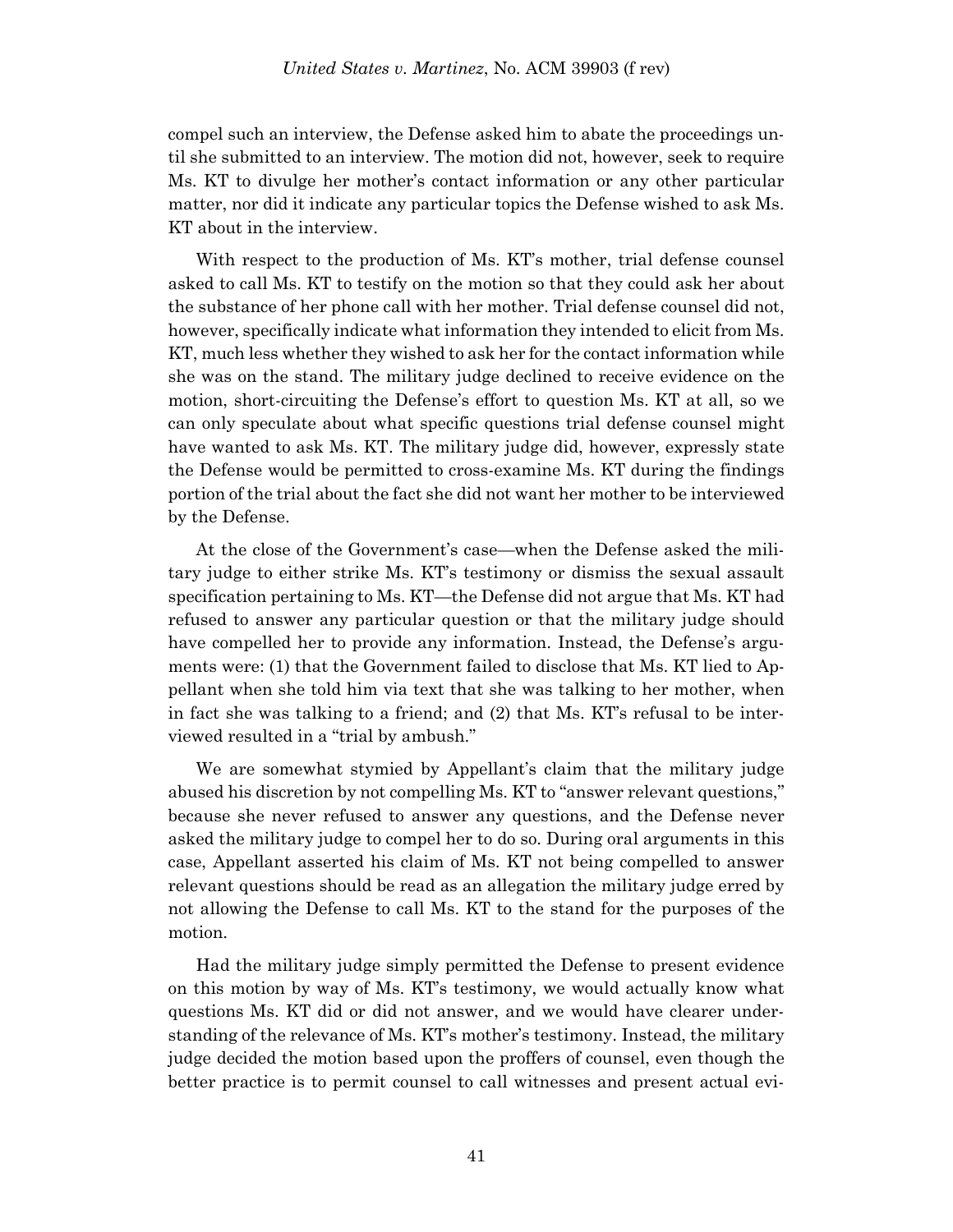dence. *See, e.g.*, *United States v. Stubbs*, 23 M.J. 188, 195 (C.M.A. 1987). Nevertheless, it is not necessarily an abuse of discretion to accept undisputed representations of counsel for purposes of deciding motions. *See, e.g.*, *United States v. Vanderwier*, 25 M.J. 263, 266 n.3 (C.M.A. 1987). In the end, the only indication we have as to what exactly trial defense counsel wished to ask Ms. KT about—besides her declining to interview with the Defense—is trial defense counsel's ambiguous statement that they "have an issue" regarding "evidence in conversation with her mother happens [sic] both very approximate [sic] in time to the charged event." This statement is far too vague for us to determine what questions the Defense wanted to put to Ms. KT, and we see no basis for concluding the military judge abused his discretion by denying the Defense the ability to call her as a witness on the motion.

### *b. Ms. KT's Refusal to Submit to Pretrial Interview*

At trial and on appeal, Appellant has correctly conceded Ms. KT was under no obligation to submit to a pretrial interview. *See United States v. Morris*, 24 M.J. 93, 95 (C.M.A. 1987). Similarly, in the absence of evidence that trial counsel was involved in Ms. KT's refusal to be interviewed by the Defense, there is no basis for finding an Article 46, UCMJ, violation. *Id*.; *see also United States v. Killebrew*, 9 M.J. 154, 160 (C.M.A. 1980) (citations omitted) (noting that a witness may refuse to answer defense questions as long as the Government did not induce the refusal). "No *party* may unreasonably impede the access of another party to a witness or evidence." R.C.M. 701(e) (emphasis added). However, Ms. KT was a not a "party." *See* R.C.M. 103(17) (defining "party" as the accused, defense counsel, trial counsel, and agents acting on their behalf).<sup>27</sup> We reach the same conclusion regarding her special victims' counsel who represented not the Government, but Ms. KT herself. And given that Appellant has not alleged—and there is no evidence to support—that the Government possessed and failed to turn over the information Appellant sought, there has been no *Brady* violation.

### *c. Ms. KT's Withholding of Her Mother's Contact Information*

As a result of the foregoing, we are left with a situation in which Ms. KT, a civilian victim, sought to prevent the Defense's access to a witness—her mother. Because the Defense did not seek to compel Ms. KT to provide her mother's contact information, the question becomes whether the military judge erred by not *sua sponte* compelling Ms. KT to disclose it. We conclude he did not. While military judges are not potted plants, they must remain impartial,

<sup>&</sup>lt;sup>27</sup> Appellant asks us to consider Ms. KT to be a party or a "quasi-party" based upon the fact crime victims have been afforded certain rights with respect to courts-martial. Appellant cites no authority for this proposition, and we are aware of none. We decline to extend the definition of "party" beyond that found in R.C.M. 103(17).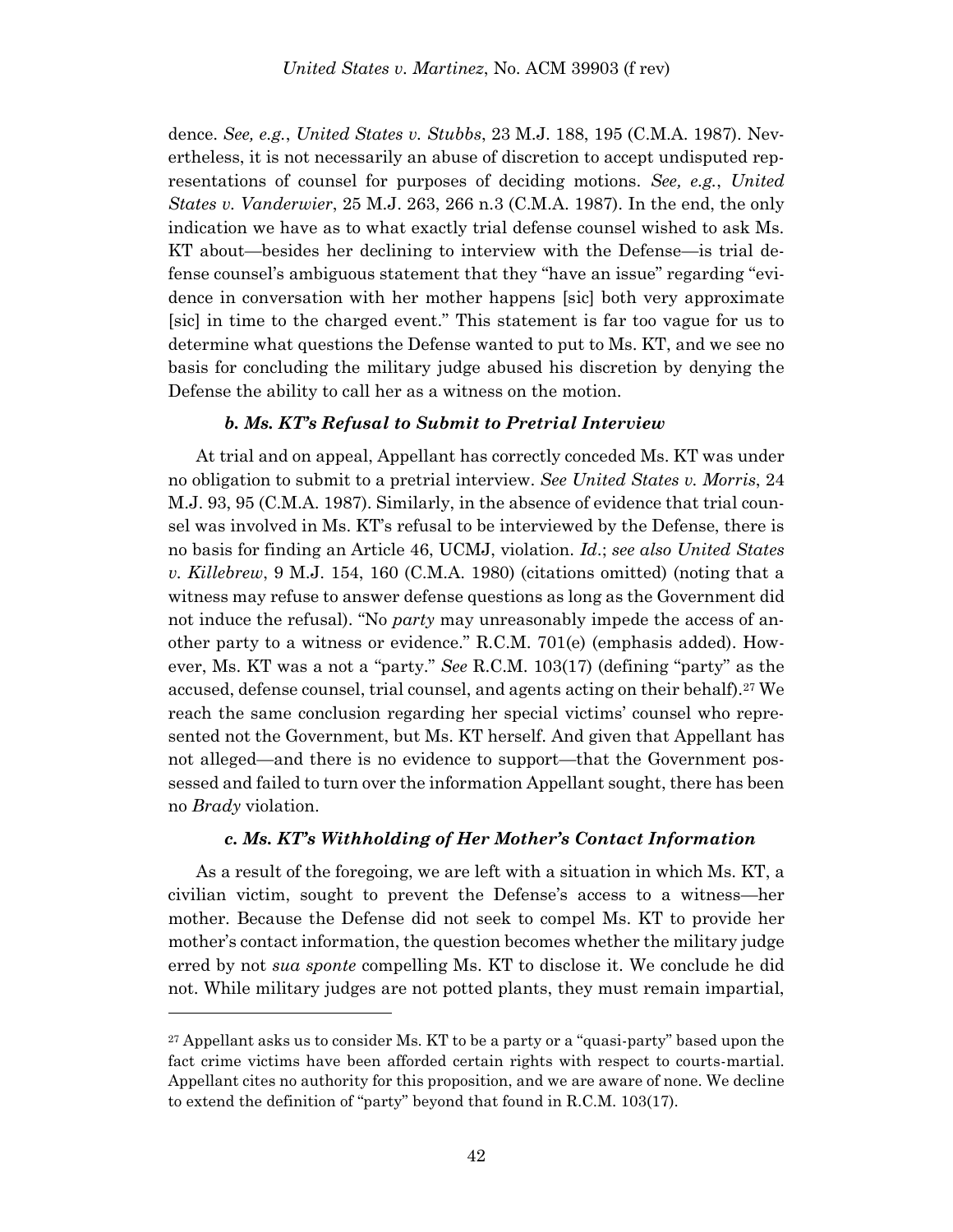and we see no error—plain or otherwise—in a military judge refraining from seeking discovery for one party's benefit when that party has not requested the military judge's help in securing it in the first place.

#### *d. Denial of the Defense's Motion to Produce Ms. KT's Mother*

In spite of Appellant framing this issue as one in which Ms. KT should have been compelled to provide her mother's contact information, the more pertinent question seems to be whether the military judge erred in not ordering production of Ms. KT's mother for trial pursuant to the Defense's motion. We asked the parties to provide oral argument on this point.

We conclude that the military judge's ruling was erroneous insofar as he determined Ms. KT's mother was unavailable under Mil. R. Evid. 804(a). Under that rule, a witness is "unavailable" when she either refuses to testify about the subject matter *despite an order from the military judge to do so*; or when she is absent and her presence cannot be procured *by process or other reasonable means*. In this case, the military judge never ordered Ms. KT's mother to testify, nor did he direct the Government to explore any means at all to secure her presence. Despite having the ready ability to require trial counsel to seek Ms. KT's mother's presence at trial, the military judge simply found that Ms. KT's mother was unavailable without providing any explanation for how he reached that conclusion. Ms. KT's desire that her mother not testify is inadequate to establish her mother's actual unavailability; even if Ms. KT's mother was reluctant to testify—which, of course, there is no direct evidence so indicating—the standard for unavailability would be that she *refused* to testify after being ordered to do so, she was not amenable to process, or her presence could not be procured by other reasonable means.

Because the military judge erred in finding Ms. KT's mother "unavailable," he thereby applied the wrong standard for deciding whether to order her production. Under R.C.M. 703(b)(1), Appellant had the right to the production of any witness whose testimony on a matter in issue would be relevant and necessary. Once a witness was deemed unavailable, however, Appellant was only entitled to relief upon meeting the heightened standard of demonstrating the witness's testimony was "of such central importance to an issue that it [was] essential to a fair trial." The military judge determined Appellant had not met this higher standard and was, therefore, entitled to no relief. By incorrectly finding Ms. KT's mother unavailable, the military judge applied the wrong standard to analyzing the question of whether he should order Ms. KT's mother's production. That is, instead of correctly deciding Appellant's motion to order the production of Ms. KT's mother, the military judge erroneously analyzed whether Appellant was entitled to relief based upon Ms. KT's mother's purported unavailability.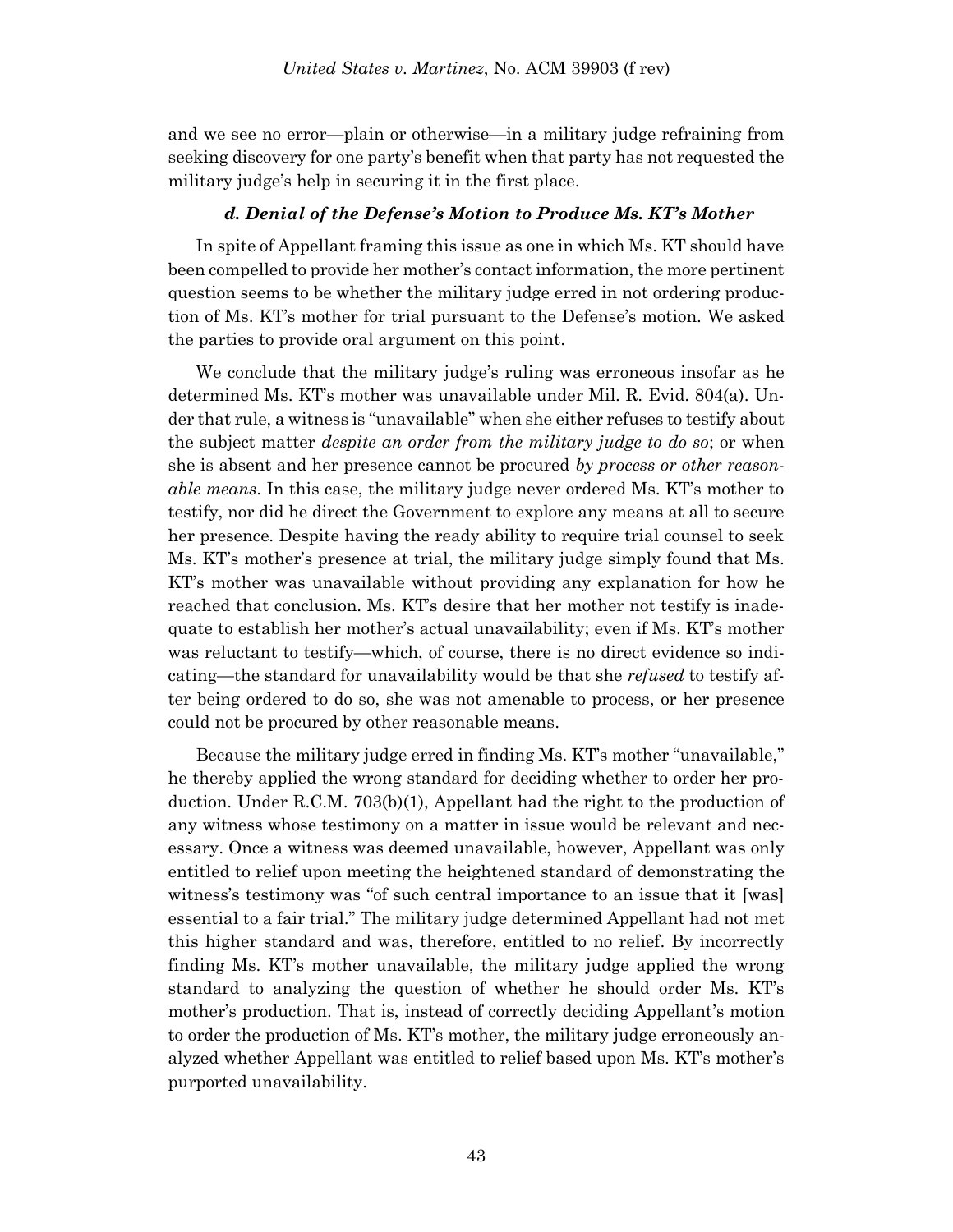In employing the incorrect standard regarding a witness who had not actually been shown to be "unavailable," the military judge abused his discretion insofar as his analysis was predicated on an erroneous view of the law. This does not end our inquiry, as we next ask whether Appellant was entitled to Ms. KT's mother's production. Answering that question is difficult, as the military judge hobbled the Defense's attempt to demonstrate the relevancy of her testimony when he declined to permit the Defense to call Ms. KT to testify about her conversation with her mother. Instead, the military judge largely decided the production motion not upon evidence, but upon the proffers of counsel proffers which were vague in light of the fact the Defense had never been able to talk to either Ms. KT or—because of Ms. KT's efforts—Ms. KT's mother.

For the purposes of this appeal, we will assume, without deciding, that Ms. KT's mother's testimony would have been relevant and necessary on the merits, and Appellant was therefore entitled to have her produced. As a result, the issue becomes whether the military judge's denial of her production was harmless beyond a reasonable doubt. We conclude that it was. Whatever Ms. KT's mother might have said about influencing her daughter with regards to Ms. KT's report of sexual assault, Appellant's text messages largely corroborate Ms. KT's testimony that Appellant in fact assaulted her. In those messages, Appellant said he "got carried away," that he was "so sorry for what happened," that he "regret[ted] everything," and that it was "the biggest mistake [he had] ever made." Two days later, he texted Ms. KT saying he had had time to think about "what [he] did," that he "regret[s] it so much," that he would "never do that again," and that he "respect[s her] boundaries." He wrote: "I wish it never happened. I wish I would have never did that." Any ambiguity in those texts is removed by other texts in which Appellant responds to a question from Ms. KT asking him why he did "that"—he replied, "I think that in that moment I wanted to have sex with you again. And when it was happening it felt really good;" "I wasn't listening in that point of time and I was being selfish as to how you felt. I should have stopped and listened to you;" and, "It's your body and you have the right to say no."

Based upon Ms. KT's testimony about the assault and Appellant's own words in the following days, we conclude the denial of Ms. KT's mother's production was harmless beyond a reasonable doubt. *See United States v. Hall*, 58 M.J. 90, 94–95 (C.A.A.F. 2003).

#### **C. Reconsideration of the Mil. R. Evid. 412 Ruling**

As discussed above in Section II.A.1.c., *supra*, the military judge *sua sponte* reconsidered his ruling under Mil. R. Evid. 412 regarding Appellant's and Ms. KT's relationship in the midst of the Defense's opening statement. Appellant asserts this reconsideration was erroneous, and he argues that he was prejudiced by the reconsideration insofar as it occurred while trial defense counsel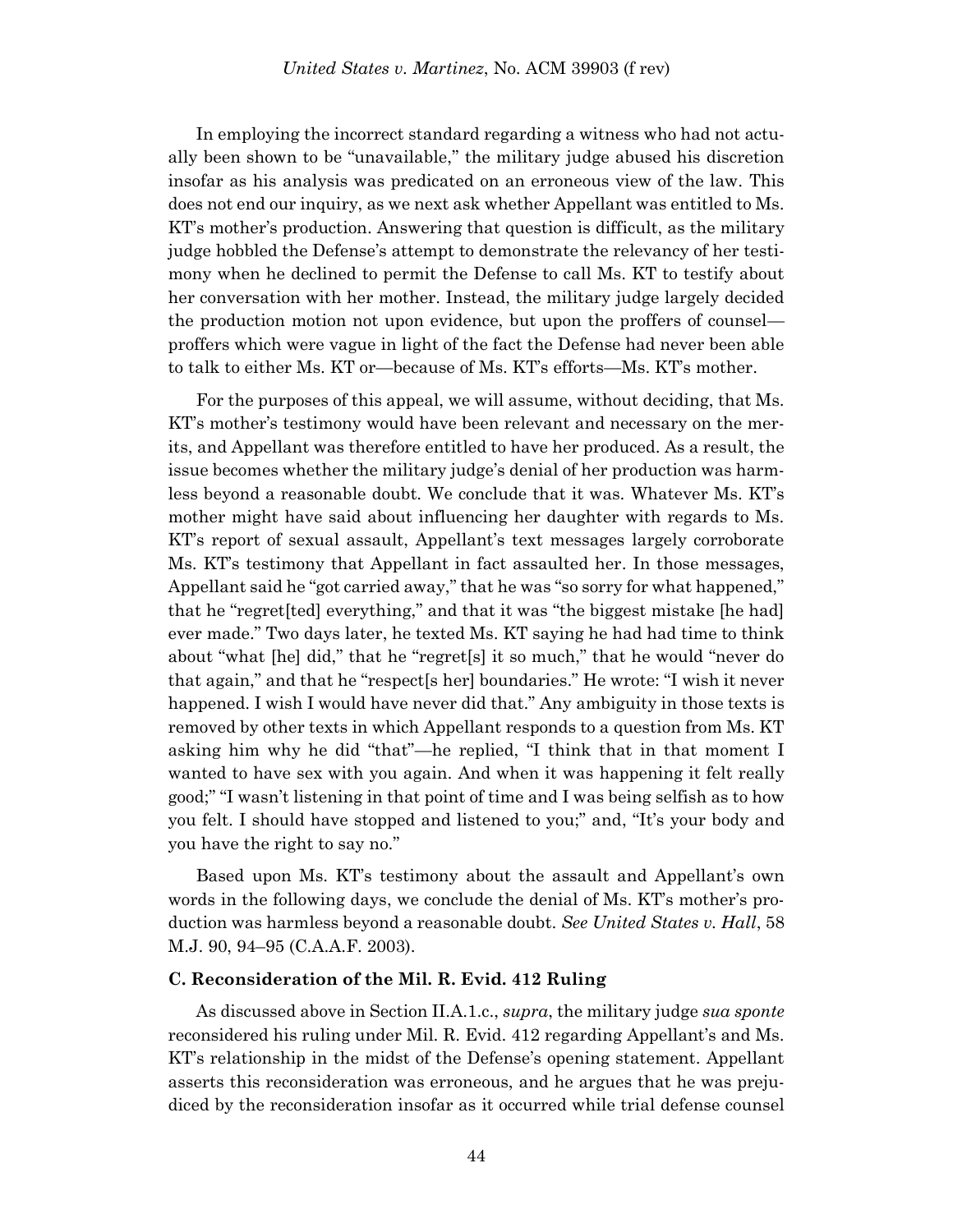was delivering the Defense's opening statement, thereby "disturbing the flow of information and impact" of that presentation. Appellant theorizes that "[t]he members were more than likely left wondering what had happened and what the Defense did wrong" to result in trial counsel's objection and the ensuing 30-minute delay—in part because the military judge did not explain anything to them about trial counsel's objection or the delay when they returned to the courtroom. The Government contends this is "pure speculation" and that the military judge's as-reconsidered ruling was more appropriate than his original ruling. We note that trial defense counsel neither requested any particular instruction nor sought any other relief as a result of the ruling's reconsideration.

Appellant does not argue that the military judge's reconsidered ruling on the Mil. R. Evid. 412 motion was incorrect. Instead, he argues the military judge erred in deciding to reconsider the original ruling.

### **1. Law**

Under R.C.M. 905(f), the military judge may reconsider any ruling—other than one amounting to a finding of not guilty—either upon the request of a party or *sua sponte*. Military judges must be sensitive to the possibility that reconsidering an earlier ruling favorable to the defense may unduly prejudice an accused or otherwise raise the question of whether a mistrial is appropriate. *See United States v. Cofield*, 11 M.J. 422, 431 n.14 (C.M.A. 1981). We review a military judge's decision to reconsider a ruling for abuse of discretion. *See, e.g., United States v. Newhouse*, No. ACM 38019 (recon), 2014 CCA LEXIS 660, at \*10 (A.F. Ct. Crim. App. 4 Sep. 2014) (unpub. op.) ("The fact that a ruling upon reconsideration differs from an initial ruling does not necessarily compel a finding that either was an abuse of discretion.").

#### **2. Analysis**

Although the military judge's handling of this matter left a great deal to be desired, he had the inherent authority to reconsider his original ruling at any point during Appellant's court-martial. Because Appellant does not argue the military judge's as-reconsidered ruling on the Mil. R. Evid. 412 issue was erroneous, our focus is on whether the military judge abused his discretion in electing to reconsider the motion or whether he unfairly prejudiced Appellant in doing so. We conclude he did neither.

At the point of trial counsel's objection, trial defense counsel had just told the members that Appellant and Ms. KT had "consensual sex on multiple occasions the first week." The military judge's written ruling originally permitted the parties to elicit evidence as to a specific number of times Appellant and Ms. KT engaged in sexual intercourse, but his reconsidered ruling barred any evidence "regarding frequency." Because trial defense counsel did not actually comment on the specific number of instances of sex prior to the objection, the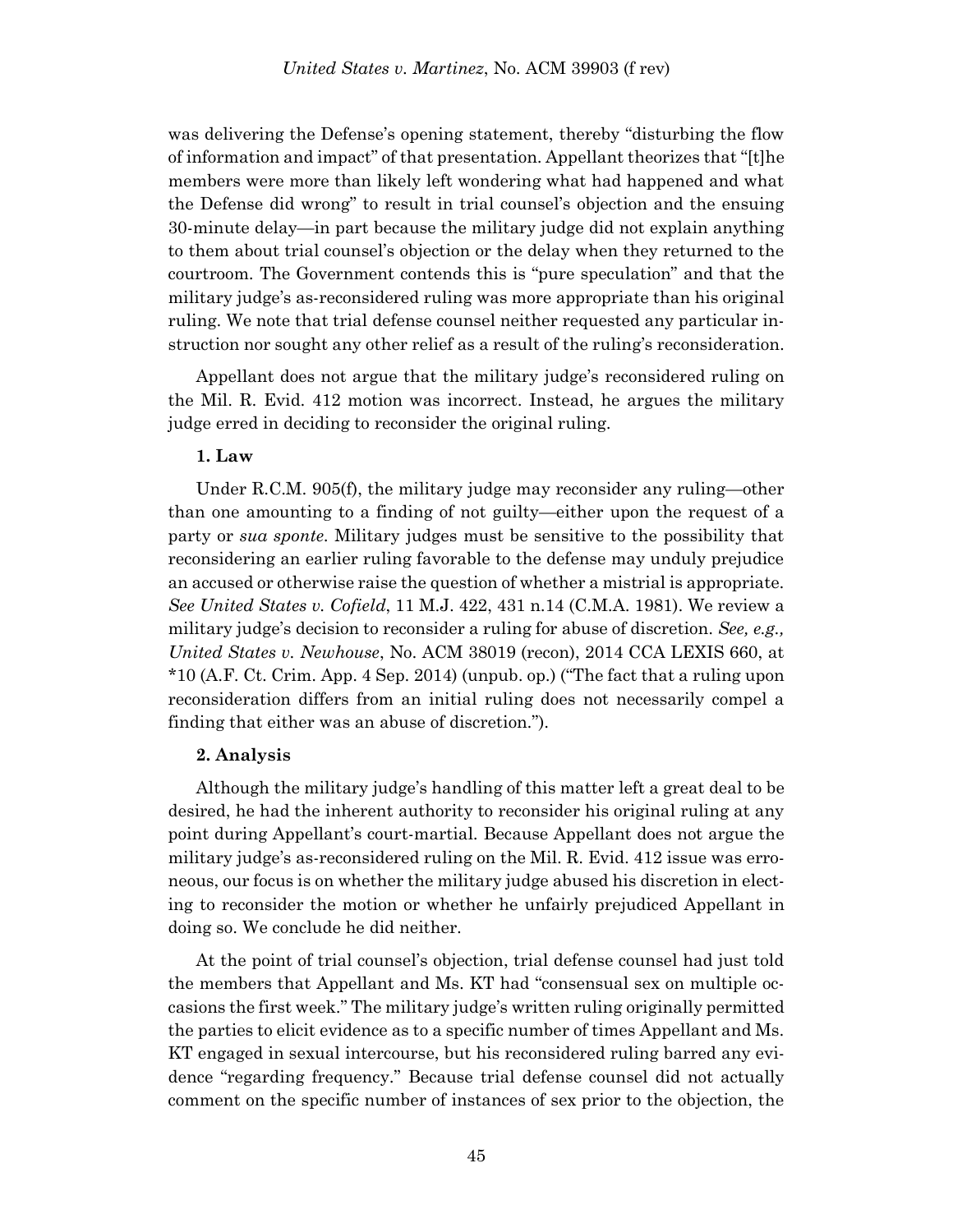military judge's reconsidered ruling did not create the situation wherein the Defense promised to present evidence of a fact they would no longer be permitted to prove. Instead, the Defense's case was prospectively limited to a degree, although Appellant does not argue that his defense was prejudiced in any substantive way by the new ruling. Thus, we do not see any indication Appellant's presentation of his overall case was impacted by the substance of the reconsidered ruling, and we perceive no unfair prejudice from there being a reconsideration at all. That conclusion is further bolstered by the fact that the military judge never told the members that he had, in fact, sustained the Government's objection to the "multiple occasions" comment, which meant the members were never told to disregard or otherwise minimize trial defense counsel's comment.

We agree that the extended break during the Defense's opening statement likely left the members wondering what was going on, but that is generally true of all Article 39(a), UCMJ, sessions during which members are directed to leave the courtroom. As is typically done, the military judge in this case told the members in his initial instructions that there would be hearings outside of their presence, and he asked for their patience and understanding when those hearings occurred. This tells us the members were generally aware they would be asked to leave to the courtroom on occasion in order for the military judge to resolve matters. Appellant has provided no evidence the members drew any conclusion adverse to his case based on this particular session, and we will not infer they did, especially in light of the fact that not only did this occur very early in the trial, but the military judge never informed the members he had ruled adversely to the Defense. Plainly, a better approach would have to been to accurately establish the parameters of the allowable evidence prior to opening statements so that the parties had a degree of clarity on how to frame their respective cases, but we see no unfair prejudice to Appellant under the facts presented here. Thus, Appellant is entitled to no relief on this ground.

### **D. Military Judge's Instructions on Attempted Sexual Assault**

On appeal, Appellant argues the military judge erred when he declined the Defense's request to specify in his instructions to the members which overt acts the Government needed to prove in order to establish Appellant had attempted to sexually assault Ms. ES as alleged in the Specification of Charge II. Although we disagree with Appellant's argument as he frames it, we conclude the military judge's instructions were incorrect and that Appellant's conviction on this specification cannot stand.

#### **1. Additional Background**

In July 2018, Ms. ES and Appellant had been together about five years and married for the last two of those years. The marriage, however, was not going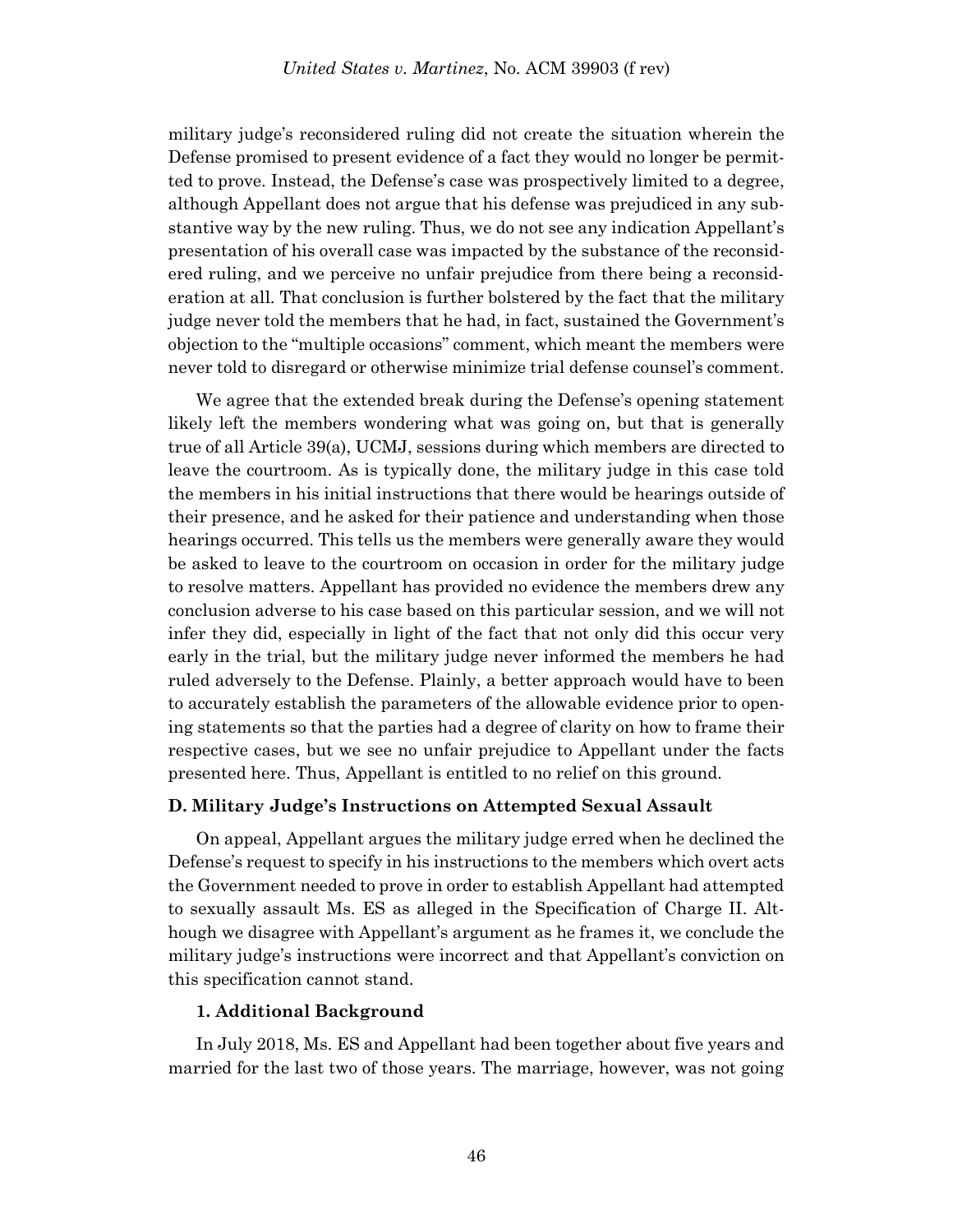well, and the two had talked about divorcing. Ms. ES was also making arrangements to fly to her parents' home in California with no immediate plans to return to the house she shared with Appellant in Washington.

Although Ms. ES could not remember the exact date, she testified that one night in July 2018 she was laying on the couch when Appellant came home at the end of his typical mid shift—a shift which she said ended at 2200 hours.<sup>28</sup> According to her testimony, Appellant took off his uniform jacket and hat and then walked over to her, got down on his knees in front of the couch so that his waist was "probably on level with the couch," and tried to kiss her despite her saying "no." She testified, "And he kept trying to kiss me and he was touching me and I was telling him to stop." She said Appellant then "grabbed [her] arms and held them together with one of his hands" while he "was touching [her] all over" as she was "asking him to stop." Ms. ES said she was "struggling" with Appellant, but he was able to "move[ her] leg open so that he can get in between [her] legs," while still touching and trying to kiss her. During the struggle, Ms. ES said she could feel Appellant's erect penis on her vagina through their respective clothing. Ms. ES kept telling Appellant to stop, at which point Appellant "grabbed both of [her] arms" and said, "[N]o, you stop," and then "shook" her, finally "[throwing her] leg to the side." Ms. ES testified Appellant "shuffle[d] back on his knees . . . to get out." She "closed [her] legs," and then Appellant said, "[Y]ou're my wife so I can take it if I want to." A photograph of a bruise on Ms. ES's right forearm was admitted as evidence of an injury she sustained during the struggle.

A few days after the assault, Ms. ES called her brother, Mr. AK, and told him what had occurred. Mr. AK then called Appellant to hear his version of events. Mr. AK testified that during that call, Appellant admitted grabbing Ms. ES's wrists, holding her down and trying to kiss her and said that "[h]e wanted to have sex with his wife to see if there's anything still there emotionally."

Based on these events, Appellant was charged with committing abusive sexual contact on Ms. ES by touching her vulva with his penis through their clothing with an intent to gratify his sexual desire, without her consent, and by causing her bodily harm by so touching her. He was also charged with attempting to sexually assault her with a specification which alleged Appellant "did . . . attempt to commit a sexual act upon [Ms. ES], to wit: penetrating her vulva with his penis, by causing bodily harm to her, to wit: penetrating her vulva with his penis, without her consent."

<sup>28</sup> One of Appellant's co-workers, as well as his roommate, who was the shift lead, testified the mid shift ended at 2300 hours, not 2200.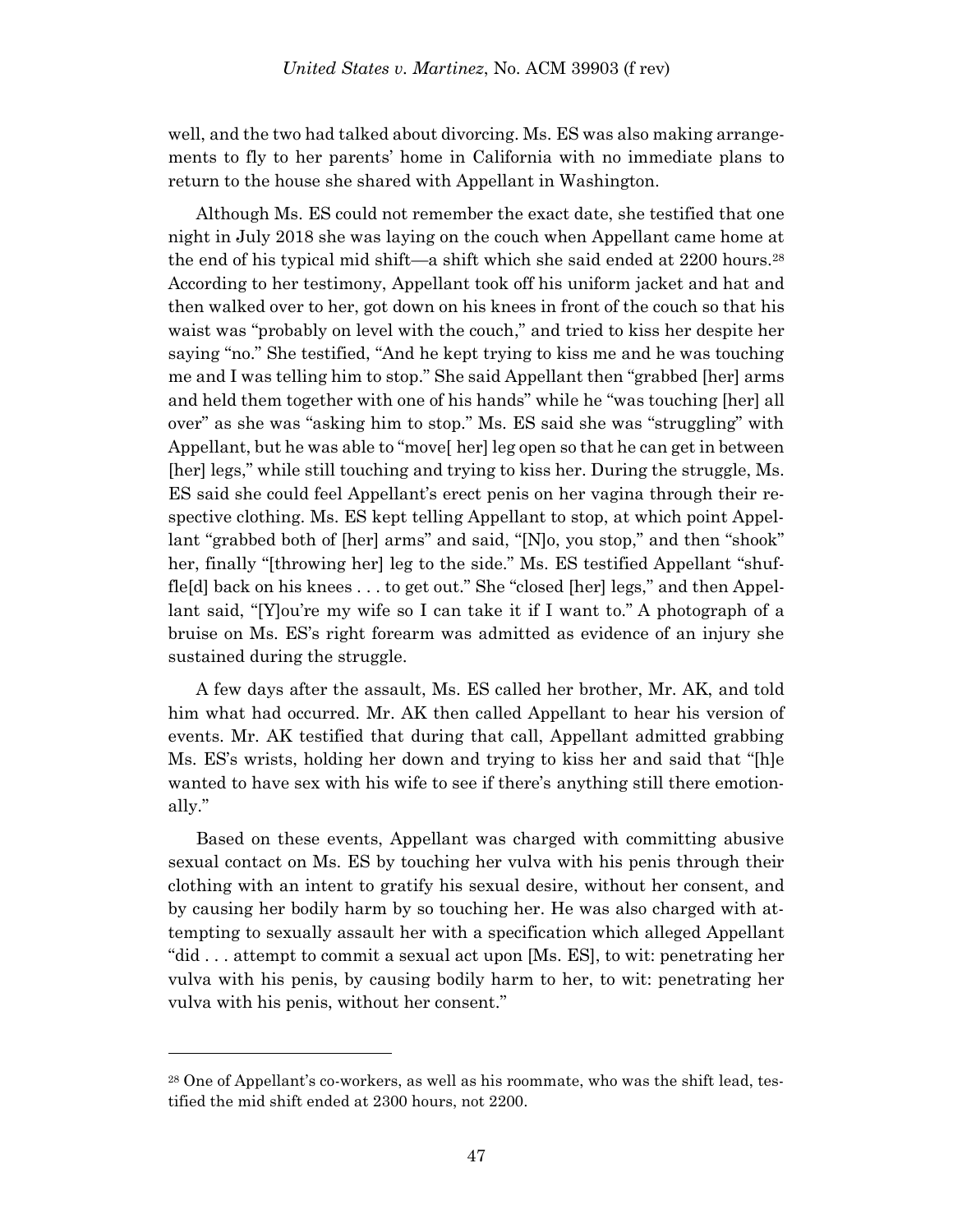Appellant was acquitted of the former and convicted of the latter. As discussed in Section II.A.1.a., *supra*, the Defense unsuccessfully sought the pretrial dismissal of the attempted sexual assault specification under the theory that it did not provide Appellant with adequate notice of how he was being accused of attempting to commit the offense. Essentially, the Defense argued the Government had failed to allege in the specification what particular act Appellant had taken in furtherance of the attempt.

Once the Government rested, the Defense moved the military judge to enter a finding of not guilty for the attempted sexual assault specification. In this mid-trial motion, trial defense counsel argued the evidence was insufficient to show Appellant had taken a substantial step towards committing sexual assault, which had been charged as Appellant penetrating Ms. ES's vulva with his penis and causing her bodily harm by doing the same without her consent. The Defense's first argument was that—even accepting Ms. ES's testimony that Appellant had held her arms and kissed her—such conduct did not amount to a substantial step towards committing the charged conduct of attempting to penetrate Ms. ES's vulva with his penis, especially in light of the fact both Ms. ES and Appellant were fully clothed. The Defense's second argument was rooted in the notion that Appellant never intended to sexually assault Ms. ES because he did not try to penetrate her vulva with his penis, and not because he was thwarted by "unexpected intervening circumstances." The Defense's hypothesis seemed to be that the most Appellant intended to do was touch Ms. ES with his penis, through their respective clothing.

The military judge denied the Defense's motion, finding that Ms. ES's testimony established that Appellant "initiated contact by getting on top of her, forcing her legs apart, kissing her, holding her wrist, touching her body, and trying to remove her clothing."<sup>29</sup> He concluded this was "at least some evidence that would amount to more than mere preparation . . . and could be considered a substantial step towards the commission of the offense of sexual assault." The military judge further noted Appellant's statement that he could "take it," along with his comments to Ms. ES's brother, indicated Appellant's desire to engage in "sexual activity" with Ms. ES. Finally, the military judge found that Ms. ES's resistance to Appellant's advances was "at least some evidence of an intervening cause or circumstance that would prevent completion of the offense."

<sup>29</sup> Ms. ES never testified that Appellant either got on top of her or tried to remove her clothing during the episode.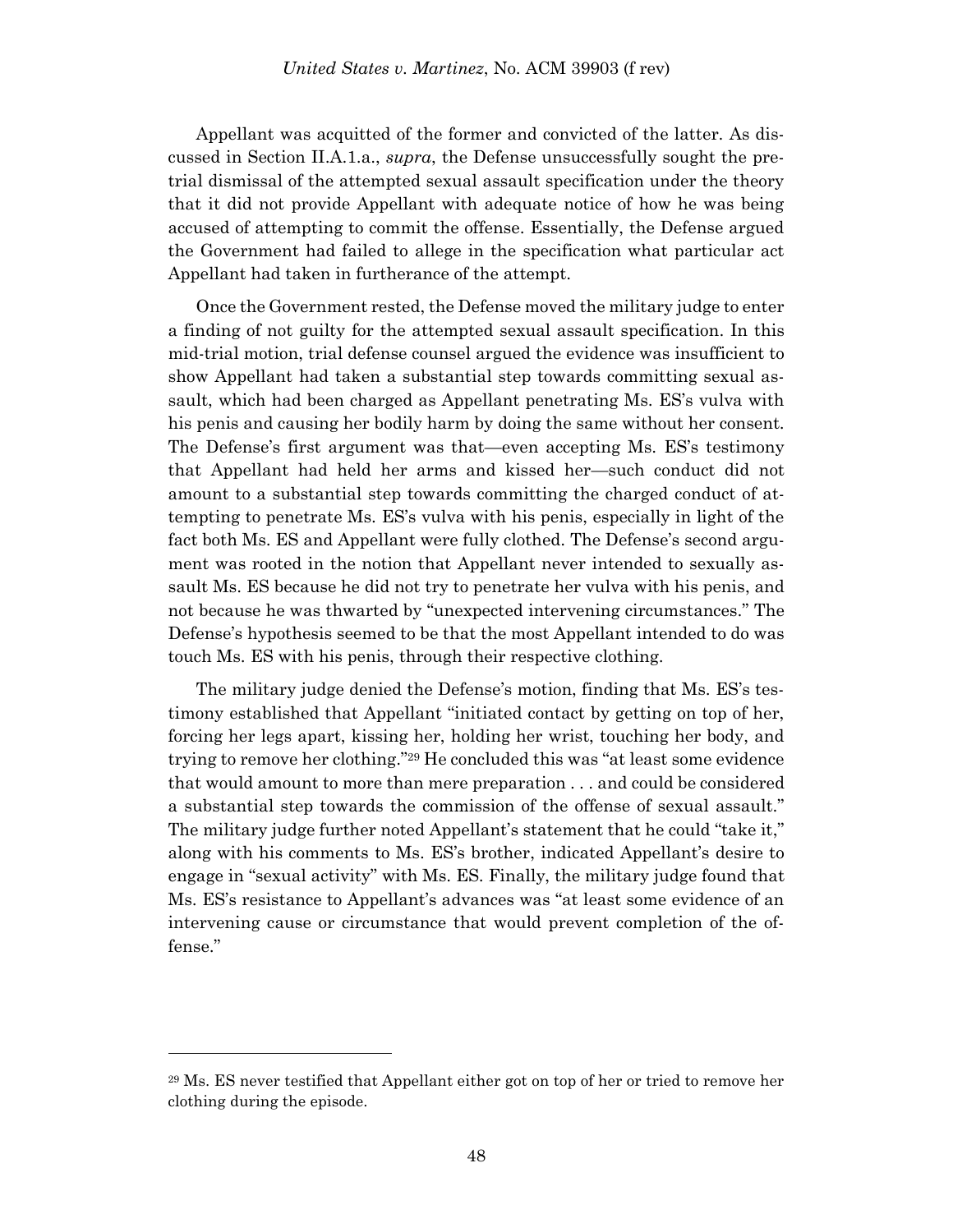Although the specification did not allege a particular act committed by Appellant in furtherance of his attempt, the military judge proposed to instruct the members:

In order to find the Accused guilty of this offense you must be convinced by legal and competent evidence beyond a reasonable doubt, 1) That at or near Spokane, Washington, on or about 18 July 2018, the Accused did a certain act, that is: attempt to commit a sexual act upon [Ms. ES], to wit penetrating her vulva with his penis, by causing bodily harm to her, to wit: penetrating her vulva with his penis without her consent; 2) That the act was done with specific intent to commit the offense of sexual assault; 3) That the act amounted to more than mere preparation, that is, it was a substantial step and a direct movement toward the commission of the intended offense; 4) That such act apparently tended to bring about the commission of the offense of sexual assault, that is the act apparently would have resulted in the actual commission of the offense of sexual assault except for an unexpected intervening circumstance which prevented completion of that offense.

In defining preparation, the military judge proposed:

To find the Accused guilty of this offense you must find beyond a reasonable doubt that the Accused went beyond preparatory steps and his acts amounted to [a] substantial step [and] a direct movement toward the commission of the intended offense. A "substantial step" is one that is strongly corroborative of the Accused['s] criminal intent and is indicative of his resolve to commit the offense. Proof that the offense of sexual assault actually occurred or was completed by the Accused is not required, however it must be proved beyond a reasonable doubt that at the time of the acts the Accused intended every element of sexual assault.

Trial defense counsel objected to the proposed instructions because they did not specify what the "certain acts" were that Appellant allegedly committed which tended to bring about the commission of the offense of sexual assault. Trial defense counsel further pointed to the instruction in the *Military Judge's*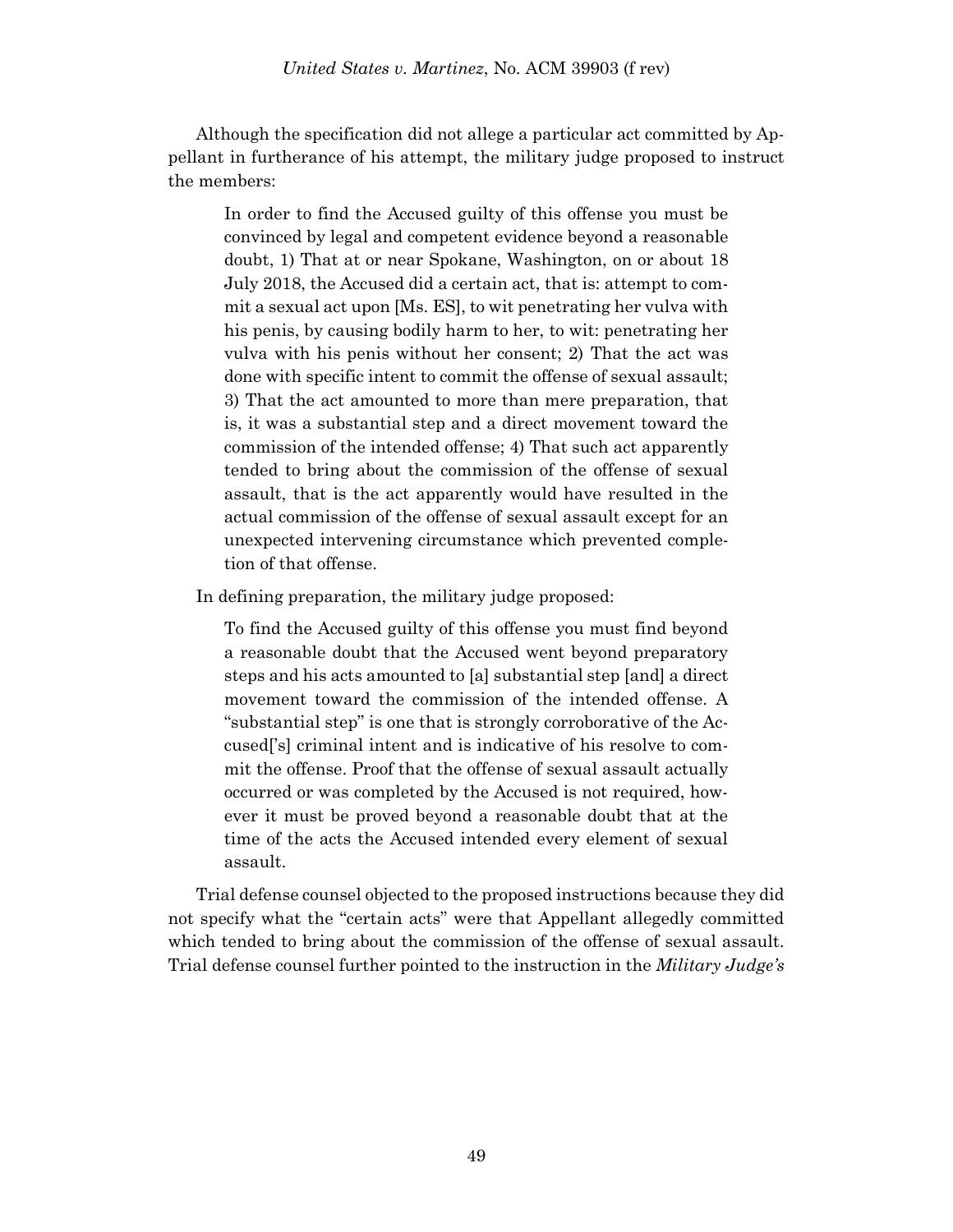*Benchbook*<sup>30</sup> that calls for specifying such acts for the members. In the *Benchbook*, the model instruction employs the following template for an attempted offense:

(1) That . . . the accused did (a) certain act(s), *that is: (state the act(s) alleged or raised by the evidence)*; (2) That the act(s) (was) (were) done with the specific intent to commit the offense of (state the alleged attempted offense); (3) That the act(s) amounted to more than mere preparation, that is, (it was) (they were) a substantial step and a direct movement toward the commission of the intended offense; and (4) That such act(s) apparently tended to bring about the commission of the offense of (state the alleged attempted offense), (that is, the act(s) apparently would have resulted in the actual commission of the offense of (state the alleged attempted offense) except for (a circumstance unknown to the accused) (an unexpected intervening circumstance) (\_\_\_\_\_\_\_\_\_\_) which prevented completion of that offense).

Department of the Army Pamphlet 27-9 at 177, *Military Judges' Benchbook* (10 Sep. 2014) (*Benchbook*) (emphasis added).

The Government opposed identifying any specific acts which might amount to a substantial step in the instructions. The military judge said the Defense's objection was "definitely noted," but that he would not modify his proposed instructions. He explained:

It is for the members to determine after considering all the evidence, whether or not the acts that constitute the attempted offense[,] i.e.[,] the substantial step toward the movement of that offense. Whether or not those acts actually meet that element or not is for them to decide and for the [c]ourt to essentially sit down and plug in all of the evidence that may have come out during the trial that the [c]ourt anticipates the Government may argue constitutes evidence of a substantial step. I think would be[,] number one would be somewhat improper for the [c]ourt to plug that in there because of the suggestion that the [c]ourt[']s dictating to the members the scope of the evidence that they can consider[ a]s evidence amounting to a substantial step, but again I do not want to intrude on their ability to decide on their own based on the evidence presented and how [c]ounsel characterize

<sup>30</sup> Department of the Army Pamphlet 27-9, *Military Judges' Benchbook* (10 Sep. 2014) (*Benchbook*).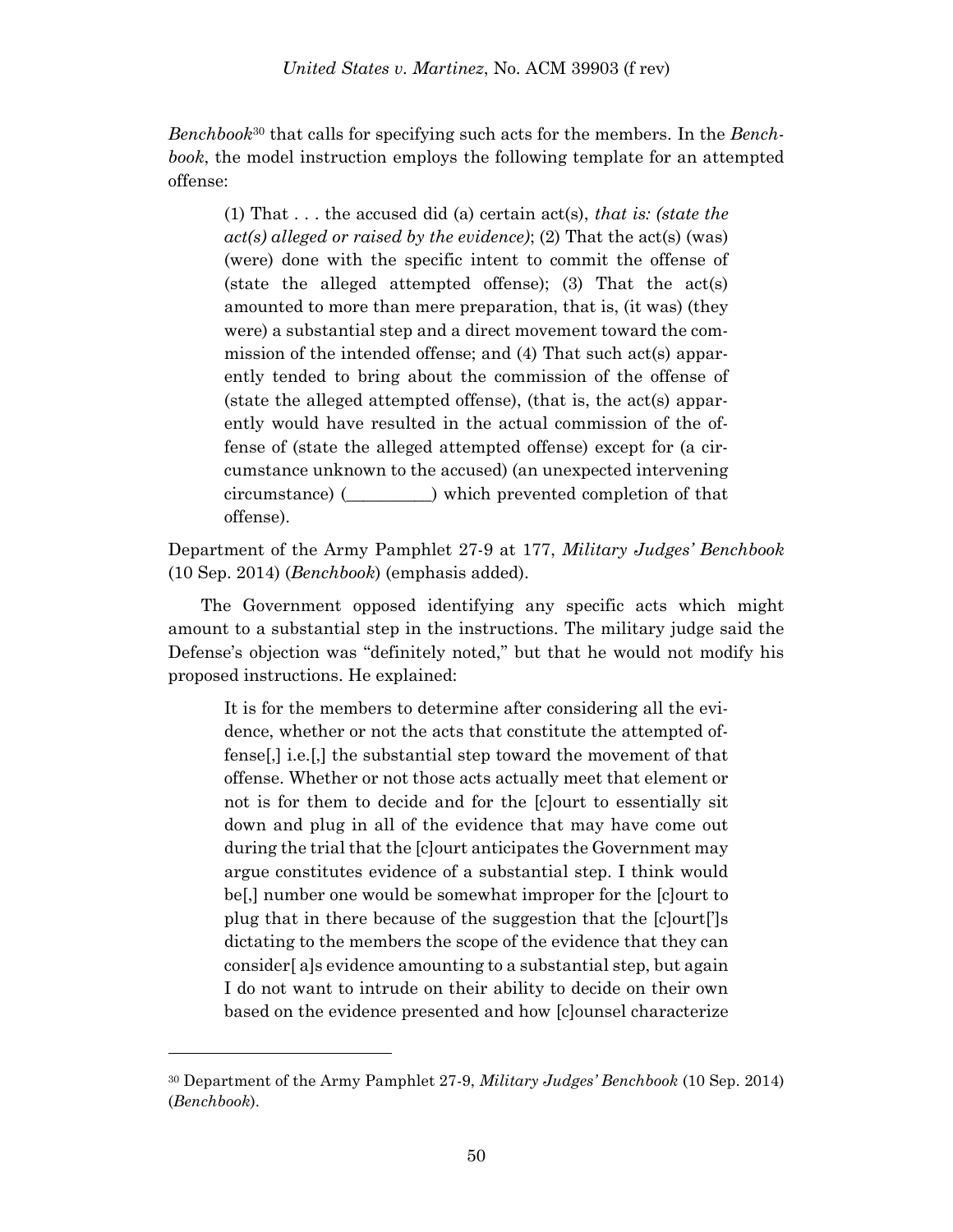and argue that evidence[, w]hat actually constitutes more than a mere preparation or substantial step.

And so therefore, and based on samples and examples that I have reviewed in the past. [sic] While there may be a circumstance depending on the type of offense charged where it is drafted differently in this particular offense. [sic] I am comfortable plugging in the attempt, the actual nature of the offense that has been attempted. And then leave it to the parties to characterize with regard to elements two and three, excuse me three really, three and four, whether or not the evidence presented meets those elements.

The military judge gave the members the instructions as he had originally proposed. In the Government's closing argument, trial counsel argued, "You either believe that the Accused did a certain number of acts, kissing, and touching, and all that right, a substantial step toward having sex with Ms. [ES] or you do not. I do not know how much more I can say about it."

When the members returned their verdict acquitting Appellant of abusive sexual contact, but convicting him of attempted sexual assault, trial defense counsel moved the military judge to declare a mistrial, explaining that their

principal concern permeating all of this is that there were no specific acts pled in the Specification of Charge II. . . . [T]here was never any specific articulation in the pleading or otherwise that put [Appellant] on notice of the exact things that he would have done to contemplate or actually complete the attempt.

In addition to asserting Appellant was prejudiced by a lack of notice and that the members' findings were inconsistent, trial defense counsel said the military judge's instruction "caused confusion in such a way and did not properly guide the members on making findings of specific acts." In discussing the matter with counsel, the military judge said,

The act and I know it sounds inconsistent but I didn't see anything—any legal authority to say otherwise. The act is actually the effort to penetrate the vagina with the penis. That's the act. Whether or not he noticed [sic] substantial step towards completing that act, tried to take off clothes, kissed, held arms, et cetera, those are—that's all facts and circumstances that the members are free to consider when deciding whether or not there was a substantial step towards completion of the act. There is no requirement and we've been over this in the failure to state an offense motion. There is no requirement for the [G]overnment to plead all of that information . . . .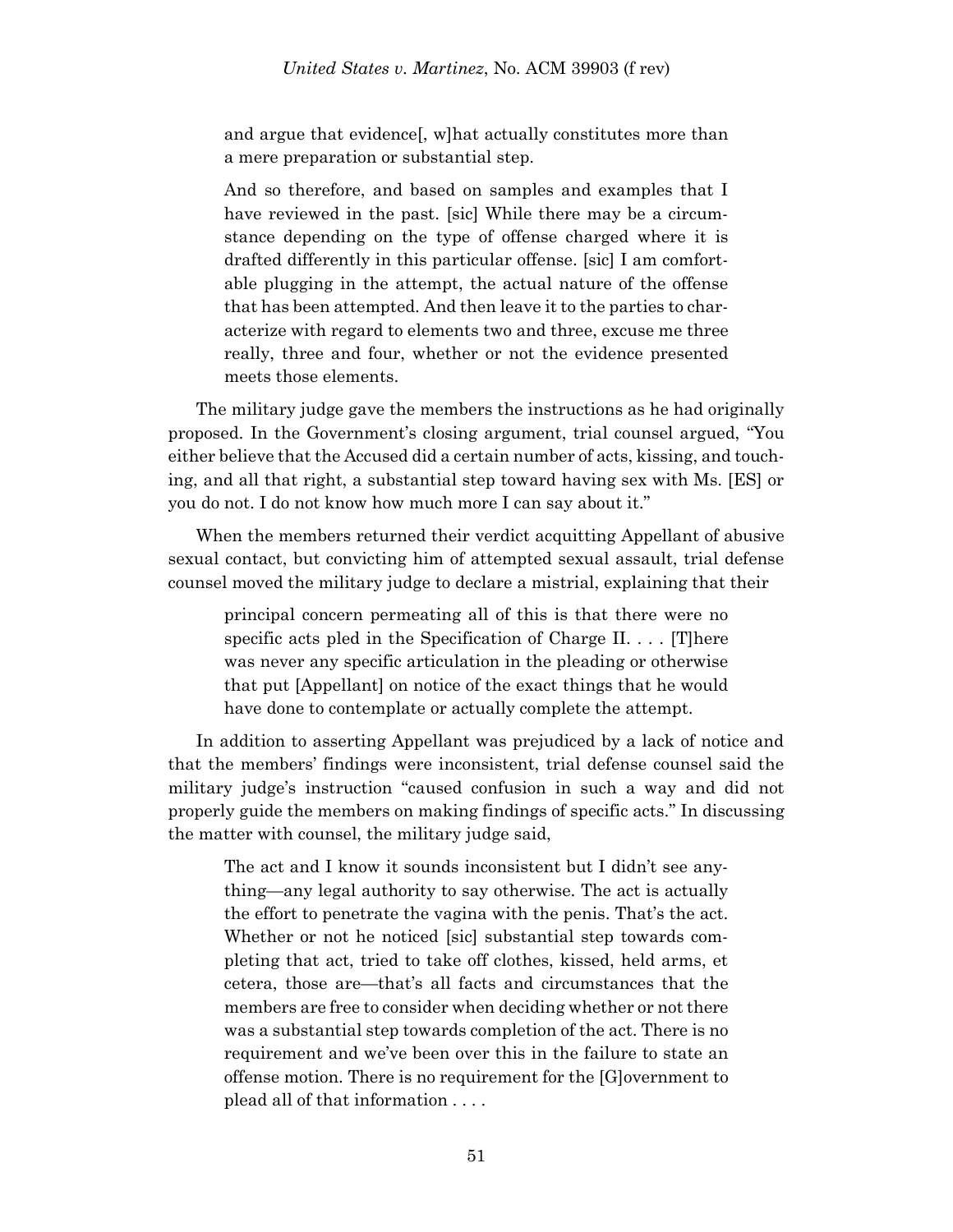In their written motion for a mistrial, trial defense counsel argued that the military judge's failure to specify particular acts raised by the evidence in his instructions amounted to "an abdication of the judicial role in a members findings case," because doing so "essentially nullified the members having to find anything" with respect to the first element of the offense. In his ruling, the military judge indicated he relied upon *United States v. Payne*, 73 M.J. 19 (C.A.A.F. 2014), to assess the sufficiency of his instructions to the members on the attempt charge, asserting the military judge in that case had instructed the members on the first element "identically" to how he had.<sup>31</sup> He also concluded that—because the Government was not required to allege the specific overt acts it intended to prove in order to establish an attempt charge—the Defense had not shown that a mistrial was "manifestly necessary in the interests of justice."

#### **2. Law**

l

In charging an attempted offense under the UCMJ, it is not necessary to allege the overt act or the elements of the underlying predicate, or target, offense, as long as the accused is adequately on notice of the nature of the offense. *United States v. Norwood*, 71 M.J. 204, 206–07 (C.A.A.F. 2012) (citations omitted).

Military judges have a duty to provide instructions which deliver "an accurate, complete, and intelligible statement of the law." *Behenna*, 71 M.J. at 232 (citations omitted). Instructions must be "clear and correctly conveyed." *United States v. Medina*, 69 M.J. 462, 465 (C.A.A.F. 2011). We review instructions given "to determine if they sufficiently cover the issues in the case and focus on the facts presented by the evidence." *United States v. McDonald*, 57 M.J. 18, 20 (C.A.A.F. 2002) (quoting *United States v. Maxwell*, 45 M.J. 406, 424 (C.A.A.F. 1996)). "Whether a panel was properly instructed is a question of law reviewed de novo." *United States v. Hale*, 78 M.J. 268, 274 (C.A.A.F. 2019) (quoting *United States v. Medina*, 69 M.J. 462, 465 (C.A.A.F. 2011)). Military judges are required to instruct members on the elements of charged offenses. R.C.M. 920(e)(1).

Instructional errors with constitutional dimensions are tested for prejudice against the standard of "harmless beyond a reasonable doubt." *United States v. Upshaw*, 81 M.J. 71, 74 (C.A.A.F. 2021) (citation omitted). "This standard is met 'where a court is confident that there was no reasonable possibility that

<sup>31</sup> Contrary to the military judge's statement, the military judge in *Payne* did instruct the members regarding what the "overt act" was in that case, as the overt act was charged in the pertinent specification. 73 M.J. at 24. The United States Court of Appeals for the Armed Forces concluded other aspects of the military judge's instructions on the attempt specification in *Payne* amounted to plain error. *Id*. at 25.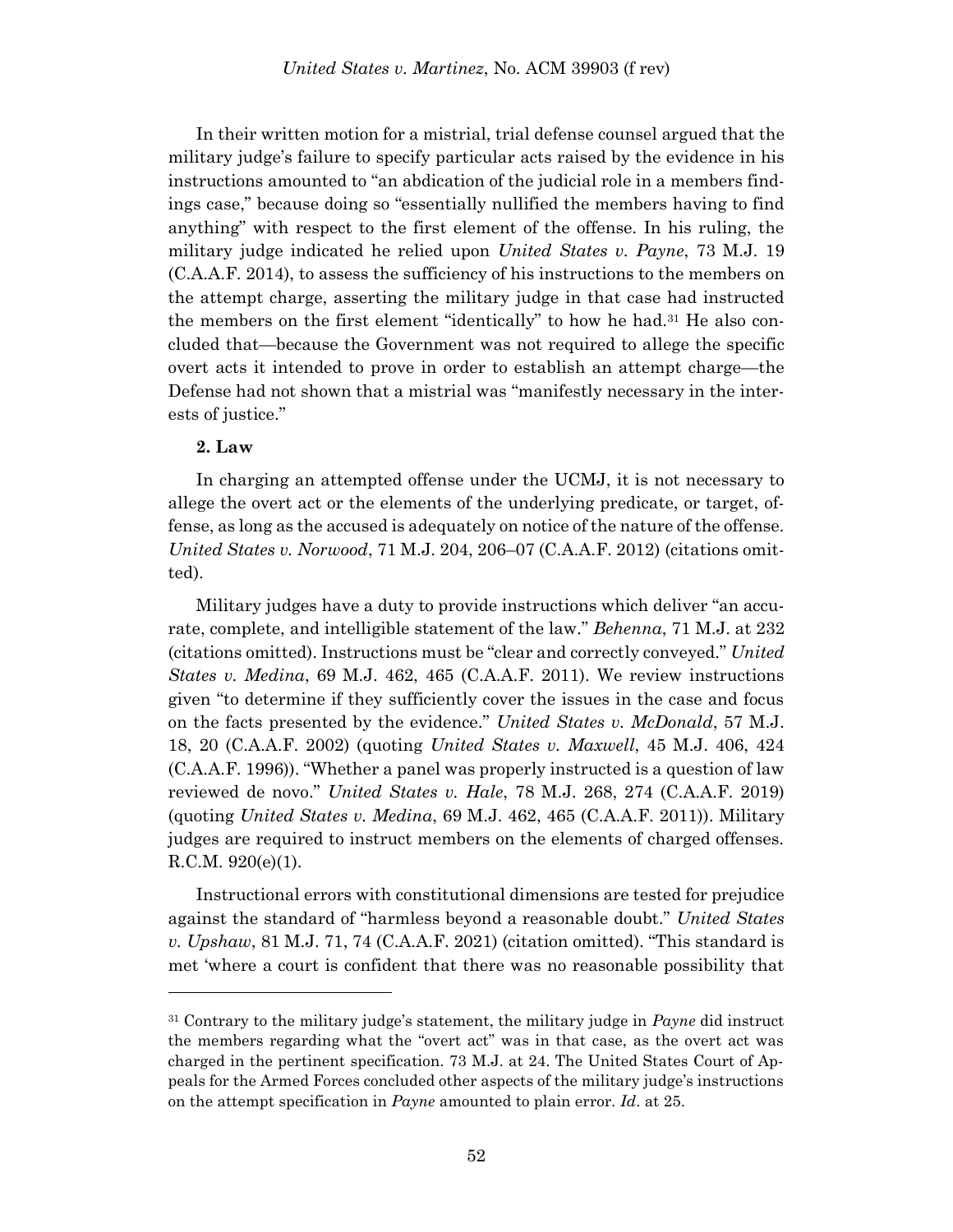the error might have contributed to the conviction.'" *Id*. (citing *United States v. Prasad*, 80 M.J. 23, 29 (C.A.A.F. 2020) (quoting *United States v. Tovarchavez*, 78 M.J. 458, 460 (C.A.A.F. 2019))).

### **3. Analysis**

l

On appeal, Appellant concedes the Government was not required to allege any particular overt acts in its charging document, but he argues it was error for the military judge to not list any overt acts in his instructions. Appellant largely points to the *Benchbook* guidance that the military judge should specify the overt acts for the members to consider. The Government responds that the *Benchbook* is merely guidance, and it was within the military judge's discretion whether to identify such facts for the members. The Government also notes that neither of the parties at trial proposed any specific overt acts for the military judge to incorporate into his instruction.<sup>32</sup>

We agree the military judge deviated from the model instruction in the *Benchbook* by not identifying any particular "certain acts" that the Appellant did with the specific intent to commit the offense of sexual assault, but Appellant cites to no authority requiring the military judge to specify these acts for the members in his instructions, and we are aware of none. The *Benchbook* may provide useful guidance to military judges, but military judges are not required to follow it. *See, e.g.*, *United States v. Simpson*, 58 M.J. 368, 378 (C.A.A.F. 2003) (noting military judges are "not required to follow literally the non-binding examples" in the *Benchbook*). The fact the Government is not required to allege any specific act in its charging instrument somewhat undercuts Appellant's argument that the military judge was required to identify such acts for the members. The members, however, were required to find that Appellant did do a certain act; that the act was done with the specific intent to commit an offense under the UCMJ; that the act amounted to more than mere preparation; and that the act tended to effect the commission of the intended offense. 2016 *MCM*, pt. IV, ¶ 4.b.

The flaw here is that—contrary to what he said to the parties at the time the military judge *did* instruct the members what "certain act" they had to find. He told them they had to be convinced Appellant did the certain act of "attempt[ing] to commit a sexual act upon [Ms. ES], to wit penetrating her

<sup>&</sup>lt;sup>32</sup> Considering the Defense had protested both in pretrial motions and throughout the duration of Appellant's court-martial that the Government had failed to explain what overt acts were being offered to prove the attempted sexual assault offense, it is not particularly noteworthy that the Defense did not volunteer to fill that perceived void for the Government.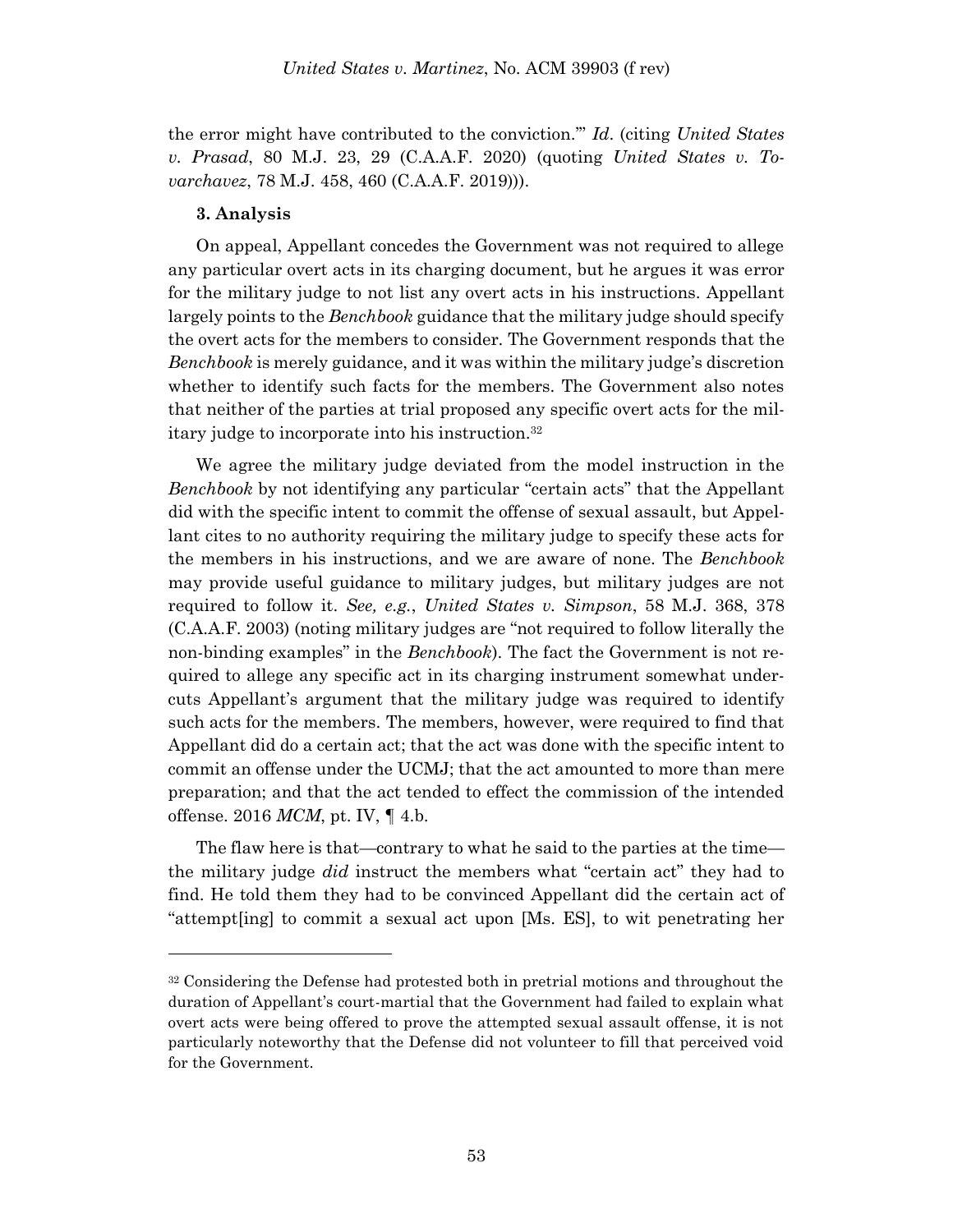vulva with his penis, by causing bodily harm to her, to wit: penetrating her vulva with his penis without her consent." He further told them that in order to find Appellant guilty, they must be convinced beyond a reasonable doubt that this act "apparently tended to bring about the commission of the offense of sexual assault." Thus, the "certain act" identified by the military judge in the first element was the same as the "target" offense of sexual assault in the fourth element.<sup>33</sup> As a result, the military told the members they had to conclude Appellant committed the act of attempting to sexually assault Ms. ES, and that this attempted sexual assault tended to bring about the commission of the offense of sexual assault. In sum, the instructions set up the paradox of Appellant being convicted of attempting to sexually assault Ms. ES based upon Appellant taking the substantial step of attempting to sexually assault her.

Although the military judge was not obligated to identify in his instructions any particular overt act committed by Appellant in furtherance of the attempt, his decision to do so required him to give an instruction which amounted to "an accurate, complete, and intelligible statement of the law." *Behenna*, 71 M.J. at 232. Here, the military judge's instruction called for entirely circular reasoning, instructing the members to determine whether Appellant attempted to sexually assault Ms. ES when he carried out the act of attempting to sexually assault her. Moreover, in light of the requirement to prove Appellant specifically intended to sexually assault Ms. ES in the manner charged, it is entirely unclear how the members could follow the military judge's instruction that they had to be convinced that Appellant attempted to sexually assault Ms. ES with the specific intent to commit sexual assault in the exact same manner he attempted to do so, and that the attempted sexual assault was a substantial step towards committing the same sexual assault. Compounding this issue, by defining the "certain act" as the charged offense, the military judge effectively relieved the members of their obligation to identify a certain act committed by Appellant in furtherance of his alleged intentional attempt to sexually assault Ms. ES—essentially reading an element entirely out of the offense.<sup>34</sup>

<sup>33</sup> The military judge himself appeared to acknowledge that he had instructed as such. When discussing the Defense motion for a mistrial, the military judge stated: "The act and I know it sounds inconsistent but I didn't see anything—any legal authority to say otherwise. The act is actually the effort to penetrate the vagina with the penis. That's the act."

<sup>&</sup>lt;sup>34</sup> To be clear, we do not hold military judges are required to identify particular overt acts in their instructions in every court-martial involving an offense alleged as an attempt. Rather, we hold that when a military judge elects to do so, he or she must ensure those instructions amount to an accurate, complete, and intelligible statement of law.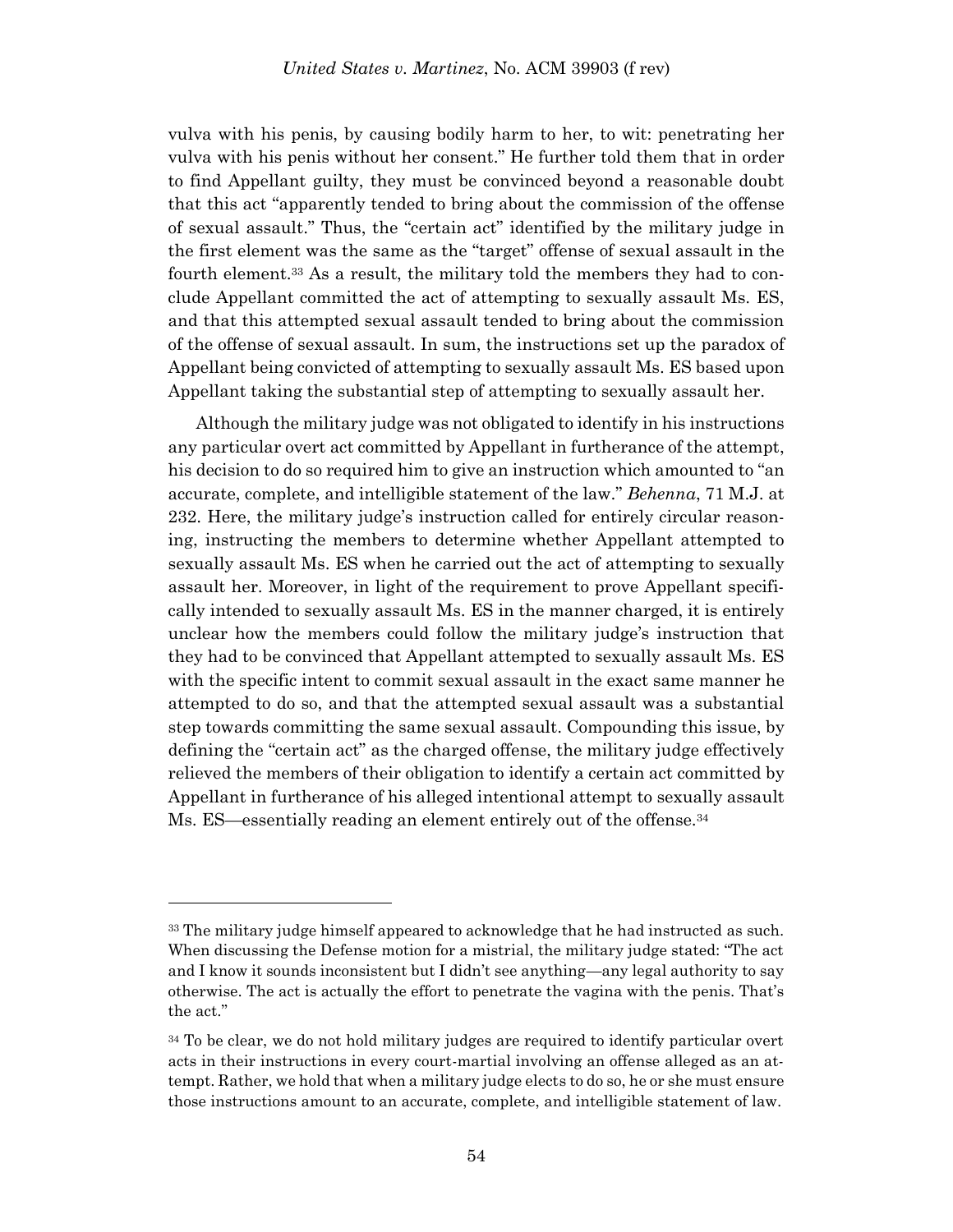Finding error, we are confronted with the question of whether the error was harmless beyond a reasonable doubt. We conclude it was not. Unlike the situation in which a military judge omits an element which is fairly encompassed by the remainder of the instructions, the military judge here directed the members to an incorrect evidentiary burden. In instructing on the first element, the military judge identified the "certain act"—the predicate act for the attempt offense—as the ultimate offense. Significantly, each of the remaining three elements, as instructed by the military judge, related back to that certain act which the military judge had explicitly identified. For example, for the third element, the military judge told the members they must be convinced that the "certain act" amounted to a substantial step towards the commission of the intended offense. Because the intended offense was the same as the "certain act" under these instructions, the members were faced with either a tautology or an impossibility in evaluating this element. That is the case because a preparatory step is, by definition, an intermediate point along a path that terminates at the ultimate destination of the intended offense. Yet the members here were told the preparatory step was the same as the intended offense, entirely eliminating the notion of a preparatory step. The same is true of the second element, in which the certain act must be accomplished with the specific intent to commit the intended offense, as well as the fourth element, in which the same certain act must tend to bring about the intended offense.

The Government asserts that the evidence against Appellant was overwhelming in support of its argument that we should find any instructional error harmless. We are not so convinced. The evidence was strong in terms of proving Appellant struggled with Ms. ES while she lay on the couch, but evidence that Appellant specifically intended to penetrate her vulva *without her consent* is far from conclusive. We are also mindful of the fact the members acquitted Appellant of committing abusive sexual contact during this episode. In any event, we presume the members followed—or at least attempted to follow—the military judge's instructions. *See United States v. Taylor*, 53 M.J. 195, 198 (C.A.A.F. 2000). In doing so, if the members concluded Appellant committed the "certain act" of attempting to sexually assault Ms. ES, as the military judge explained was required for the first element, then the remainder of the elements would simply fall by the wayside as a result of their own internally circular reasoning. This would pave the way for a finding of guilty without careful analysis of each element.

We conclude the military judge's instructions amounted to an erroneous statement of the law, and because we are not privy to what the members made of the instructions, we cannot be confident their verdict was not a product of this error. Therefore, we cannot find the error harmless beyond a reasonable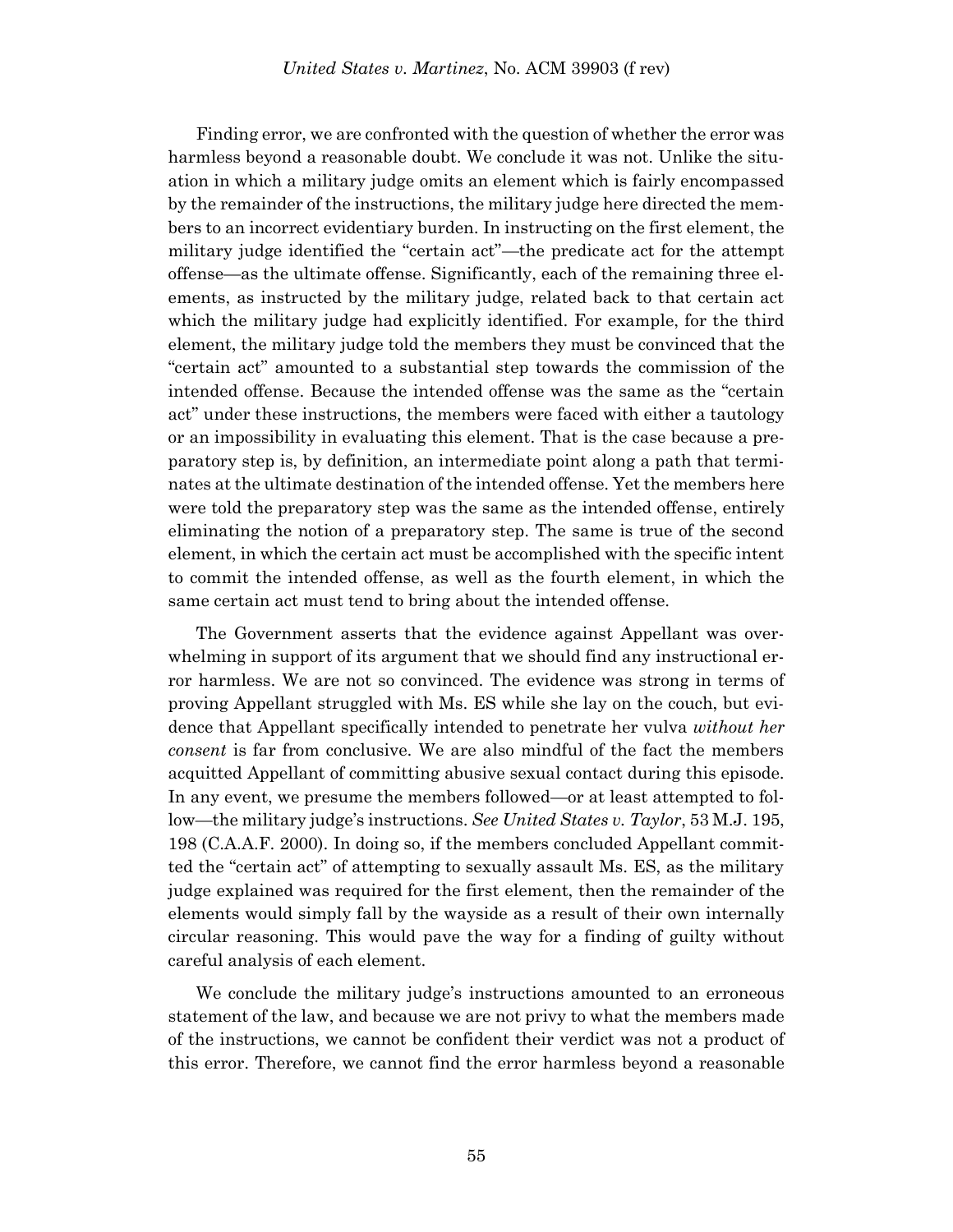doubt. We will accordingly we will set aside Appellant's conviction on this specification and set aside his sentence.<sup>35</sup>

### **E. Completeness of the Record of Trial**

Appellant argues his record of trial is defective and incomplete based on a variety of alleged deficiencies discussed in greater detail below.

### **1. Additional Background**

The court reporter detailed to Appellant's court-martial was removed from his court-reporter duties a few weeks after Appellant was sentenced. Presumably due to the court reporter's absence, the military judge certified the record of trial on 20 November 2019. On 7 January 2020, trial counsel certified the transcript stating he had reviewed the transcript in its entirety and that he determined "it is an accurate reflection of the proceeding of the court." The memorandum also notes what software the originally detailed court reporter had used.

### **2. Law**

l

Whether a record of trial is complete is a question of law we review de novo. *United States v. Henry*, 53 M.J. 108, 110 (C.A.A.F. 2000).

Appellant's charges were referred to a general court-martial on 12 April 2019, which is after the 1 January 2019 effective date of the Military Justice Act of 2016. *See* Executive Order 13,825, § 5. This act, *inter alia*, made substantial changes to the post-trial processing of courts-martial. Prior to 2019, a verbatim transcript would be prepared in any case with a sentence including either a punitive discharge or at least 12 months of confinement, and a record of trial was incomplete without such a transcript. R.C.M.  $1103(b)(2)(B)$ , 1103(b)(2)(D) (2016 *MCM*). In the event a verbatim transcript could not be prepared due to loss of recordings or notes or for some other reason, a convening authority had the option of either ordering a rehearing or only approving a sentence which included neither a punitive discharge nor more than six months of confinement. R.C.M. 1103(f) (2016 *MCM*). Once the record—to include the transcript—was prepared, the military judge would authenticate the

<sup>&</sup>lt;sup>35</sup> We recognize that, in at least two other cases reviewed by this court, military judges gave similar instructions on attempt offenses. *See United States v. Brown*, No. ACM 39728, 2021 CCA LEXIS 414, at \*12 (A.F. Ct. Crim. App. 16 Aug. 2021) (unpub. op.); *United States v. Little*, No. ACM 38338, 2014 CCA LEXIS 689, at \*10 (A.F. Ct. Crim. App. 19 Sep. 2014) (unpub. op.). Neither of those unpublished opinions addressed the propriety of the instructions' identifying the predicate act as the same as the target offense. We note that both cases involved convictions for attempt as a lesser-included offense of a charged offense. For these reasons, those two cases provide little guidance for our resolution of Appellant's case.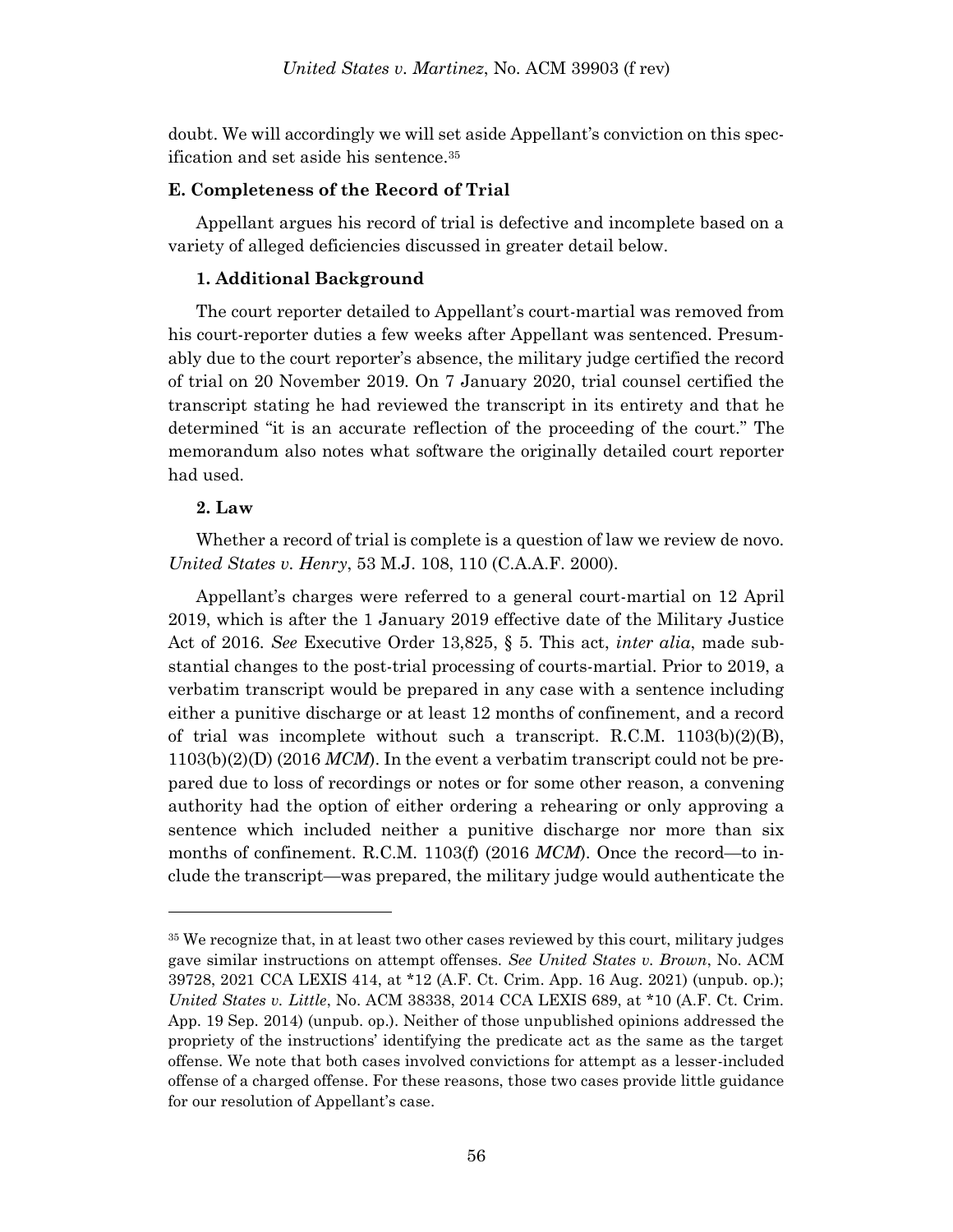record prior to its service on the accused and transmission to the convening authority. R.C.M. 1104 (2016 *MCM*).

Under the rules which went into effect 1 January 2019, the contents of a record of trial initially compiled at the conclusion of a court-martial no longer include a transcript of the proceedings—instead, a "substantially verbatim *recording*" of the proceedings is called for, R.C.M. 1112(b)(1) (emphasis added), a copy of which the accused is entitled to, R.C.M. 1106(c). In addition to the recording, a complete record of trial includes such matters as the charge sheet, exhibits, the statement of trial results, and the judgment entered by the military judge. R.C.M.  $1112(b)$ ,  $1112(d)(2)$ . The court reporter certifies the contents of the record of trial, but the military judge may certify the record if the court reporter is unable to do so. Art.  $54(a)$ , UCMJ, 10 U.S.C. §  $854(a)$ ; R.C.M. 1112(c). If the record is found to be incomplete or defective prior to certification, the matter may be raised to the military judge for correction; after certification, the record may be returned to the military judge for correction. R.C.M.  $1112(d)(2)$ . Once the record of trial is certified, a copy is provided to the accused; however, sealed exhibits and recordings of closed sessions are omitted. Art. 54(d), UCMJ; R.C.M. 1112(e).

Under the rules now in effect, a certified verbatim transcript of a record of trial shall be prepared in any court-martial in which a punitive discharge or confinement for more than six months is adjudged. R.C.M.  $1114(a)(1)$ . The transcript is attached to the record of trial. R.C.M. 1114(d). This transcript, however, is not part of the original record of trial the court reporter certifies instead, the transcript is attached to the record before the record is forwarded for appellate review. R.C.M.  $1112(f)(1)(8)$ . When such a transcript is prepared, the accused and his or her counsel may be provided a copy upon request. R.C.M. 1114(b), Discussion. A copy of the entire record and attachments, which would include the transcript, "shall be forwarded to a civilian counsel provided by the accused" upon written request of an accused. R.C.M. 1116(b)(1)(B).

Unlike the rules in place prior to 1 January 2019, the current rules have no provision granting sentence relief in the case of a defective record of trial. Moreover, these rules contain no provision regarding the correction of inaccurate or incomplete transcripts.

#### **3. Analysis**

Appellant points to a number of purported deficiencies with the record of trial which we will address in turn.

First, Appellant contends the record of trial fails to include a video file which was never marked as an appellate exhibit or reviewed by the military judge. This video is discussed in greater detail below in Section II.F., *infra*. In short, the Defense sought permission in a Mil. R. Evid. 412 hearing to question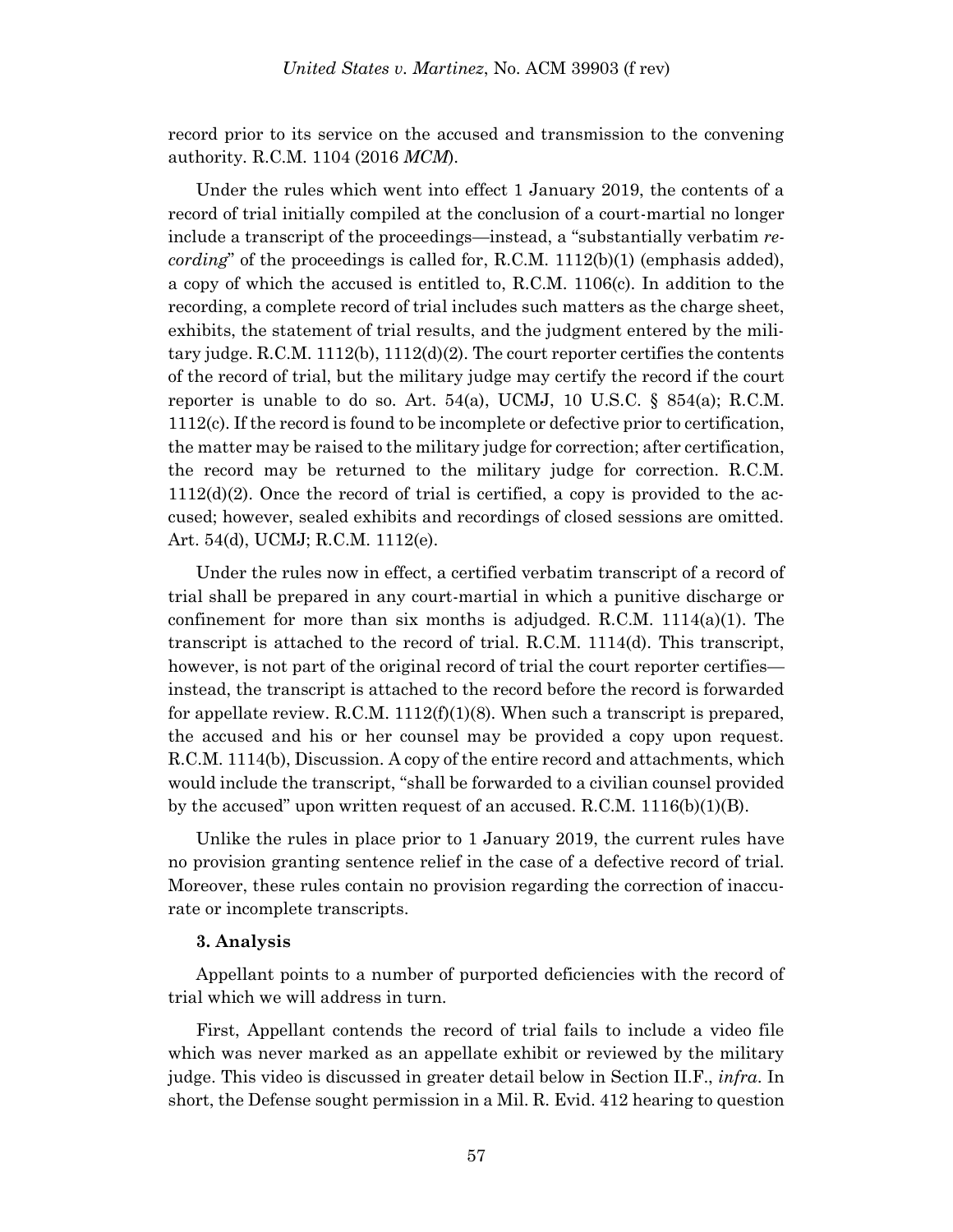Ms. KT about the contents of a particular video. Trial defense counsel commented that the military judge did not have a copy of the video, and he asked the military judge: "Does the [c]ourt require that or is the [c]ourt willing to take the proffer[?]" The military judge said he did not need to see the video to rule on the motion and that the video would not be attached to the record as an appellate exhibit. The military judge then denied the Defense's motion.

A record of trial includes "any evidence or exhibits considered by the courtmartial in determining the findings or sentence." R.C.M. 1112(b). Nothing in this rule requires inclusion of items never viewed or considered by a military judge on an interlocutory matter. We are aware of no rule, precedent, or other legal authority requiring the attachment of such items to a record, and Appellant cites none. Appellant's claim on this point is without merit.

Second, Appellant notes there are several comments in the court reporter chronology—included in the record—suggesting "various instances of problems encountered" in the preparation of the record.<sup>36</sup> He highlights four particular entries—two entries indicate trial counsel located missing audio; the third states the audio and the "Log Notes" did not match; and the fourth says two of the days of transcript were reviewed "due to significant amounts of missing transcription." Appellant, who has access to the original audio recording of his trial, does not contend the transcript is inaccurate in any way or that the final transcript omits any portion of the trial. Appellant does not explain the relevance, if any, of the comment about the audio and the notes not matching, and we see nothing in the record illuminating the matter. Even if Appellant were to demonstrate the transcript is inaccurate, the current Rules for Courts-Martial afford him no relief because it is the audio recording that is a component of the certified record of trial; the transcript is a matter attached for appellate review under R.C.M. 1112(f). While we can envision a transcript so inaccurate as to amount to prejudicial error, Appellant has not approached that threshold, and he is not entitled to relief based upon the four comments he identified in the chronology.

Third, although the military judge ordered numerous documents to be sealed during Appellant's court-martial, many were not in fact sealed when the

<sup>36</sup> The Government's answer and Appellant's reply brief both reference chronologies which were included in the record of trial docketed with our court. The parties have not taken a position as to whether these chronologies are part of the "record" as defined in R.C.M. 1112(b), "attachments for appellate review" under R.C.M. 1112(f), matters that we may consider because both parties have referenced them in their briefs, without objection, or something we may not consider on appeal under *United States v. Jessie*, 79 M.J. 437, 440–41 (C.A.A.F. 2020). We assume without deciding that we may consider the chronologies, as neither party objected to them at any point. *See United States v. Stanton*, 80 M.J. 415, 417 n.2 (C.A.A.F. 2021).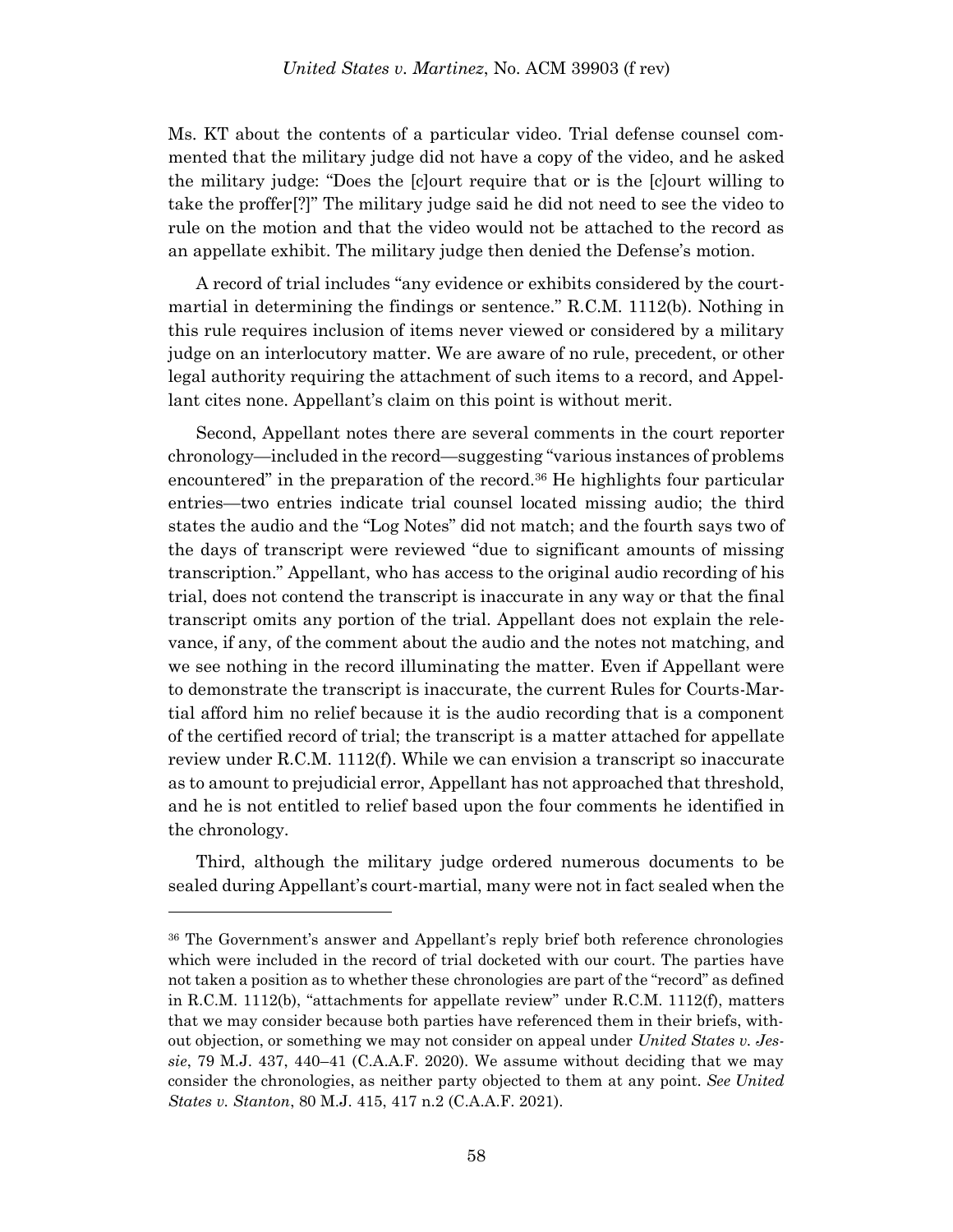record of trial was assembled. We are aware of this error, as we ordered the documents to be sealed once we discovered them in our review. According to Appellant, he received these documents, unsealed, when he received his record of trial in January 2020. While this was unquestionably an error denoting a lack of diligence in the preparation of the record of trial, Appellant has identified no prejudice he has suffered, and we are aware of none. As such, Appellant is entitled to no relief. Although we grant no relief, we pause to note that it was the military judge who certified this record of trial as being "accurate and complete" on 20 November 2019. The fact that he apparently did not notice the matters he ordered sealed were not actually sealed indicates his review was less than thorough.<sup>37</sup>

Fourth, Appellant states the second page of the Defense's written motion for a mistrial is missing, having been replaced with an email. The record filed with this court, however, suffers no such infirmity—the second page of the motion in that record is the second page of the Defense's motion. Without objection from Appellant, the Government has provided this court with a certificate of receipt in which Appellant's military appellate defense counsel signed for receipt of "disc(s)" containing three items, one of which was the second page of the motion in question. The receipt is dated 13 April 2021, which was more than a month after Appellant filed his assignments of error. Appellant, however, submitted a reply brief on 27 April 2021 and did not revisit this asserted error, indicating to us a lack of prejudice. Having reviewed the page, we conclude Appellant was not prejudiced, especially since he possessed the transcript of the on-the-record discussion of the matter and the military judge's ruling. Although Appellant's copy of the record should have included the missing page, we are not inclined to find prejudicial error from a single errant page out of a ten-volume record, especially when his counsel had the ready ability to inspect the record filed with this court that included the correct page.

Fifth, Appellant states the first segment of a video file of Ms. KT's law enforcement interview "does not play." In response, the Government notes that in the court-martial transcript, trial defense counsel told the military judge which particular video program to use to play back the recording. The Government also avers it gave Appellant's appellate counsel a new copy of the first segment of the interview on 13 April 2021. As with the missing motion page, Appellant did not readdress or attempt to demonstrate prejudice in his reply brief. We note that the recording in the record of trial docketed with this court

<sup>&</sup>lt;sup>37</sup> We remind all involved with the preparation and certification of records of trial to approach these duties with the careful attention to detail which is warranted by the gravity of military justice proceedings. When matters filed under seal are subsequently released with no protection, the important policy reasons for sealing them are entirely compromised.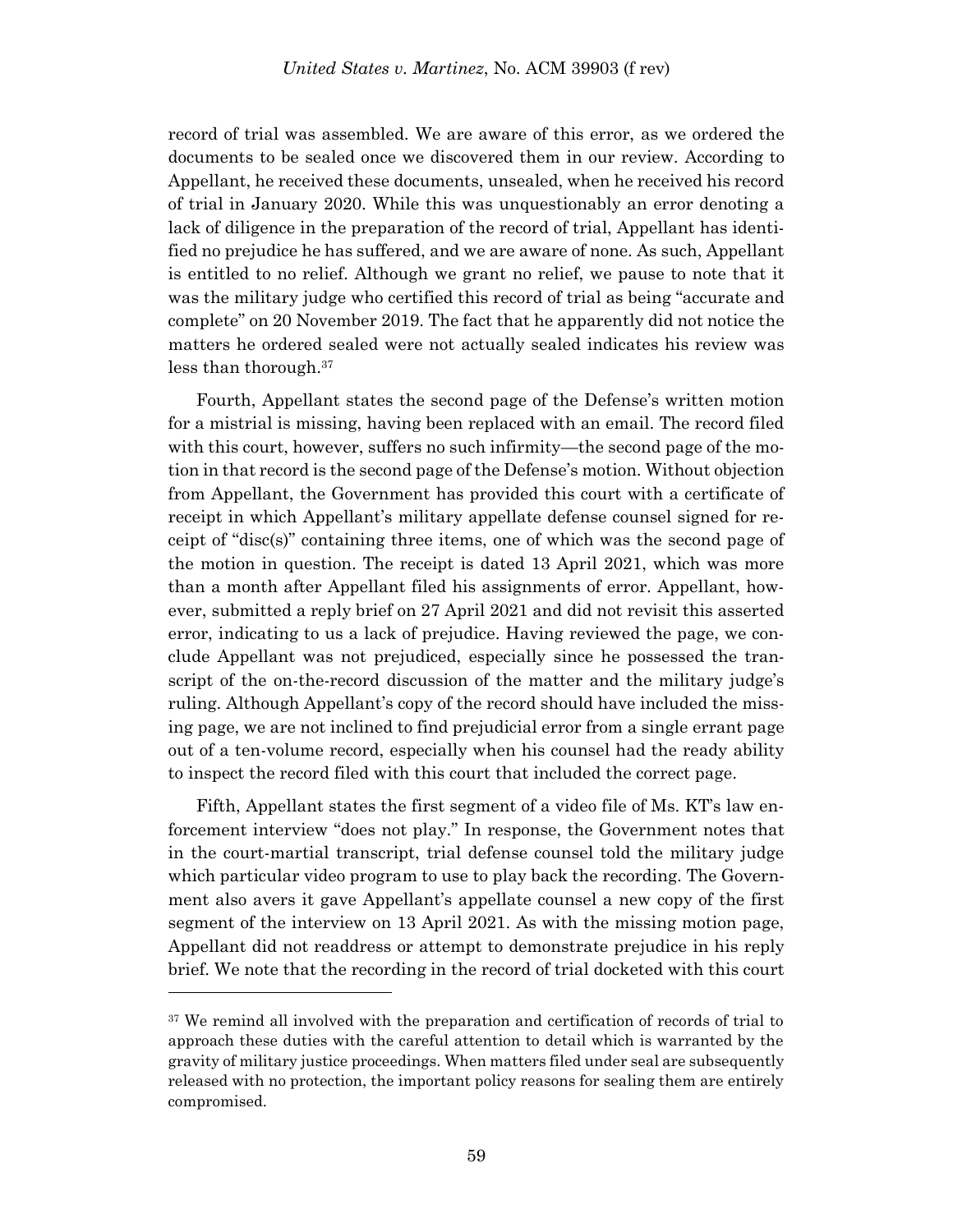was readily viewable using the software trial defense counsel specified at trial. Based upon the matters before us, we are unable to determine if Appellant received a corrupted copy of the video file or if his counsel was utilizing incompatible software when attempting to view it. In any event, Appellant has not demonstrated prejudice to his case, and we will not strain to find any.

Sixth, Appellant alleges his copy of the record "does not contain any of the exhibits that were included in the [record] on disc." He identifies one exhibit in particular: Appellate Exhibit XLII. This exhibit, however, is not an electronic exhibit at all; it is a paper copy of a single page of notes taken from the Air Force Office of Special Investigation's report of investigation concerning Appellant's charged offenses. The only electronic evidence in the record docketed with our court is the video recording of Ms. KT's interview with law enforcement agents, and we know Appellant received that item, as he complained about his inability to play the first segment of it. Appellant identifies no exhibits he has not been provided on a disc or otherwise, and we are aware of none. To the extent Appellant is asserting he received copies of paper exhibits only in an electronic format, we would find no prejudice so long as he received the exhibits in either format.

Seventh, Appellant argues a court reporter was required "to attest to the accuracy and completeness of the record of trial." He submits that trial counsel's certification was insufficient because trial counsel "lacked personal knowledge of the specific equipment and versions of the software used" either by the originally detailed court reporter or the other court reporters involved in the transcription. We note as an initial matter Appellant has failed to demonstrate that trial counsel did not actually know what equipment or software the court reporters used. Appellant bases his argument that a court reporter, and not trial counsel, must certify the transcript, on a provision found in Air Force Manual (AFMAN) 51-203, *Records of Trial* (4 Sep. 2018, as amended by Air Force Guidance Memorandum 2019-01, 9 May 2019).<sup>38</sup> We assume, even though Appellant argues here that a court reporter must certify the record of trial, that he is actually referring to the transcript, as the provision he highlights calls upon the court reporters involved to "certify[ ] the quality, authenticity of the transcript or portion of the transcript, and method used to transcribe the proceeding." AFMAN 51-203, ¶ 14.14. This AFMAN and the related Guidance Memorandum explain they were issued by order of the Secretary of the Air Force, and compliance with both is mandatory. Given that neither document purports to authorize trial counsel to certify a transcript of

<sup>38</sup> This was the version of the manual in effect at the time of Appellant's court-martial. It has since been replaced by Department of the Air Force Manual 51-203, *Records of Trial* (21 Apr. 2021).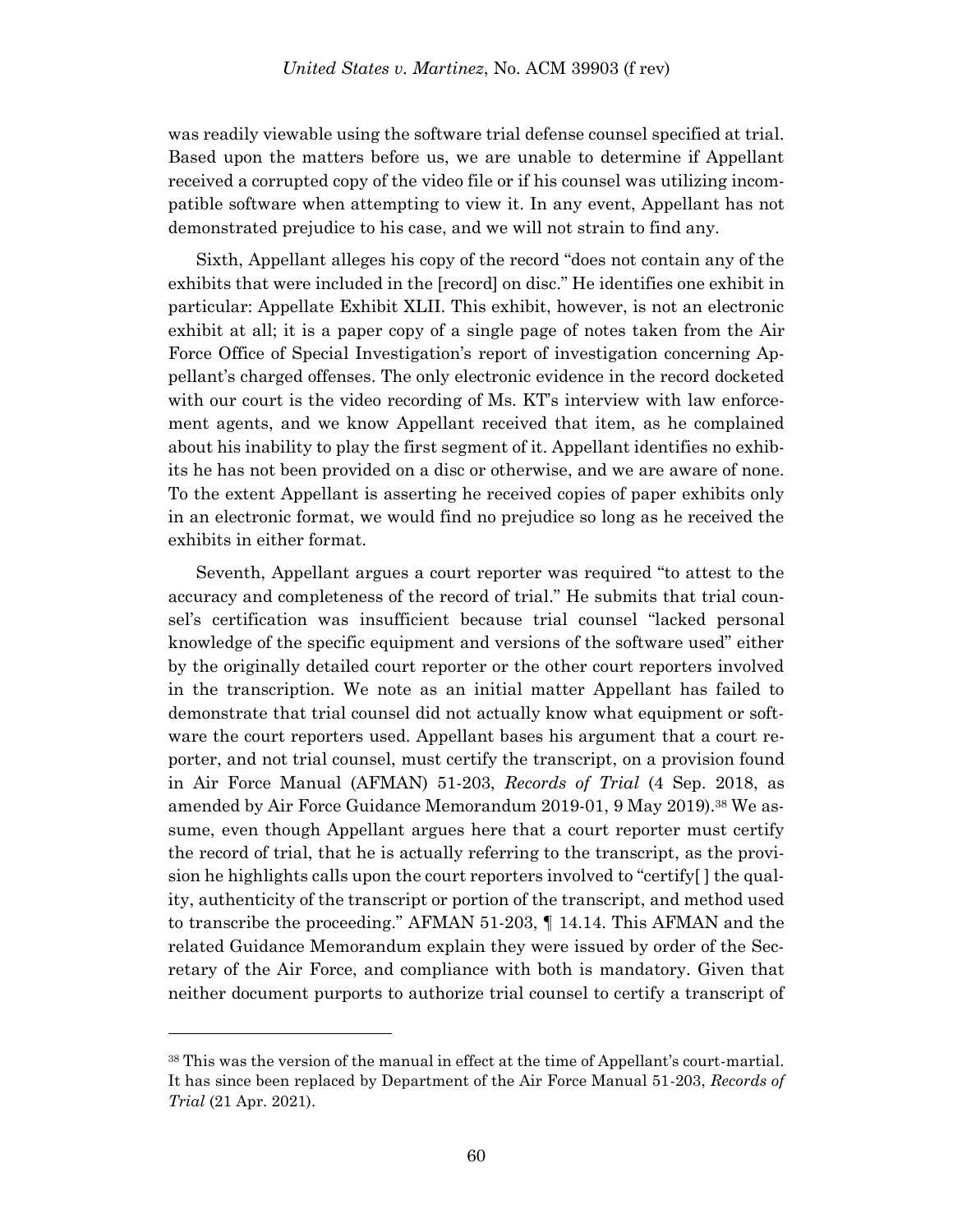court-martial proceedings, trial counsel's certification here arguably ran afoul of their requirements. Appellant has identified no prejudice from this error, and we perceive none—especially because Appellant has access to the recording of his court-martial and he has not identified any transcription errors, let alone demonstrated how any such errors might have prejudiced him.

Lastly, Appellant argues that because of the foregoing claimed errors, "the entire record has been called into question," and we should reassesses his sentence "to a level not exceeding that permissible in a trial reported by a nonverbatim transcript." Appellant relies on the rules in place before 1 January 2019 for this proposition, but as explained above, that sentence remedy for a non-verbatim transcript no longer exists. Our reading of the applicable rules is that the audio recording is now the primary record of the proceedings, and the written transcript of those proceedings is created to facilitate appellate review. A record of trial is complete if it includes the required items listed in R.C.M. 1112(b), and Appellant has not demonstrated any of those items are actually missing, with the exception of a single page of one motion in Appellant's copy of the record of trial—as opposed to the original record which contains no such omission—an error from which Appellant asserts no prejudice, and has, in any event, been remedied. Even if the record was incomplete or defective, the remedy would not be to grant Appellant sentencing relief, but rather, to return the record for correction. Because we *sua sponte* ordered the Government to seal the unsealed matters in the record, the sole remaining defect is the fact the transcript was certified by trial counsel rather than by the court reporters, as required by AFMAN 51-203. Finding no prejudice to Appellant flowing from this shortcoming, we grant no relief. *See* Article 59(a), UCMJ, 10 U.S.C. § 859(a).

### **F. Military Judge's Ruling on Explicit Videos**

l

Appellant personally raises the claim that the military judge erred in ruling evidence regarding sexually explicit mobile phone videos was inadmissible under Mil. R. Evid. 412.<sup>39</sup>

<sup>39</sup> This issue was raised during a closed hearing, the transcript of which was sealed by the military judge. We limit our discussion of sealed material to that which is necessary for our analysis.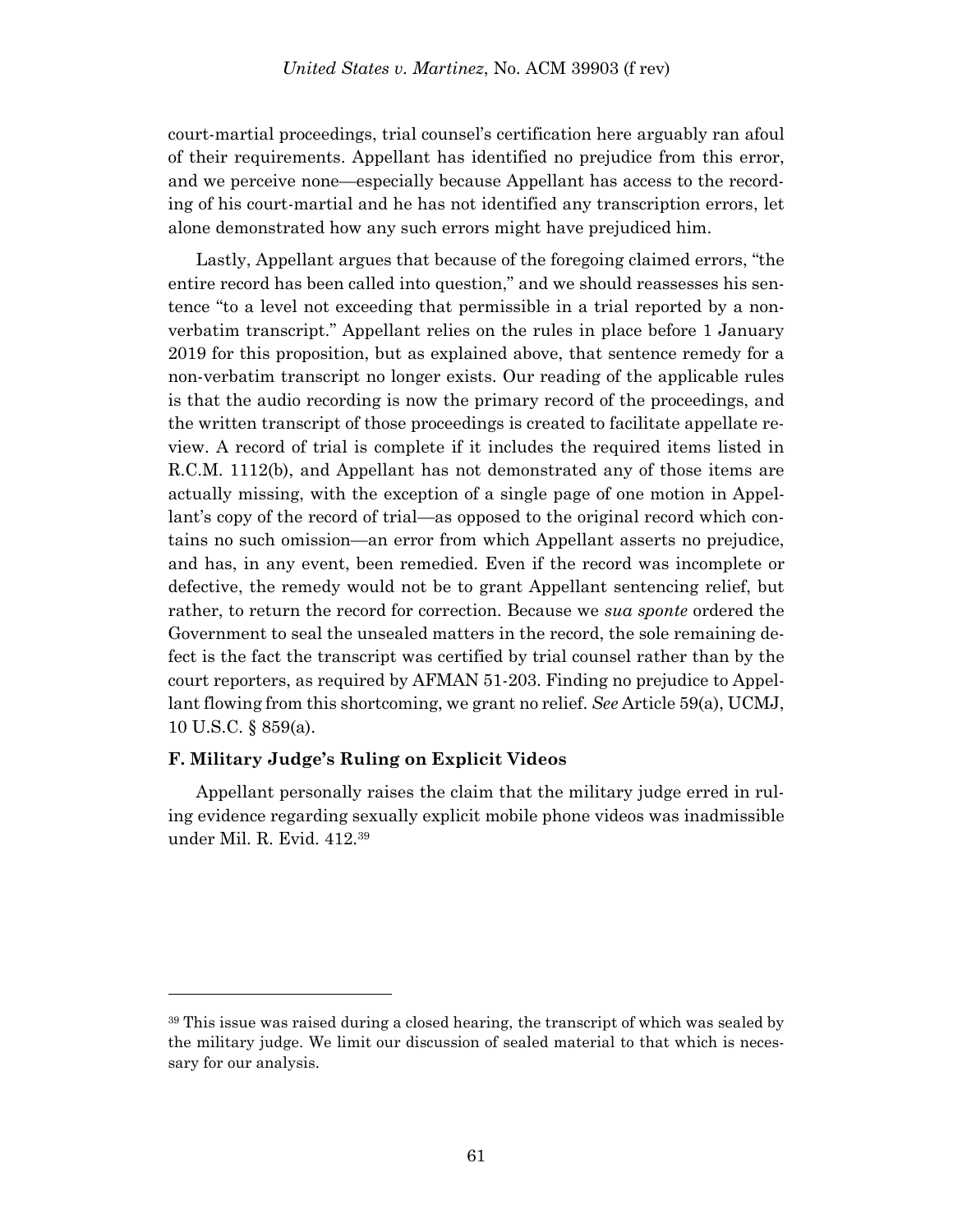#### **1. Additional Background**

Prior to trial, the Defense sought permission, via written motion, to admit evidence that Appellant and Ms. KT had recorded their consensual sexual conduct the weekend of the charged assault. <sup>40</sup> The Defense offered four theories for the admissibility of the evidence. First, the Defense argued the fact Appellant and Ms. KT recorded their conduct—taken together with all other consensual conduct between the two—was evidence Ms. KT actually consented to the conduct forming the basis of the alleged assault, or that Appellant was reasonably mistaken as to whether she had consented or not. Second, the Defense postulated that one or more of the videos might be recordings of the alleged assault itself and would be evidence no assault occurred. However, pointing to the Government's denial of the Defense expert computer assistance, trial defense counsel conceded they were unable to specifically determine when the recordings were made. Third, the Defense argued the videos would "serve two crucial impeachment functions" by demonstrating possible motives for Ms. KT to make a false allegation of sexual assault. In essence, the Defense suggested Ms. KT regretted participating in the recordings, and she might have accused Appellant of assaulting her in order to persuade Appellant to dispose of the recordings. The other theory advanced by the Defense was that one of the recordings depicted Ms. KT making a comment which could be interpreted as a desire to have unprotected sex with Appellant. Thus, the theory continued, when Ms. KT later came to regret having had unprotected sex with Appellant, and after she used an emergency contraceptive, she falsely accused him of sexually assaulting her.

Finally, the Defense argued the recordings should be available to Appellant to confront Ms. KT by challenging her credibility with prior inconsistent statements. The Defense asserted that during the investigation, Ms. KT discussed the videos with investigators, and she told them she did not agree to or assist in making the recordings. The Defense further asserted Ms. KT told investigators she took the phone away from Appellant when she realized he was using it to record the two of them. The Defense claimed that one video showed Ms. KT actively participated in the filming and argued that Ms. KT's purportedly untruthful statements to the investigators implicated Appellant's constitutional confrontation rights, insofar as they implicated Ms. KT's credibility and the overall veracity of her allegations.

In their written motion, trial defense counsel offered conflicting statements about whether they wished to admit the videos themselves into evidence or to

<sup>&</sup>lt;sup>40</sup> The parties alternated between referring to multiple videos and referring to just a single video. For purposes of our analysis, we will assume there was more than one video.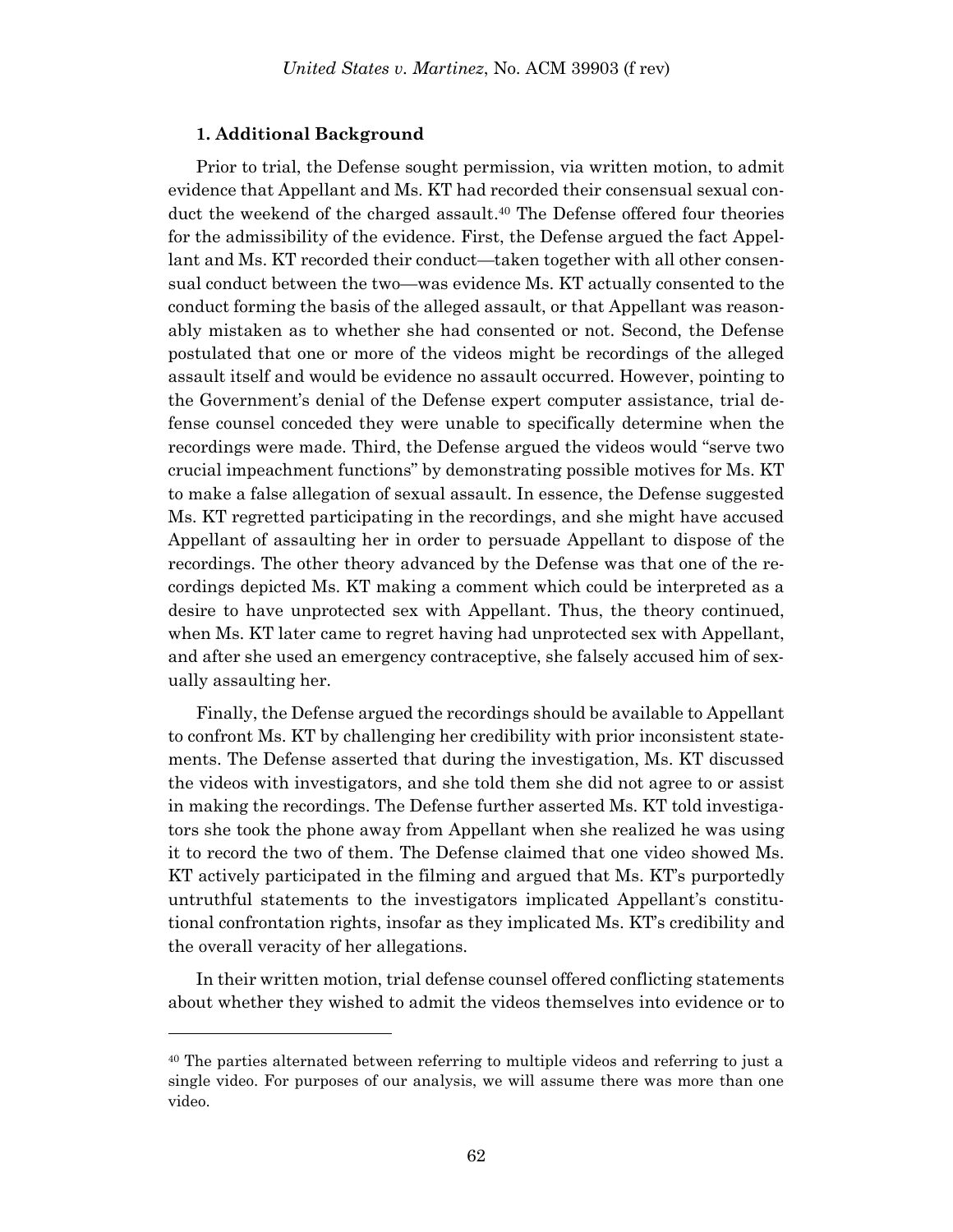simply ask Ms. KT about them. At one point, the motion states, "To be clear . . . the Defense is not seeking to play this tape for members—but rather cross examine [Ms. KT] about its existence, content, and her state of mind when making it." In the very next paragraph, however, the Defense argued the members "would be lost in the dark as to the true nature of the quickly-escalating sexual relationship between [Ms. KT] and [Appellant] if they do not get to observe the actual sex between the two." In the next paragraph, the Defense stated, "at least cross examination about these videos should be permitted," and only "the video of the charged event" should be admitted as substantive evidence or impeachment. When discussing the admissibility of the recording with the military judge, trial defense counsel said, "I apologize if I didn't make that clear. I do not intend to play the video. We are asking for the [c]ourt's permission to be able to ask questions about the video."

Trial counsel objected to any discussion of the videos, arguing in their written response to the Defense's motion that the fact Ms. KT and Appellant may have agreed to record sexual contact had "marginal probative value" but "an exceptionally strong risk of prejudice."<sup>41</sup> The Government did not specifically address the Defense's theories of admissibility of the videos.

During the motions hearing on Friday, 23 August 2019, the military judge expressed skepticism that the Defense should be allowed to impeach Ms. KT with respect to what she told the investigators about the videos. He told trial defense counsel,

You can't just simply ask someone a question about something that you know they're going to say something about that—that opens the door to be able to bring in extrinsic evidence of the falsity. The purpose about asking about this particular instance in the first place would have to satisfy, at a minimum, the relevancy standards necessary before you can even ask about this. If this is independently irrelevant, you don't necessarily get to talk about it.

The military judge did not view the videos or have them marked as appellate exhibits. Nonetheless, the military judge made findings of fact regarding the contents of one video in his written ruling on the Defense's motion. His description of the video's contents largely tracked the Defense's proffer of what the video depicted, thus indicating Ms. KT may not have been truthful to the investigators. He did not, however, make any findings of fact regarding Ms.

<sup>41</sup> Ms. KT, through her special victims' counsel, objected to admission of the videos, but did not object to being questioned about whether she made inconsistent statements with respect to them.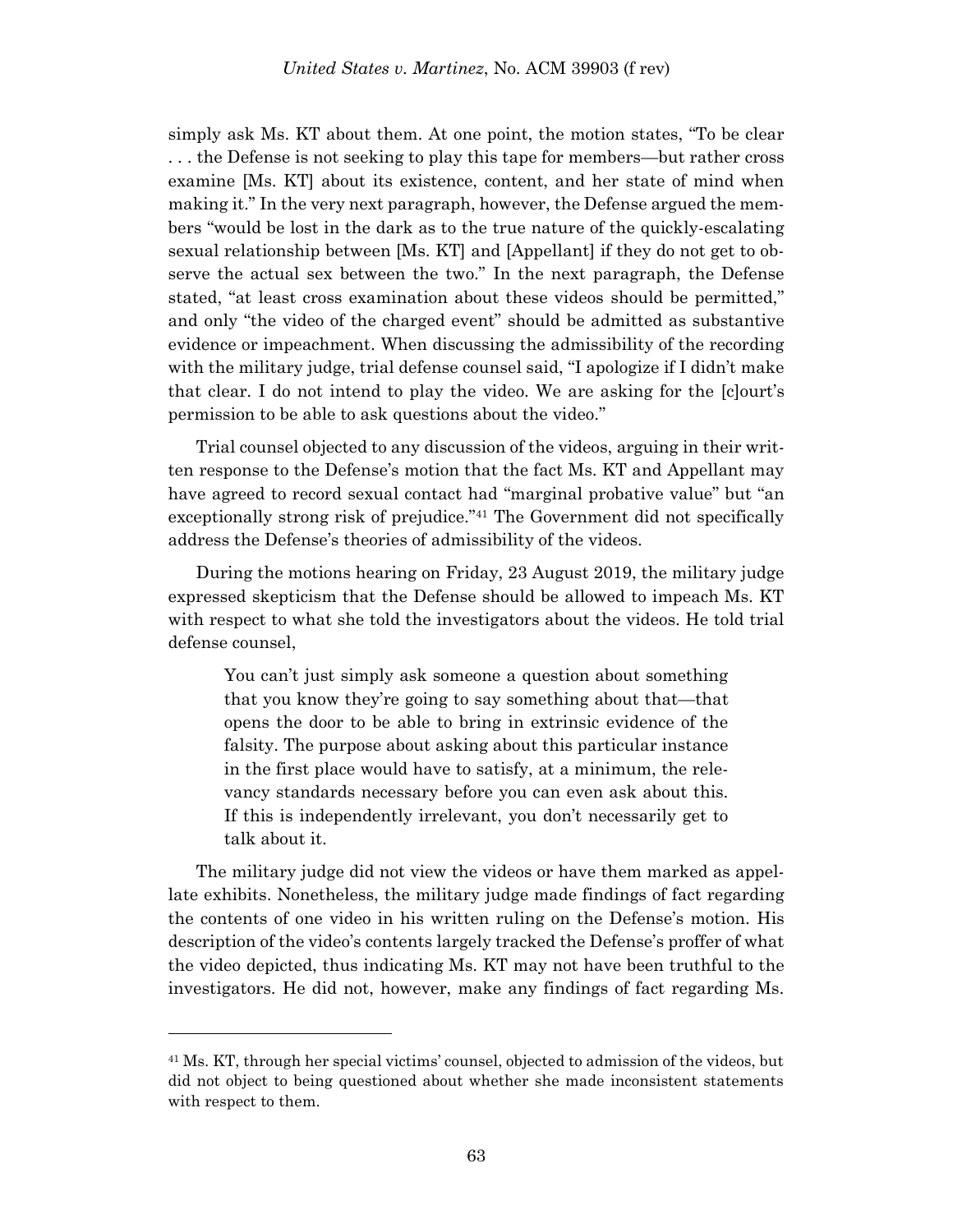KT's statements to the investigators. The military judge ruled evidence about the video was inadmissible under Mil. R. Evid. 412(b)(2) as it did not make it any more or less likely that Appellant had a reasonable mistake of fact as to Ms. KT's consent with respect to the charged assault. The military judge also ruled the evidence was not constitutionally required, but he did not explain his rationale for that conclusion. The military judge did not discuss at all trial defense counsel's desire to impeach Ms. KT with the purportedly false statement she made to the investigators about the recordings. Although the "law" section of the military judge's ruling set out the principles of impeachment by contradiction and an accused's constitutional right to confront witnesses, his "discussion" section did not address these matters with respect to the recordings.

### **2. Law**

We review a military judge's ruling that excludes evidence under Mil. R. Evid. 412 for an abuse of discretion. *United States v. Erikson*, 76 M.J. 231, 234 (C.A.A.F. 2017) (citation omitted).

Under Mil. R. Evid. 412, evidence of an alleged victim's sexual predisposition and evidence that an alleged victim engaged in other sexual behavior is generally inadmissible. Mil. R. Evid. 412(a). The intent of the rule is to "shield victims of sexual assaults from the often embarrassing and degrading crossexamination and evidence presentations common to sexual offense prosecutions." *United States v. Ellerbrock*, 70 M.J. 314, 318 (C.A.A.F. 2011) (original alteration, internal quotation marks, and citations omitted). One exception to this rule is when evidence is offered to prove consent. Mil. R. Evid.  $412(b)(2)$ . A second exception is when exclusion of the evidence would violate an accused's constitutional rights. Mil. R. Evid.  $412(b)(3)$ . In order to show that the exclusion of evidence would violate an accused's constitutional rights, the accused must show that the evidence is relevant, material, and favorable to his defense, "and thus whether it is necessary." *United States v. Banker*, 60 M.J. 216, 222 (C.A.A.F. 2004) (internal quotation marks and citation omitted). The term "favorable" means the evidence is "vital." *United States v. Smith*, 68 M.J. 445, 448 (C.A.A.F. 2010) (citations omitted). It is the defense's burden to demonstrate an exception applies. *Banker*, 60 M.J. at 223.

Evidence which is relevant under Mil. R. Evid. 412(b)(2) may be admissible if the military judge determines the probative value of such evidence outweighs the danger of unfair prejudice to the victim's privacy and otherwise outweighs the dangers of unfair prejudice under a Mil. R. Evid. 403 analysis. Mil. R. Evid. 412(c)(3). Evidence falling under the Mil. R. Evid. 412(b)(3) exception is not weighed against a victim's privacy and is instead only analyzed under Mil. R. Evid. 403. *Id*. Evidence challenging the credibility of key government witnesses may fall under this exception. *See, e.g.*, *United States v. Williams*, 37 M.J. 352, 360–61 (C.M.A. 1993).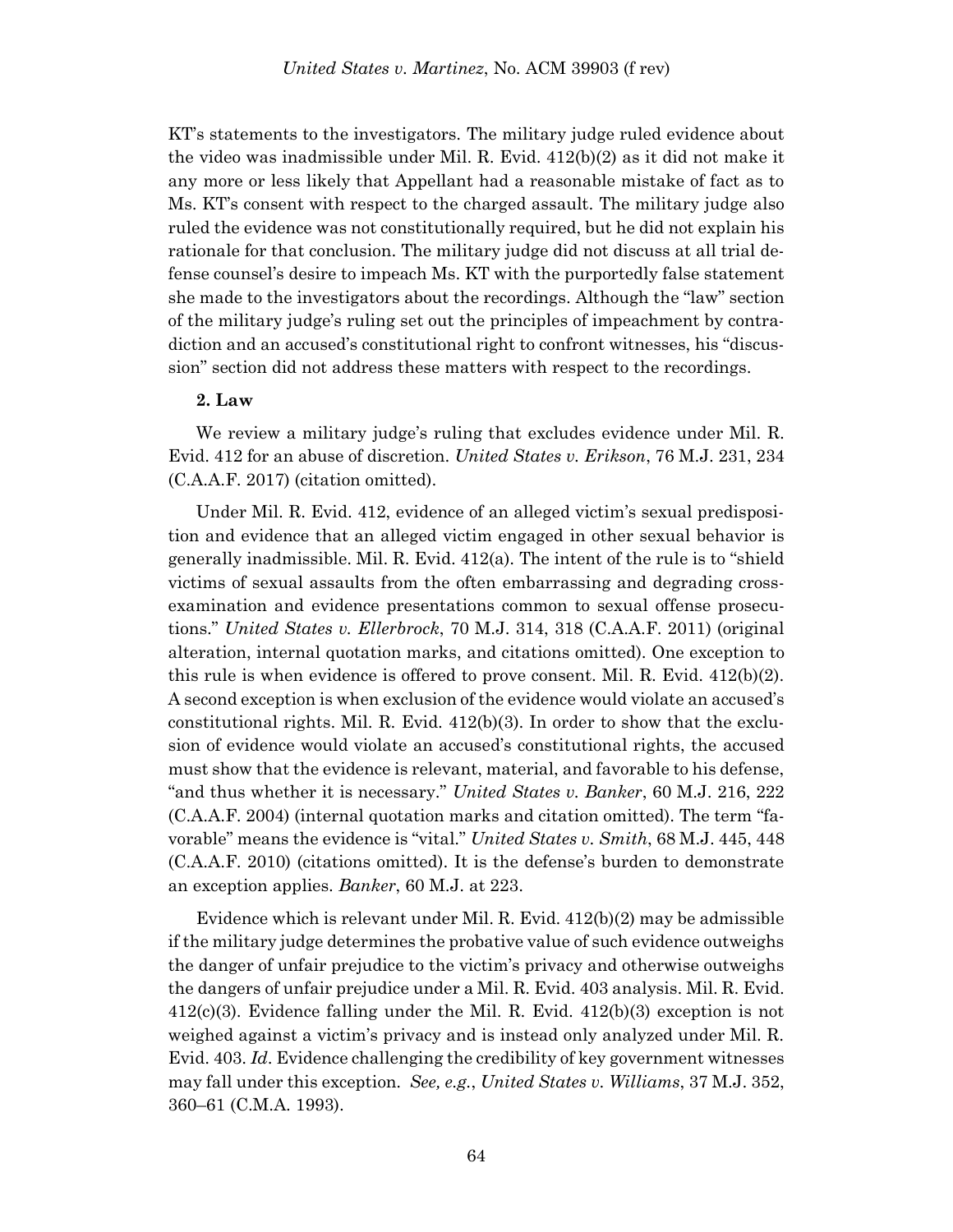Under the Sixth Amendment, an accused has the right to confront the witnesses against him or her. This right necessarily includes the right to crossexamine those witnesses, which "is the principal means by which the believability of a witness and the truth of his testimony are tested." *Davis v. Alaska*, 415 U.S. 308, 316 (1974). However, judges "retain wide latitude . . . to impose reasonable limits on such cross-examination based on concerns about, among other things, harassment, prejudice, confusion of the issues, the witness'[s] safety, or interrogation that is repetitive or only marginally relevant." *United States v. Gaddis*, 70 M.J. 248, 256 (C.A.A.F. 2011) (alteration in original) (quoting *Delaware v. Van Arsdall*, 475 U.S. 673, 679 (1986)). The test for determining whether an accused's confrontation clause rights have been violated is whether a "reasonable jury might have received a significantly different impression of [the witness]'s credibility had [defense counsel] been permitted to pursue his proposed line of cross-examination." *Id*. (alterations in original) (quoting *Van Arsdall*, 475 U.S. at 680).

Military judges may permit counsel to inquire about specific instances of a witness's conduct on cross-examination if they are probative of the witness's character for truthfulness or untruthfulness. Mil. R. Evid. 608(b). Extrinsic evidence of such is generally inadmissible. *Id*. Military judge's rulings which limit cross-examination under Mil. R. Evid. 608(b) are reviewed for an abuse of discretion. *United States v. Stavely*, 33 M.J. 92, 94 (C.M.A. 1991). However, when an error at trial is of constitutional dimensions, we assess de novo whether the error was harmless beyond a reasonable doubt. *United States v. Prasad*, 80 M.J. 23, 29 (C.A.A.F. 2020).

#### **3. Analysis**

On appeal, Appellant argues the military judge did "not consider and analyze the facts presented to him regarding [Ms. KT's] claim to [investigators] about the nonconsensual nature of the recording," and therefore abused his discretion. The Government contends that Ms. KT's statement to investigators was more ambiguous than the Defense claims, that the matter was collateral, and that, in any event, the military judge's ruling was correct under Mil. R. Evid. 412.

As the sole witness to the charged assault, Ms. KT's credibility was a critical issue in Appellant's court-martial. *See, e.g.*, *United States v. Jasper*, 72 M.J. 276, 281 (C.A.A.F. 2013) (noting, in a child sexual assault case, "[t]here is little question that . . . the credibility of the putative victim is of paramount importance"). Indeed, we would think it the rare and unusual case where an accuser's credibility is *not* an issue available for defense exploration at trial. We agree that to the extent Ms. KT made false statements to investigators in the midst of an interview about the charged offense, and about matters closely re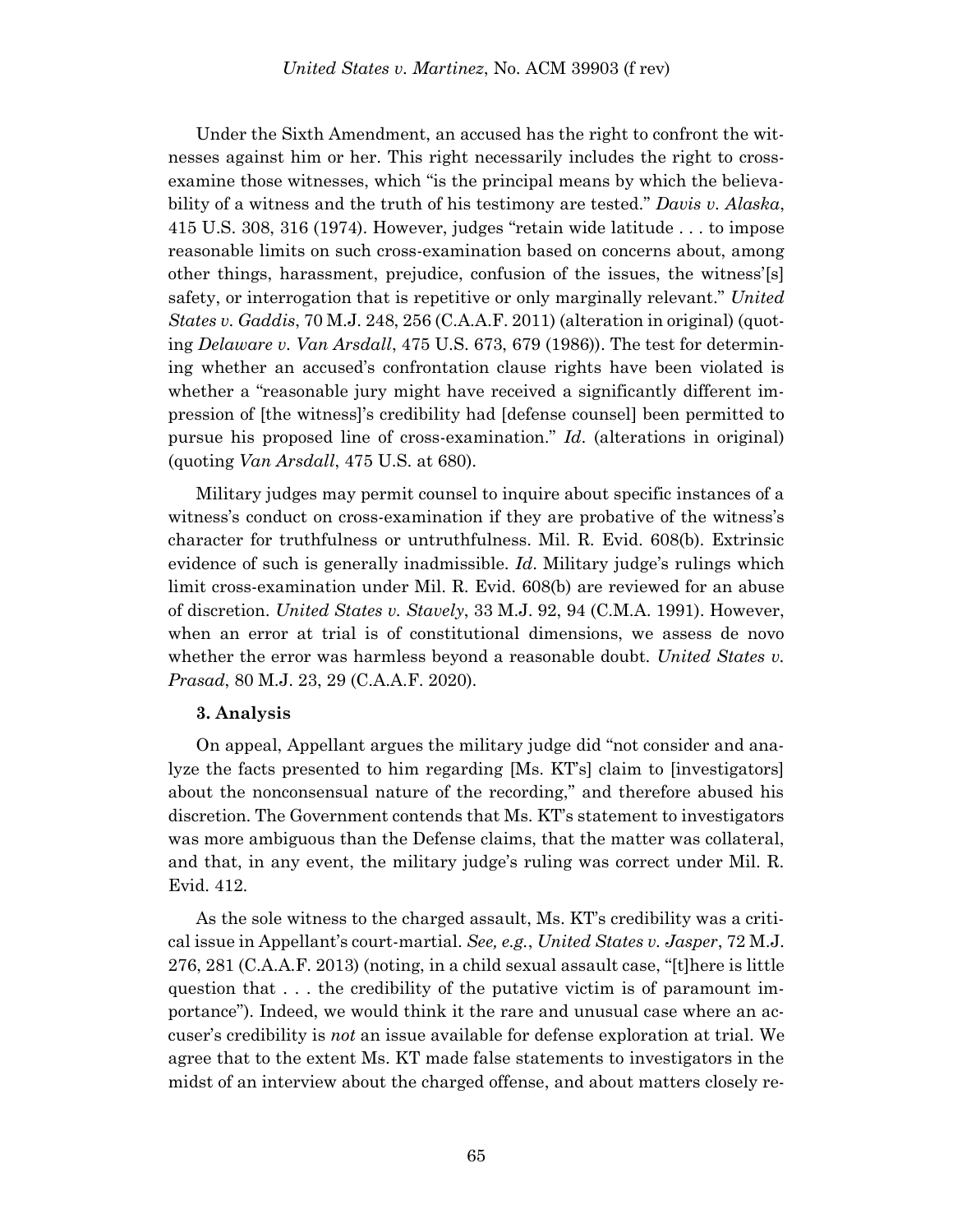lated to that offense, such would reflect poorly on her character for truthfulness. *See, e.g.*, *United States v. Montgomery*, 56 M.J. 660, 667 (A. Ct. Crim. App. 2001) ("[W]hether or not an individual lies to a police officer is highly probative of that individual's veracity."). Given the significance of Ms. KT's credibility, Appellant's right to confront her by attacking that credibility was impaired by the military judge's prohibition of the Defense's proposed crossexamination.

Ordinarily, we would grant military judges deference with respect to rulings on such evidence, but the military judge here did not analyze this proposed use of the evidence at all; instead, he focused on whether the evidence was admissible under a theory of consent under Mil. R. Evid. 412(b)(2). Although he found that the evidence was not "constitutionally required," this finding was made almost in passing in the middle of a longer discussion about whether the evidence related to consent or a mistaken belief of consent. The Defense, however, articulated that an alternate purpose of the evidence was to undermine Ms. KT's credibility by cross-examining her about purportedly false statements she made about the evidence. As explained above, one of the Defense's overarching theories was that Ms. KT fabricated the assault, and she possibly did so under the influence of her mother. Thus, the motive and desire to use the evidence to impeach Ms. KT's character for truthfulness or to establish a character of untruthfulness was plainly articulated by the Defense. Because the military judge's ruling did not address this theory of admissibility, the military judge likewise did not conduct a Mil. R. Evid. 403 analysis of the probative value of allowing the Defense's proposed cross-examination to undermine Ms. KT's credibility. Her credibility was a critical issue at trial, and upon our de novo review, we find the military judge erred in concluding the exclusion of apparently false statements made by Ms. KT during her interview with law enforcement would not violate Appellant's constitutional rights.

Having found error related to Appellant's constitutional right to confront one of the witnesses against him, we turn to our assessment of whether or not the error was harmless beyond a reasonable doubt. We conclude it was. For one, Ms. KT's testimony—while important—was not the sole source of the evidence against Appellant. Post-assault text messages between Appellant and Ms. KT were admitted in evidence at trial. As discussed in more detail in Section II.B.3.d., *supra*, in those messages, Appellant made significant admissions—such as, "I should have stopped and listened to you."

We are also convinced that permitting Appellant to question Ms. KT about her statements to law enforcement regarding the recordings would not have meaningfully undermined her credibility. Ms. KT did not deny to the investigators that the recordings existed, but rather, denied she actively participated in their creation. This was a rather fleeting aspect of a lengthy interview and